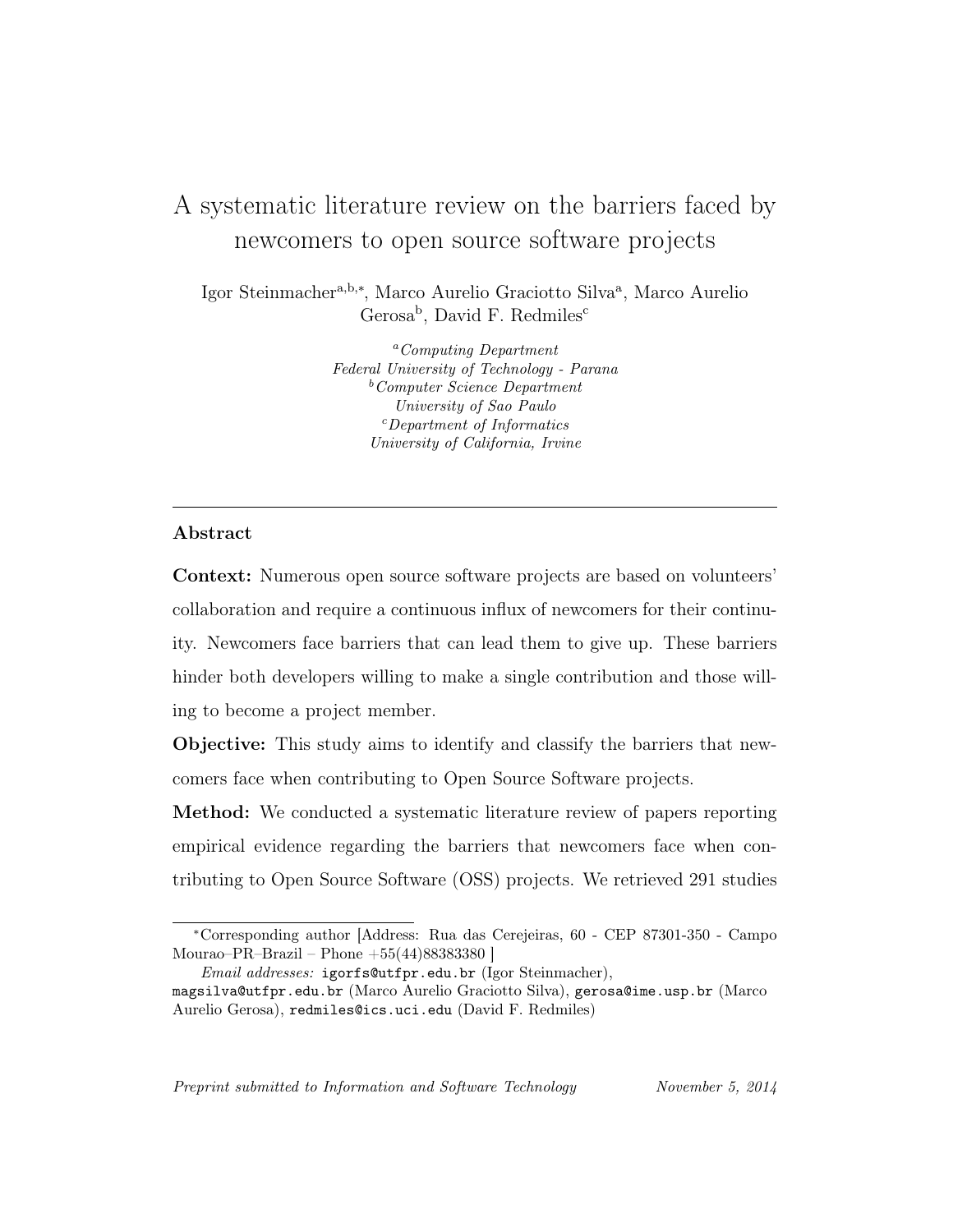by querying 4 digital libraries. Twenty studies were identified as primary. We performed a backward snowballing approach, and searched for other papers published by the authors of the selected papers to identify potential studies. Then, we used a coding approach inspired by open coding and axial coding procedures from Grounded Theory to categorize the barriers reported by the selected studies.

Results: We identified 20 studies providing empirical evidence of barriers faced by newcomers to OSS projects while making a contribution. From the analysis, we identified 15 different barriers, which we grouped into five categories: social interaction, newcomers' previous knowledge, finding a way to start, documentation, and technical hurdles. We also classified the problems with regard to their origin: newcomers, community, or product.

Conclusion: The results are useful to researchers and OSS practitioners willing to investigate or to implement tools to support newcomers. We mapped technical and non-technical barriers that hinder newcomers' first contributions. The most evidenced barriers are related to socialization, appearing in 75% (15 out of 20) of the studies analyzed, with a high focus on interactions in mailing lists (receiving answers and socialization with other members). There is a lack of in-depth studies on technical issues, such as code issues. We also noticed that the majority of the studies relied on historical data gathered from software repositories and that there was a lack of experiments and qualitative studies in this area.

Keywords: Open Source Software, Software Engineering, Newcomers, Beginners, Novices, Joining, Contribution, Barriers to Entry, Onboarding, Open Collaboration, Socialization, Systematic Literature Review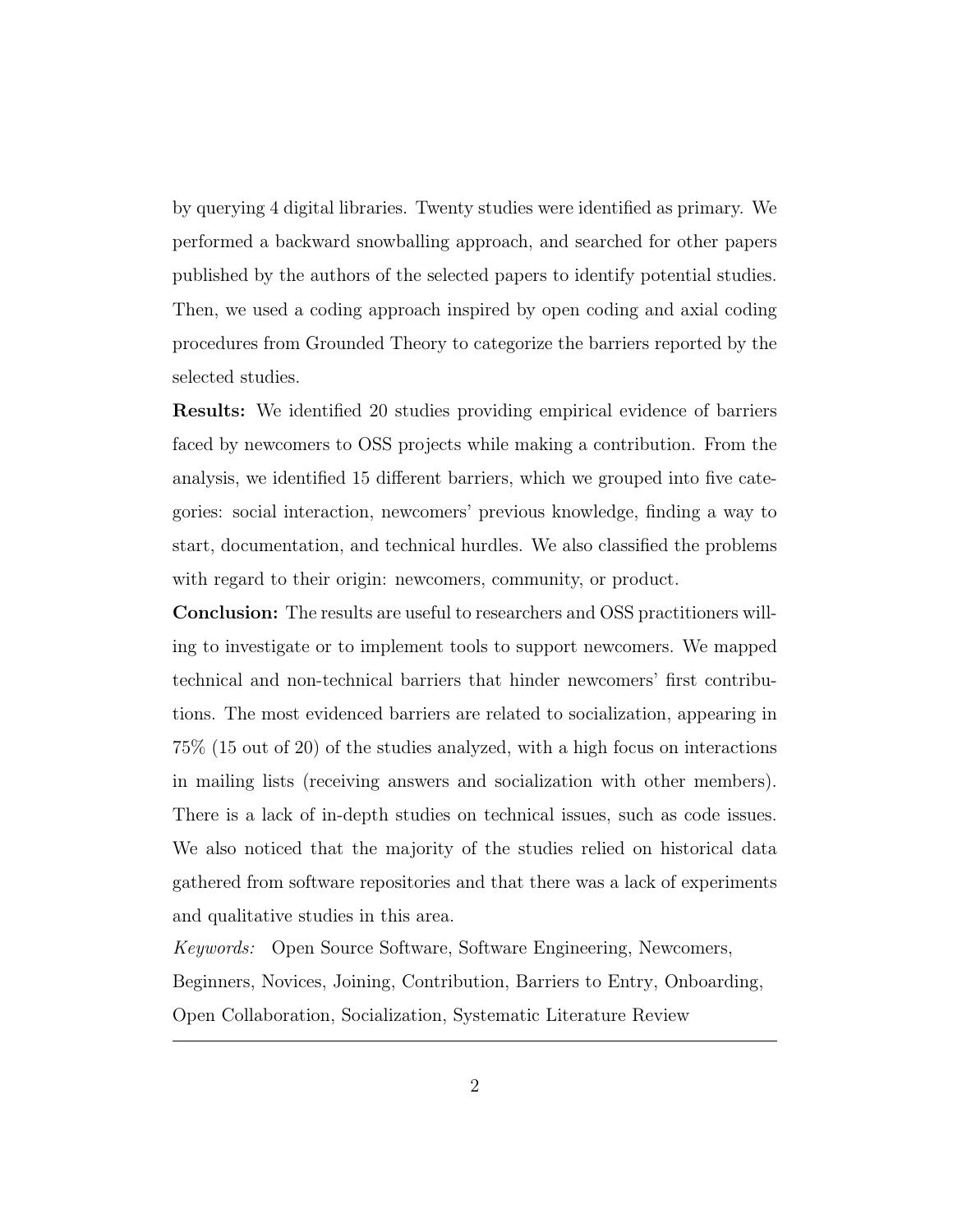#### 1. Introduction

Several open source software (OSS) communities rely on volunteers. According to Qureshi and Fang [33], it is essential to motivate, engage, and retain newcomers to promote a sustainable number of developers in a project. However, newcomers often face barriers for contributing to a project [12]. On many occasions, these barriers lead them to give up. Besides, as stated by Fogel [16], "if a project doesn't make a good first impression, newcomers may wait a long time before giving it a second chance." Therefore, a major challenge for OSS projects is to provide ways to reduce these barriers.

Newcomers need to learn social and technical aspects of a project before making a code contribution. They generally post their questions and request help in project forums and mailing lists or send emails to specific developers who have central roles in the project (e.g., owners and project leaders) [32, 42]. However, receiving replies that do not offer guidance or unpolished answers can result in the dropout of newcomers [38]. Lack of awareness and guidance during their first steps (setting up and choosing the right means to start with), for instance, also discourage further contributions [39]. Mainly before making their first contribution, newcomers may be susceptible to several barriers, such as expectation breakdowns, reception problems, setup misconfiguration, and learning curves. Each of these may have varying levels of importance to and impact on the overall joining process [37]. Therefore, it is important to understand the type of barriers newcomers face and their influence. This understanding is a start to making possible the creation of mechanisms and tools to reduce these barriers.

By lowering the barriers, it is expected that OSS communities will benefit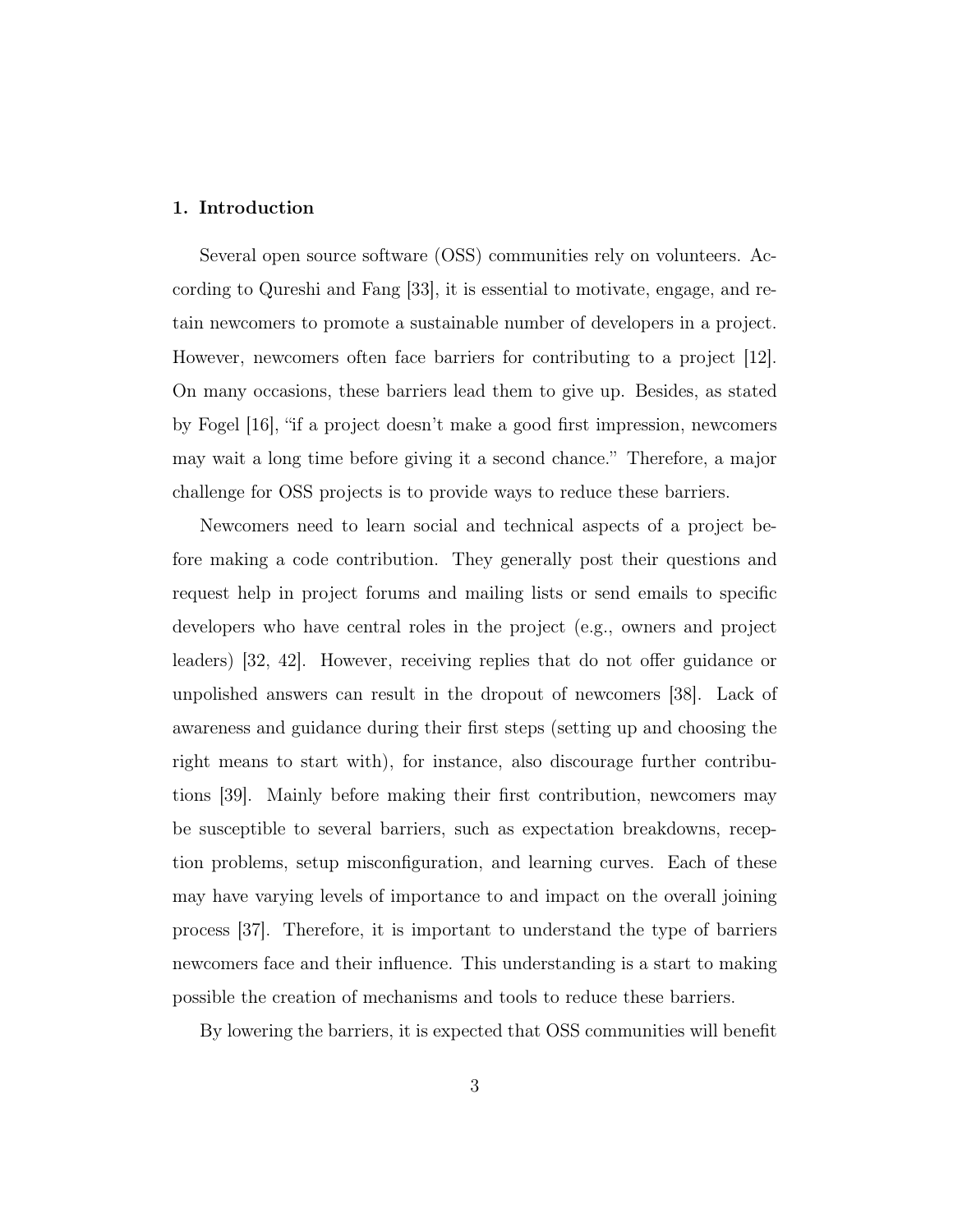from more contributions. Studies conducted on open collaboration communities from other domains showed that it is possible to receive more contributions by lowering the entry barriers. Wikipedia has been the subject of some of these studies. For example, Faulkner et al. [15] found that modifying first time warnings prompted additional newcomer contributions. Morgan et al. [30] showed that user-friendly tools, safe spaces for newcomers, and positive interactions between newcomers and established community members are promising tools for newcomer retention.

However, to date, to the best of our knowledge, no single study has directly focused on identifying and classifying the barriers faced by newcomers to OSS projects, despite specific problems being dealt with or reported upon in several studies in the literature. Moreover, the knowledge about the barriers faced by newcomers to OSS projects is spread across the literature from different domains, such as Software Engineering, Computer Supported Cooperative Work, and Information Systems. Therefore, a systematic review [25] can aggregate in a single location the information regarding the barriers that is currently dispersed across various studies.

Thus, the objective of this research is to identify, by means of a systematic literature review, the barriers faced by newcomers when contributing to OSS projects. The primary studies were identified by querying digital libraries. We also made use of two snowballing approaches: backward snowballing, i.e., looking at the references of the papers selected from the digital libraries, and author snowballing, i.e., searching for other papers published by the authors of the selected papers.

After identifying the primary studies, we extracted the barriers empiri-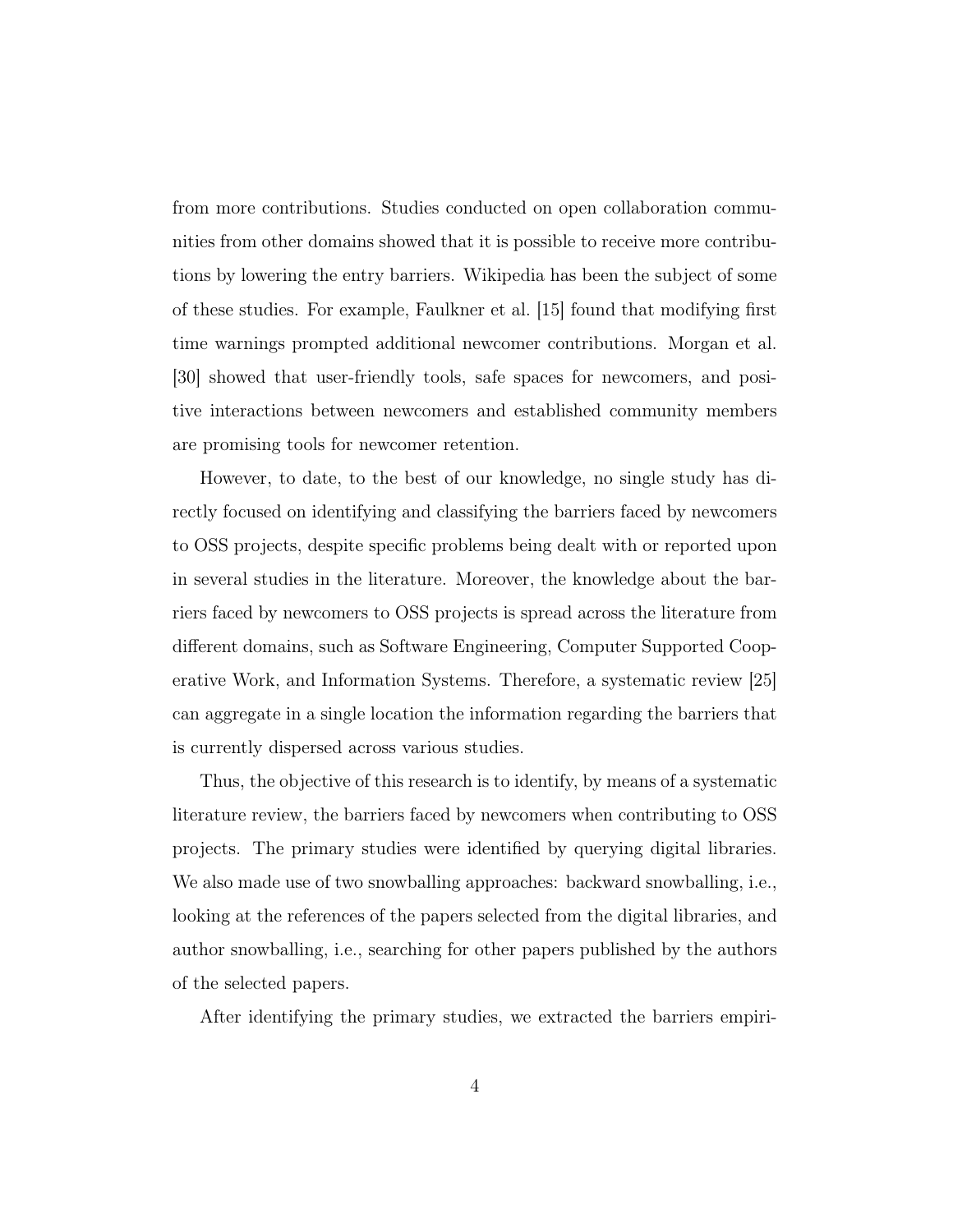cally evidenced in the papers and classified them using a coding approach inspired by the coding procedures from Grounded Theory [9]. Using this approach, we categorized the barriers identified by type and according to their origin.

The contributions of this paper include (i) summarizing the existing evidence on barriers faced by newcomers to OSS projects and organizing the barriers into a single model, (ii) providing a quick reference for researchers interested in conducting further studies on newcomers to OSS, and (iii) providing grounded evidence of barriers and some guidelines that can be useful for OSS communities in helping newcomers. We hope that OSS communities and researchers will take advantage of this paper to better understand the barriers in their context and design strategies to address them.

The remainder of this paper is organized as follows. The protocol of the systematic review is presented in Section 2. In Section 3, we characterize the projects considered by each study. In Sections 4 and 5, we report the results of the analysis of the selected studies, including the classification via the type of barrier and the origin of the barrier. A discussion is presented in Section 6 and threats to validity are presented in Section 7. Finally, conclusions and further work are presented in Section 8.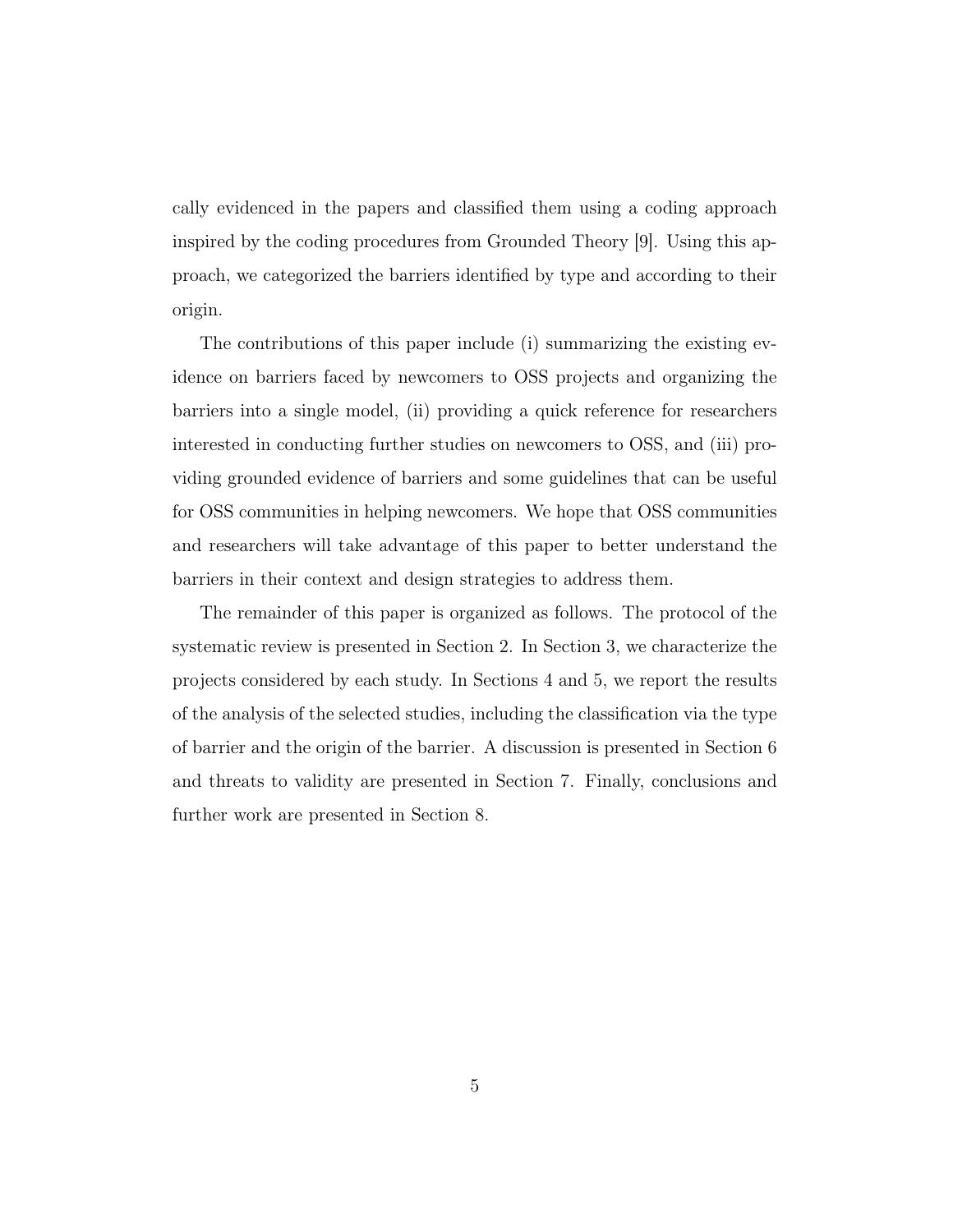#### 2. Research method

This study has been undertaken as a systematic literature review (SLR) based upon guidelines established for the Software Engineering domain [25, 27, 26]. In this section, we provide the protocol used in the SLR, specify the research question and its components, and establish the requirements regarding the source and primary study selection, the evidence collection, and the method of synthesis of such evidences. The results regarding each step are provided alongside the protocol, except for evidence extraction and analysis, which are addressed in Section 4.

#### 2.1. Research questions

Newcomers present different technical skills, time availability, and reasons for joining an OSS project. Notwithstanding, when developers decide to support an OSS project, they need to learn social and technical aspects of the project before making a contribution. During this learning period, newcomers face barriers that can result in their decision to give up contributing. Our main goal is to identify the barriers that are faced by newcomers to make their contributions. We expect that by reducing the barriers, projects can benefit from both more occasional contributions and more long-term contributors. Thus, we have defined the following as our main research question:

∙ RQ 1. What are the barriers that hinder the contribution of newcomers in OSS projects?

By answering this question, we aim to capture barriers that a newcomer faces when contributing in an OSS project. We are not interested in newcomers' motivations for contributing to a project but in the issues they may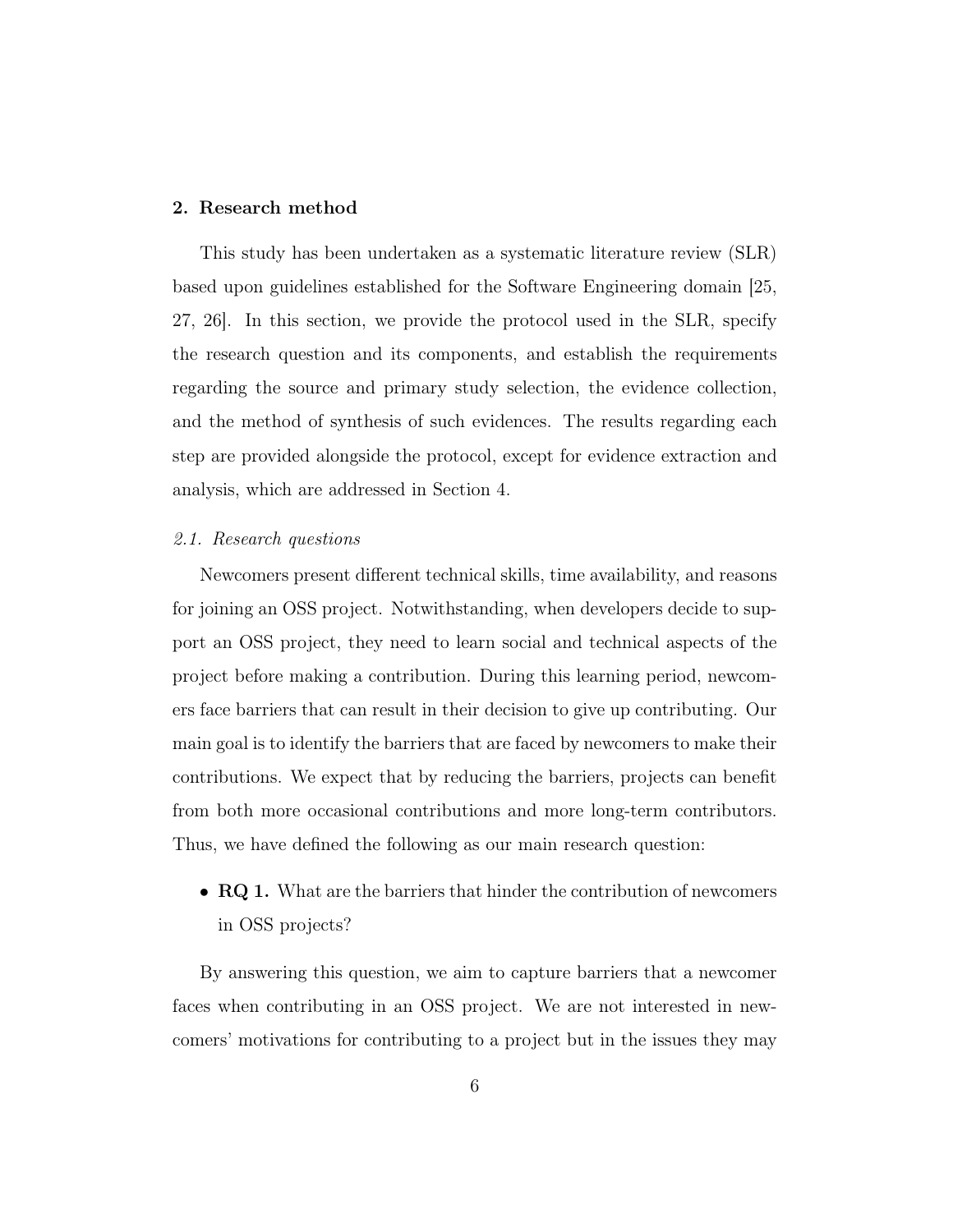face after deciding to contribute to a project. We also make no distinction regarding the size, quantity, or frequency of contributions made by newcomers.

When dealing with OSS projects, we are aware that there are different ways newcomers can start to contribute, including translation, bug triage, bug reporting, user support, and coding. In our current study, we focus only on source code contributions. Therefore, we define newcomers as developers who want to make their first code contribution to a project. Moreover, when we refer to OSS projects, we are talking about community-based open source projects  $|8|$  and open collaboration communities [17]. Communitybased OSS projects rely on the efforts of volunteers to be maintained. In these projects, mailing lists, issue trackers, and source code (in versioning systems) are publicly available. Any skilled person who wants to contribute can get the current code, choose (or report) an issue, address it, and submit a patch to be included in the product.

## 2.2. Criteria for selection of studies

The search process encompassed two approaches. The first one was based on queries in digital libraries. However, as reported in the literature, using just this approach, especially for systematic reviews in software engineering, is often inefficient. As suggested by others [22, 26], we used a single step citation analysis (snowballing), and a single step author snowballing to complement the search process. Details about the way we used such approaches are described in the following subsections.

Regardless of the mechanism used to search, the studies were screened according to various criteria pertinent to the research question. We estab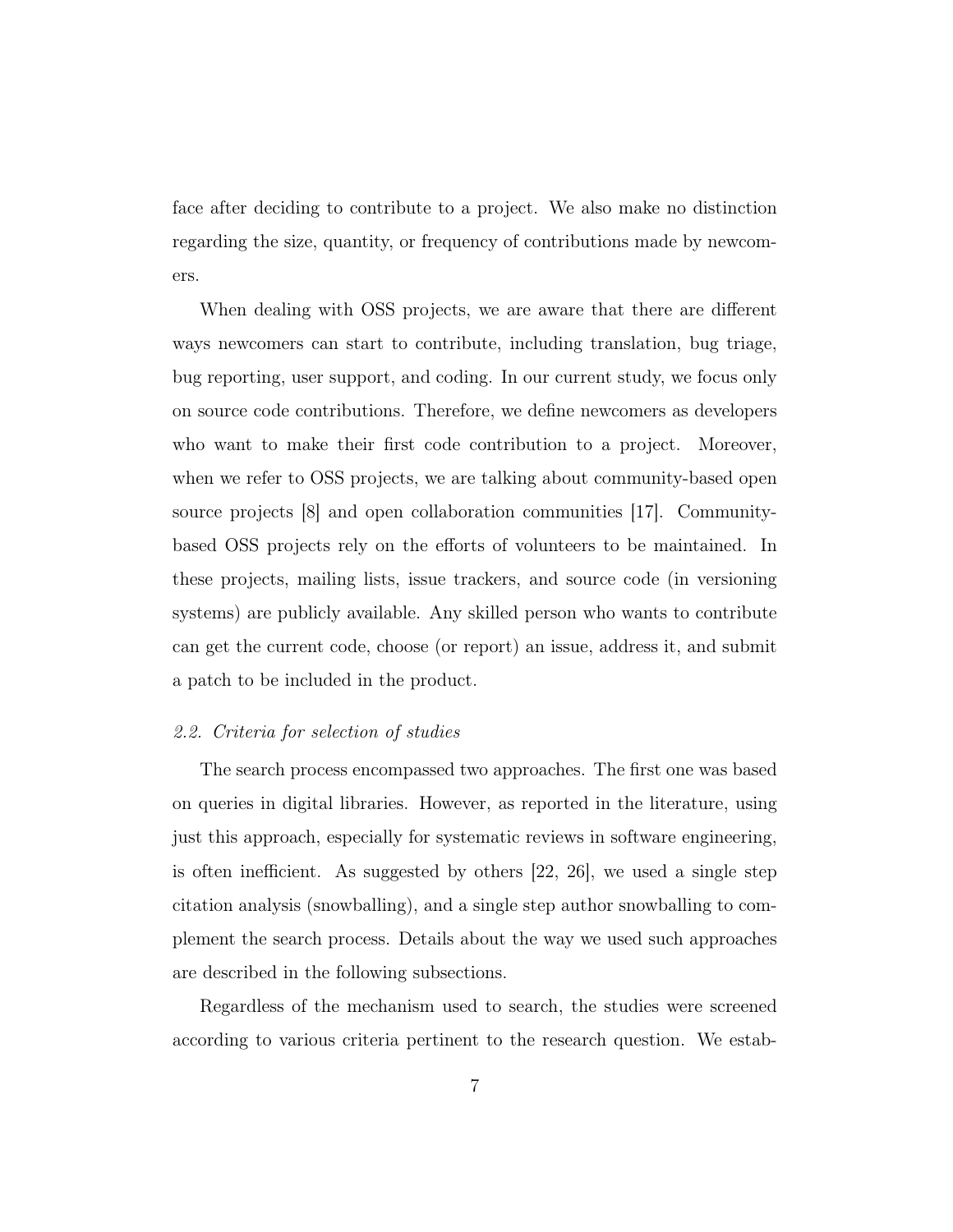lished the following criteria for the inclusion of studies. Regarding a paper, it must be available as a full paper, written in English, and published in a peer-reviewed venue, including workshops, conferences, and journals. As for the studies reported by the papers, they must report barriers faced by newcomers to contribute to open source software projects and present empirical evidence.

The exclusion criteria consisted of removing duplicate results and excluding papers regarding newcomers or open source software projects that were not within the scope of this research. Papers that were clearly duplicated or for which we found newer and more complete versions were excluded. Regarding studies not relevant to the purpose of this review, we excluded studies regarding newcomers, but not to open source software; studies about open source software that do not study newcomers; and studies that do not provide empirical evidence (studies that present just methods or unevaluated approaches/tools).

The selection process consisted of the following steps:

- 1. Search in digital libraries: we queried digital libraries, and the references of the retrieved studies were stored in a local repository to be further analyzed.
- 2. Title, abstract, and keywords analysis: titles, abstracts, and keywords were read to verify which studies met the inclusion and exclusion criteria.
- 3. Author snowballing: studies found and selected by the search in the digital libraries were analyzed regarding their authors. We searched for other papers published by the same authors. Candidate papers were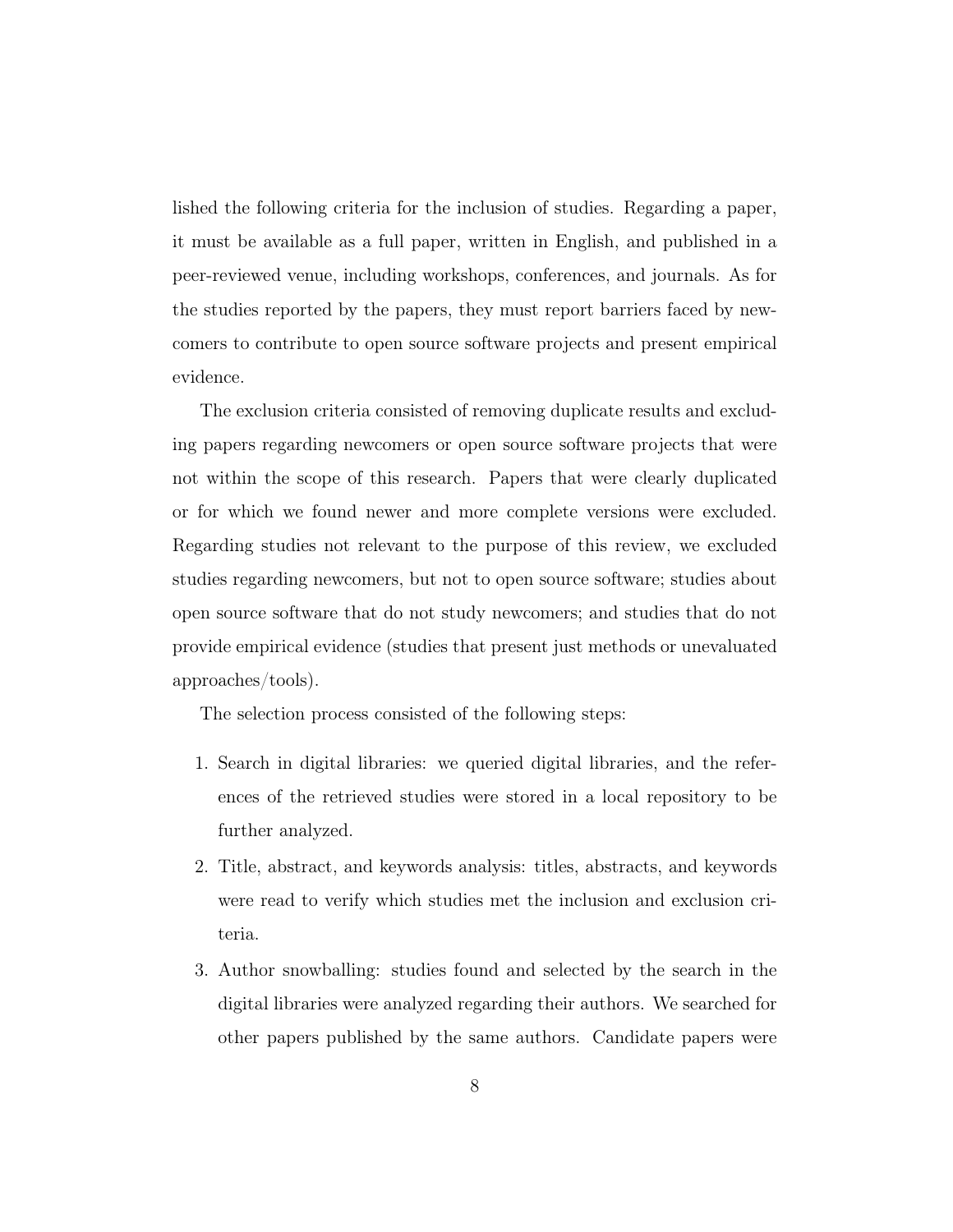submitted to the same process used for papers found in digital libraries: title, abstract, and keywords analysis (step 2).

- 4. Introduction and conclusion analysis: the initial and closing sections of the studies were evaluated regarding their objectives and results. This analysis enabled the researchers to further verify if the papers answered the research question and met all inclusion and/or any exclusion criteria. When the reading of the opening and closing sections was inconclusive, the entire paper was read to decide on its inclusion or exclusion.
- 5. Backward snowballing sampling: studies found and selected by the search in the digital libraries and by author snowballing were analyzed regarding their references. Candidate papers were submitted to the same process used for papers found in digital libraries and by author snowballing: screening by title, abstract, and keywords, followed by analysis of the introduction and conclusion. We ran just one level of citation snowballing.
- 6. Full paper reading: finally, after selecting a paper by its introduction and conclusion, the entire paper was read to decide on its inclusion or exclusion.

It is important to note that for every step, more than one researcher read each paper independently. For conflicting evaluations, researchers further discussed the paper to reach a consensus. In cases where there was no consensus or there was doubt, the study was included to avoid premature exclusion.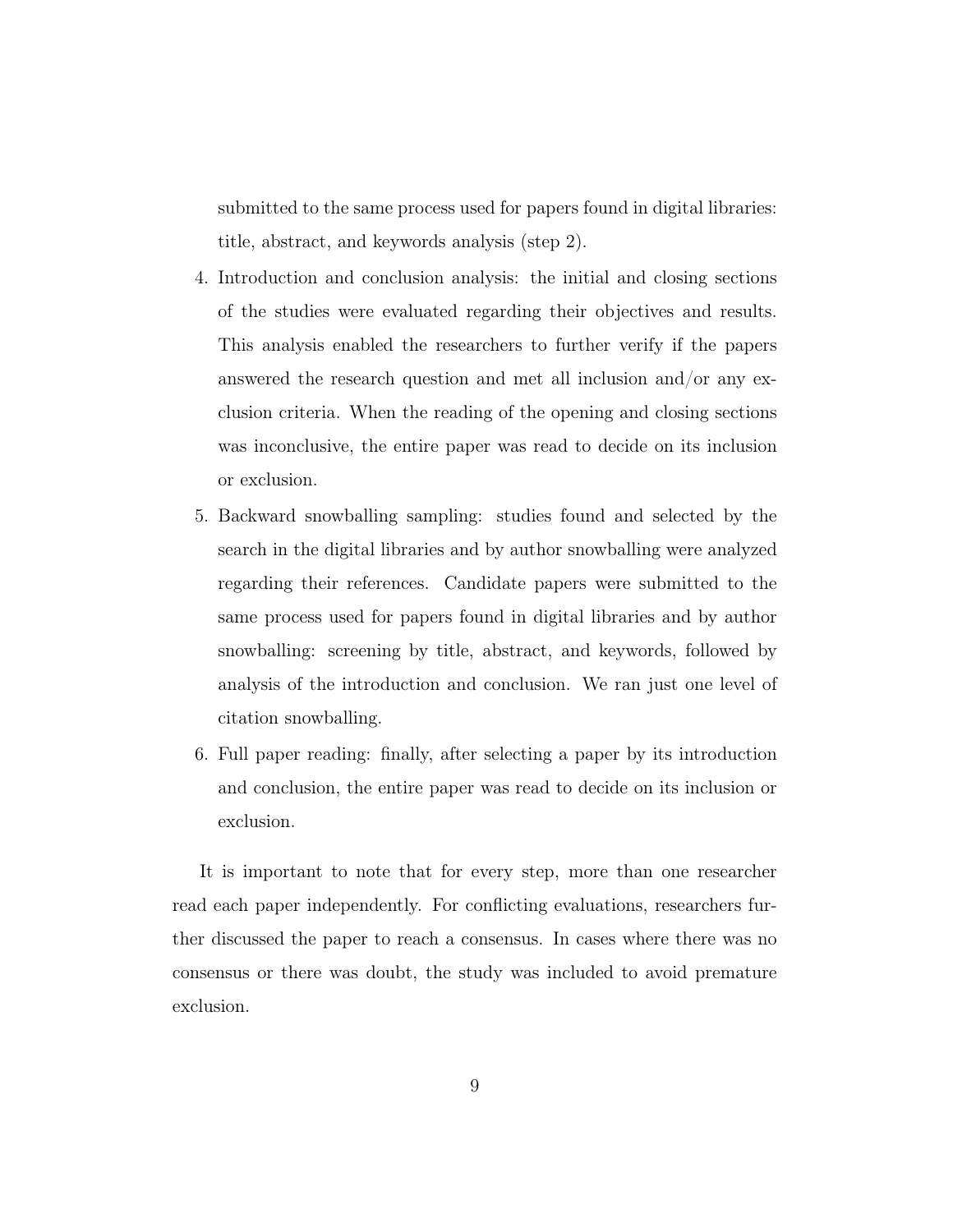#### 2.2.1. Search in digital libraries

The mechanism available for searching in most digital libraries is based upon textual search expressions. Thus, its definition is crucial for the effectiveness of the searching step and the systematic review as a whole. A common approach regarding the establishment of the search expression is its characterization based on PICO components: population, intervention, control, and outcome [3]. Based upon previous studies, we knew that most papers on the subject were case studies that employed quantitative, qualitative, or mixed methods. Thus, establishing a control element was not feasible. It is worth noticing that recent guidelines on systematic review for Software Engineering are also oriented to omit this characterization [26]. Based upon these recommendations, we have kept the population and intervention components, and omitted comparison and outcome.

A systematic review for Software Engineering establishes the problem as the target of the systematic review and the intervention as what can be observed in the context of the systematic review [3]. Considering such definitions, we initially established the population as open source projects and the intervention as contributions of newcomers.

After analyzing the terms related to the population and intervention, we derived the keywords and synonyms presented in Table 1 to establish the search expression. The synonyms were suggested by experts and extracted from papers we used as a control of this study [42, 13, 10, 21, 23].

Using the terms listed in Table 1, we defined a generic search expression. Considering a set of known studies (the control group) we had previously established, we performed several trials and iterations until coming to a fi-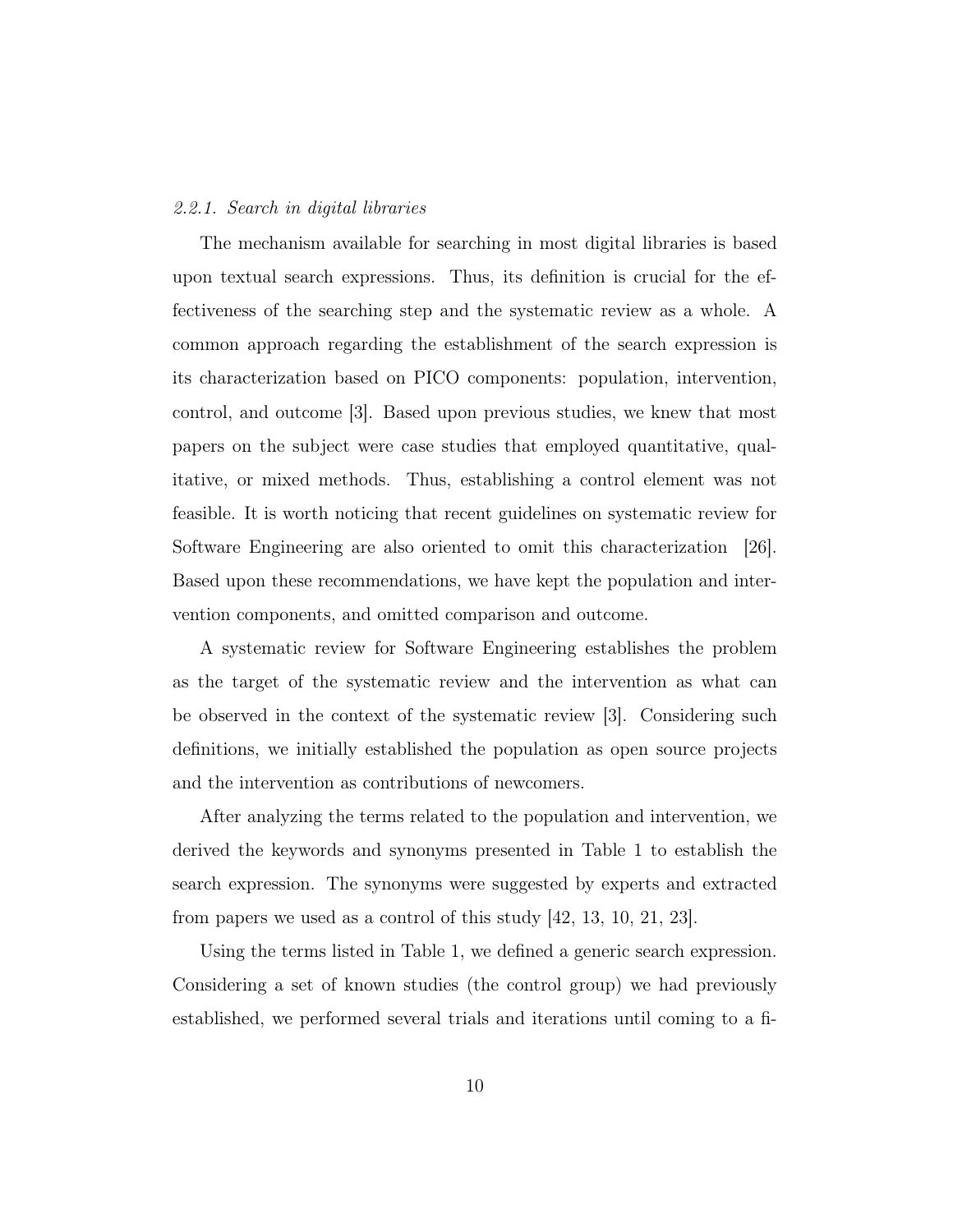Table 1: Terms used to build the queries (terms marked with an \* were dismissed in the final query).

| Keyword              | <b>Synonyms</b>                                                                                       |
|----------------------|-------------------------------------------------------------------------------------------------------|
| Open Source Software | OSS, Open Source, Free Software, FLOSS, FOSS                                                          |
| Newcomers            | newcomer, newbie, new developer, new member, new contributor,                                         |
|                      | new people <sup>*</sup> , novice, beginner, potential participant, joiner, new committer <sup>*</sup> |
| Contribution         | joining*, retention, first steps*, entrance*, initial steps*, joining process, on-                    |
|                      | boarding, contributing*                                                                               |

nal search expression. Some synonyms, such as "new people," "entrance," and "new committer," were removed, as we could either not find any paper with such terms or the search result would find too many studies that, by skimming the titles, were considered out of the scope of this systematic review. Furthermore, we also evaluated whether the search expression was still effective, i.e., whether it recovered the studies established as control.

```
(
 ("OSS" OR "Open Source" OR "Free Software" OR FLOSS OR FOSS)
 AND
 (newcomer OR "joining process" OR newbie OR "new developer" OR "new member" OR "new
 contributor" OR novice OR beginner OR "potential participant" OR
retention OR joiner OR onboarding OR "new committer")
```
)

After defining the search expression, we defined criteria for the selection of digital libraries. The digital libraries should index papers on open source software research written in English, support searching using Boolean expressions, and provide access to the complete text of the paper. Based upon these criteria, we selected four digital libraries to conduct our search: ACM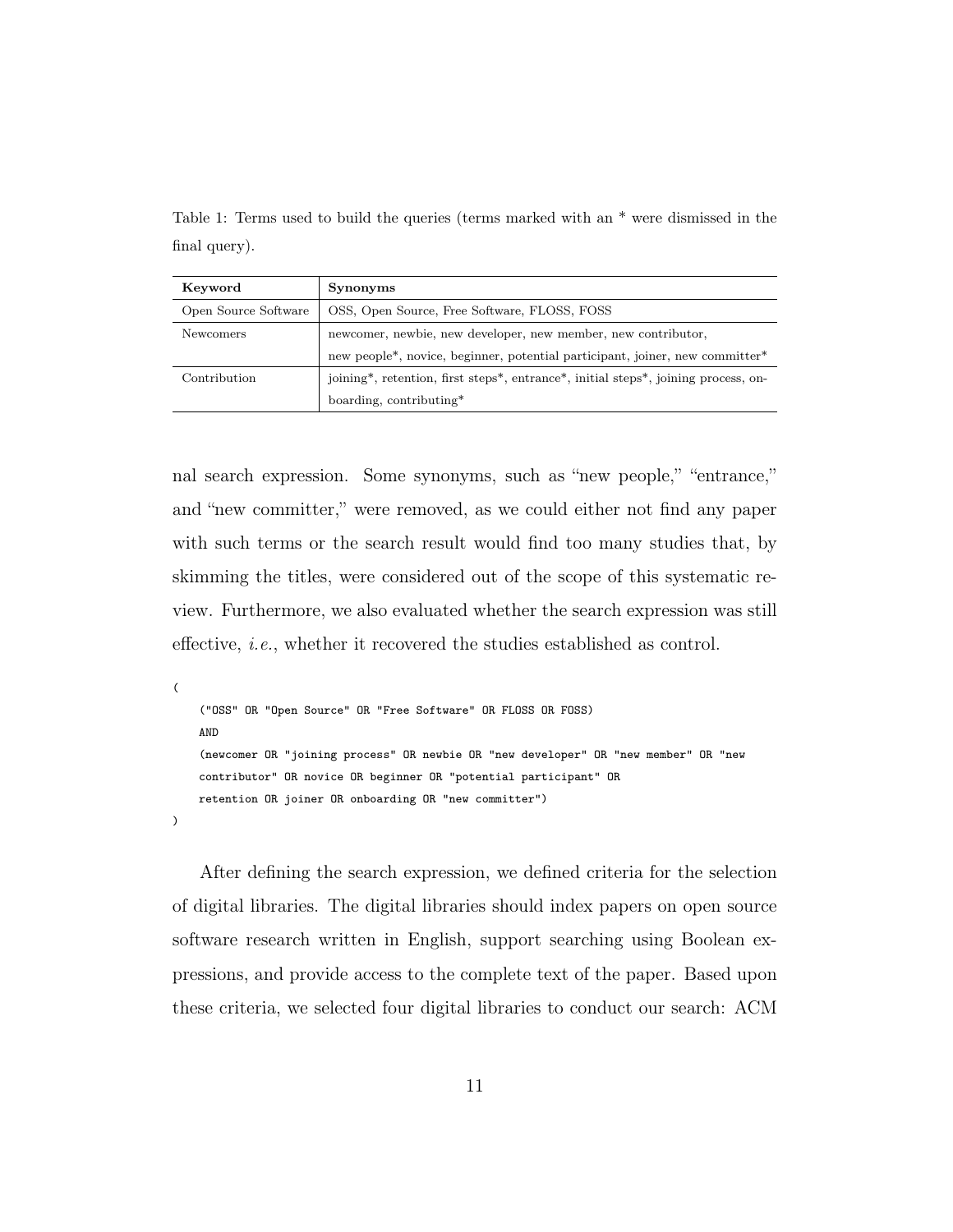Digital Library<sup>1</sup>, IEEE Digital Library<sup>2</sup>, Scopus<sup>3</sup>, and Springer Link<sup>4</sup>.

Moreover, we consulted several experts regarding recommended venues for studies relevant to this research. The specialists provided a set of conferences, workshops, journals, and specialized websites. Most of them were indexed by the digital libraries we selected. The suggested venues that were not indexed by the preselected digital libraries were excluded due to other source selection criteria. For instance, specialists' indications of conferences in languages other than English and websites that do not support searching using Boolean expressions were excluded.

## 2.2.2. Snowballing sampling

In addition to querying the digital libraries, we conducted a single step snowballing sampling following two approaches. The first approach consisted of checking if the authors of the selected studies published other relevant studies that we could not retrieve from the digital libraries. To find other publications, we accessed authors' profiles in ACM and IEEE libraries and checked their DBLP<sup>5</sup> profile and personal homepages (when available).

The second approach was backward snowballing sampling. We analyzed the reference lists of all selected papers to find other possible relevant studies. Just one level of snowballing sampling was conducted, i.e., we did not apply snowballing sampling for studies found by a previous snowballing process.

 $<sup>1</sup>$ http://dl.acm.org/</sup>

 $^{2}$ http://ieeexplore.ieee.org

 $3$ http://www.scopus.com/

 $^{4}$ http://link.springer.com/

 $5$ http://www.informatik.uni-trier.de/~ley/db/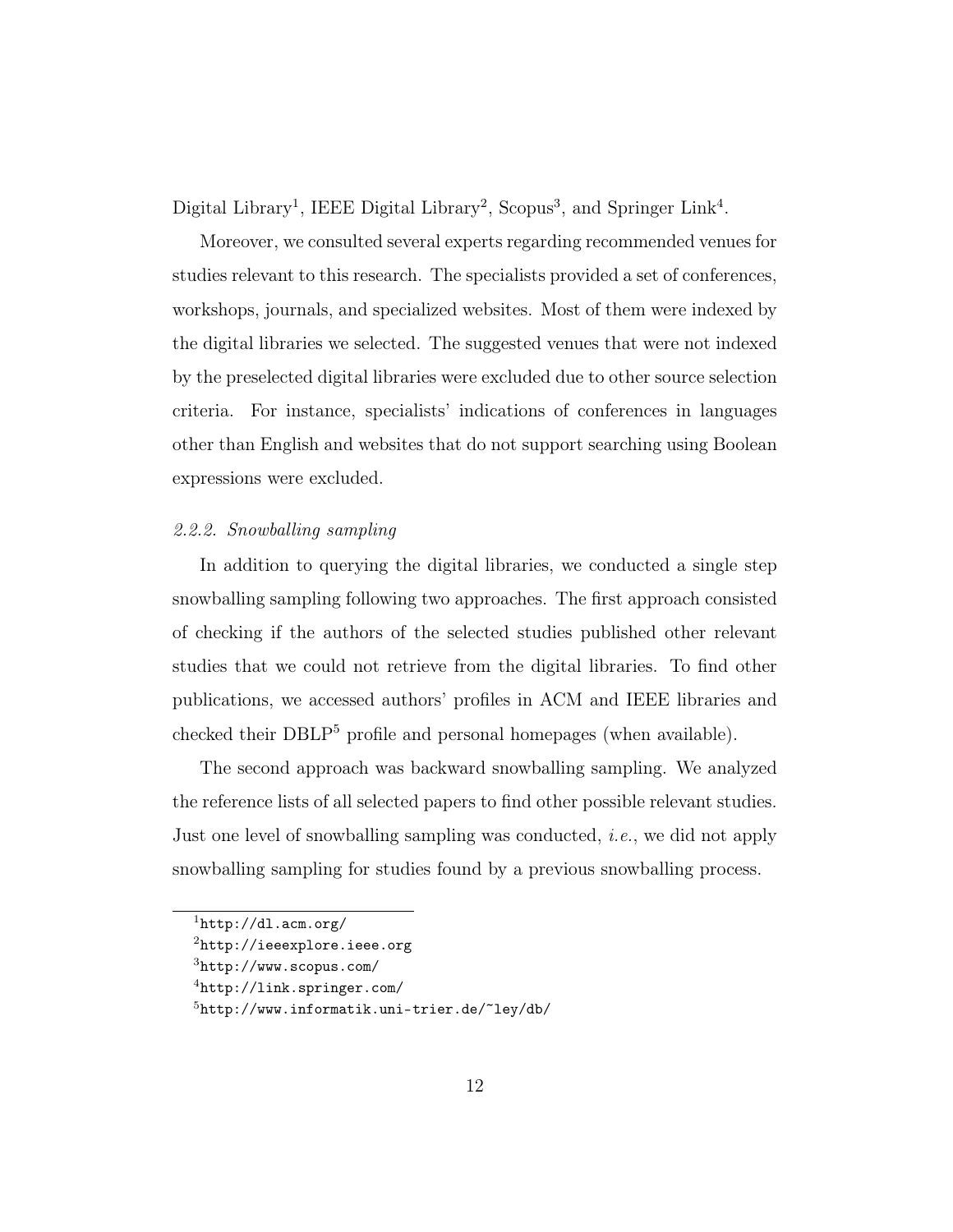

Figure 1: Paper selection process.

### 2.3. Study selection

We used the query presented in Section 2.2.1 to retrieve the candidate papers from the digital library systems in April 2013, as shown in Fig. 1. We retrieved 291 papers by searching and 42 other papers by snowballing, totaling 333 papers. After applying the selection criteria, we selected 20 papers for data extraction and analysis. In the following, we present the detailed results of executing the steps presented in Section 2.2 and its correlated Fig. 1.

Search in digital libraries. As a result, we gathered 291 candidate papers: 59 from IEEE, 84 from ACM, 132 from Scopus, and 16 from Springer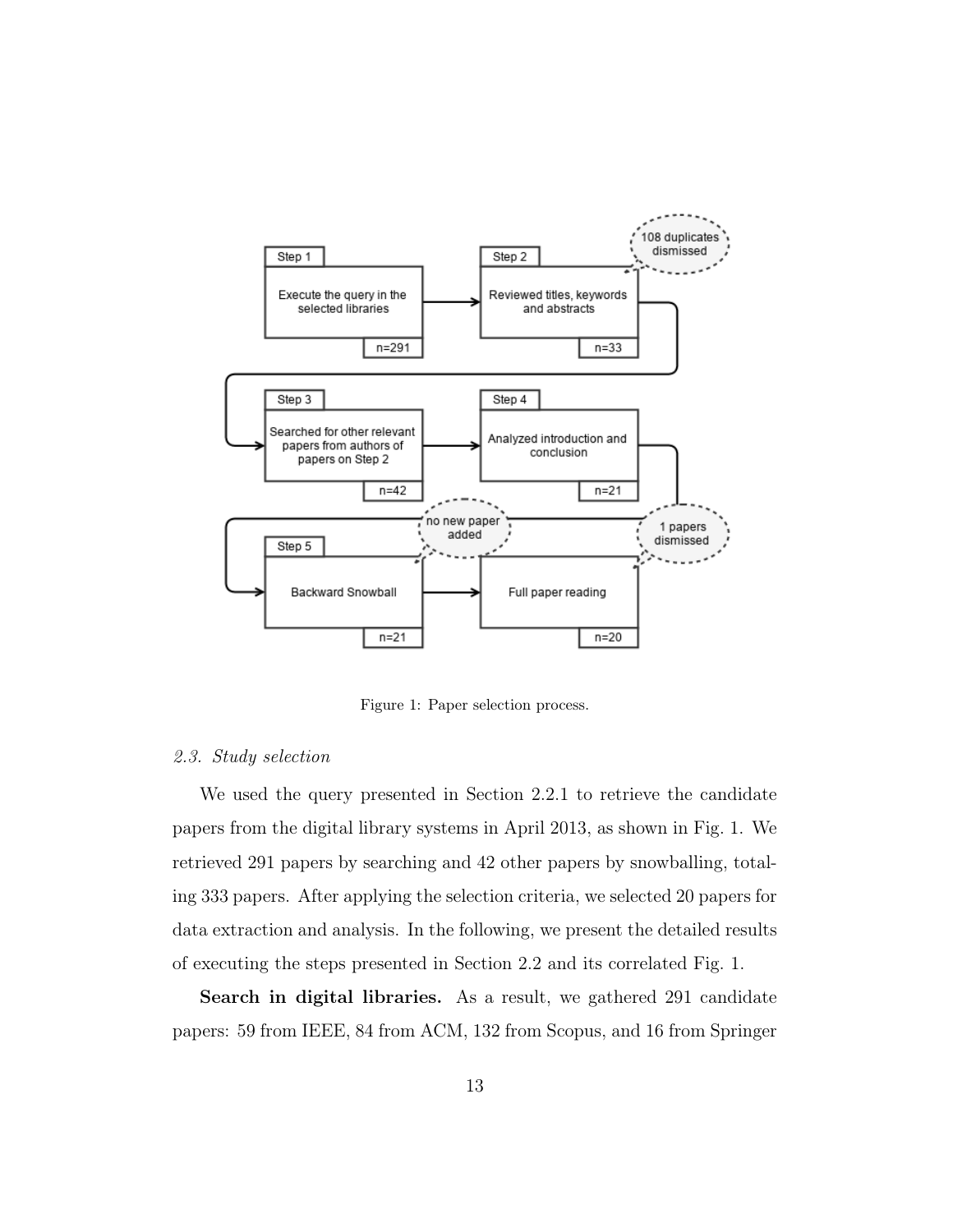Link.

Title, abstract, and keywords analysis. For the first step, the titles, abstracts and keywords were independently analyzed by two researchers. During this step, the researchers identified and dismissed 96 (32.99%) duplicates gathered from different libraries. From the 195 remaining entries, 33 papers were selected after a consensus meeting.

Author snowballing. We applied author snowballing on the selected papers. We checked other papers published by the authors of these 33 studies, and we found 20 other candidate papers. After analyzing the abstracts of these papers, we selected nine relevant papers, bringing us to 42 candidate papers.

Introduction and conclusion analysis. All 42 papers had their introductions and conclusions analyzed by the researchers. Among them, 21 were dismissed. We did not find the full text of three papers; two papers were extended abstracts; two were proposals to thesis/dissertation workshops; 10 did not study or present evidence of barriers faced by newcomers (including three papers that only presented tools with no evaluation); and four papers were clearly not presenting barriers faced by newcomers to OSS.

Backward snowballing sampling. After reading the introduction and conclusion sections, we conducted a backward snowballing sampling on the 21 remaining papers, looking for papers cited by the selected studies. However, no additional paper was selected by this approach. An important thing to note regarding the snowballing sampling is that the previously selected studies appeared repeatedly, especially [42, 13, 5, 11].

After the snowballing, the papers had their full content read by the re-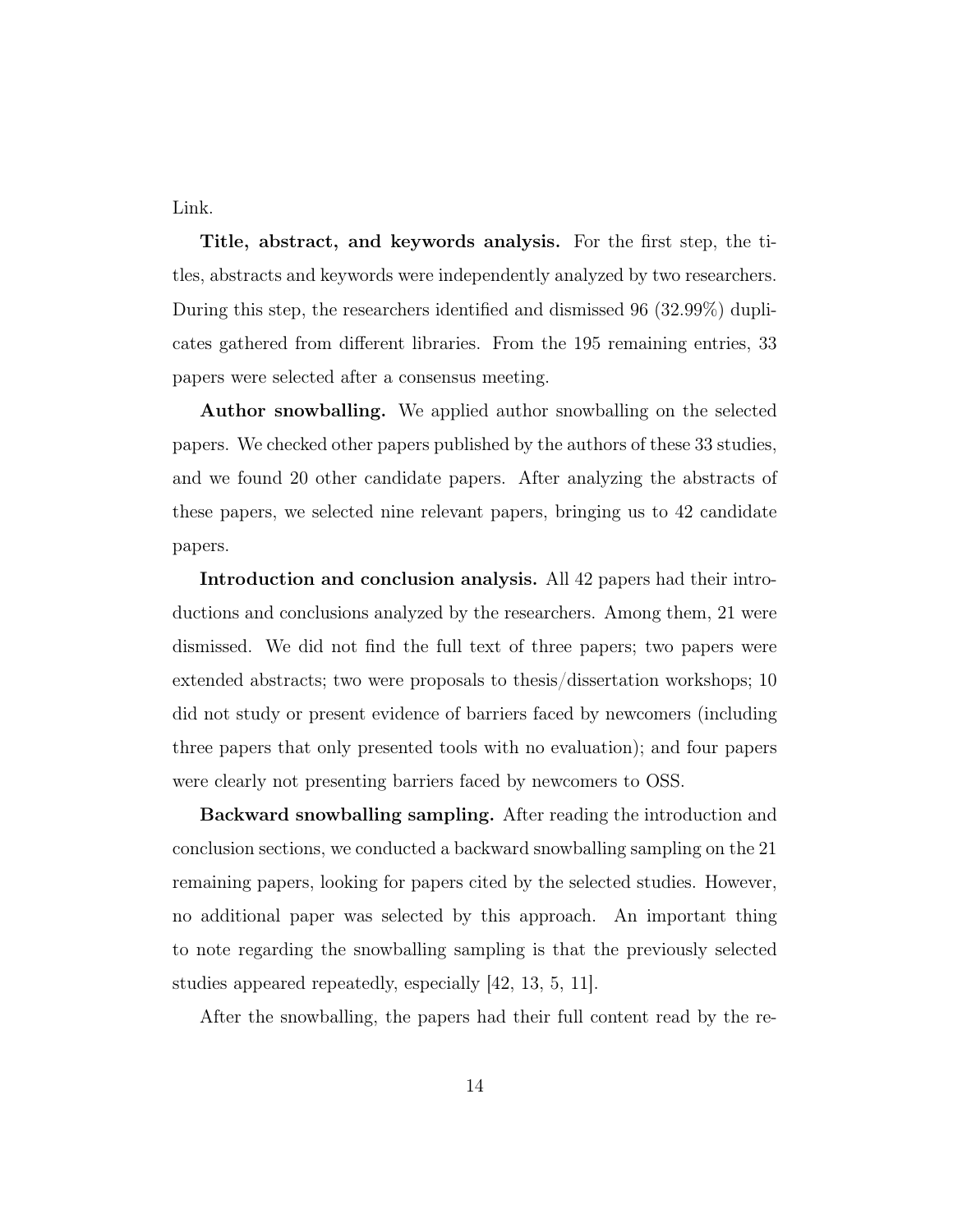| <b>Source</b>      | Found |                | Relevant Studies % Search Efficacy |
|--------------------|-------|----------------|------------------------------------|
| IEEE               | 59    | 10             | 16.95%                             |
| <b>ACM</b>         | 84    | 9              | 10.71%                             |
| Scopus             | 132   | 8              | $6.06\%$                           |
| Springer Link      | 16    | 3              | 12.50%                             |
| Sum                | 291   | 30             | 10.31\%                            |
| Repeated           | 96    | 12             |                                    |
| Subtotal           | 195   | 18             |                                    |
| $\text{Authors}^*$ | 20    | $\overline{2}$ |                                    |
| Citation Analysis* | 22    | $0***$         |                                    |
| <b>Total</b>       |       | 20             |                                    |

\* Values presented in the column "Found" represent the number of papers considered after title analysis.

\*\* 12 papers previously selected were found during citation analysis.

searchers. One study was discarded because it was related to user support Q&A forums and not source code contribution. Therefore, we extracted and analyzed data from 20 selected studies.

#### 2.3.1. Study Selection Summary

We summarize the total papers found and selected by each source and approach in Table 2. In the table, it is possible to check how the studies are distributed according to their source. Scopus returned the largest number of hits, but its precision was the lowest amongst the sources we used. Meanwhile, IEEE, ACM and Springer Link returned fewer hits but achieved higher levels of efficacy. This can be explained because Scopus is a meta-search that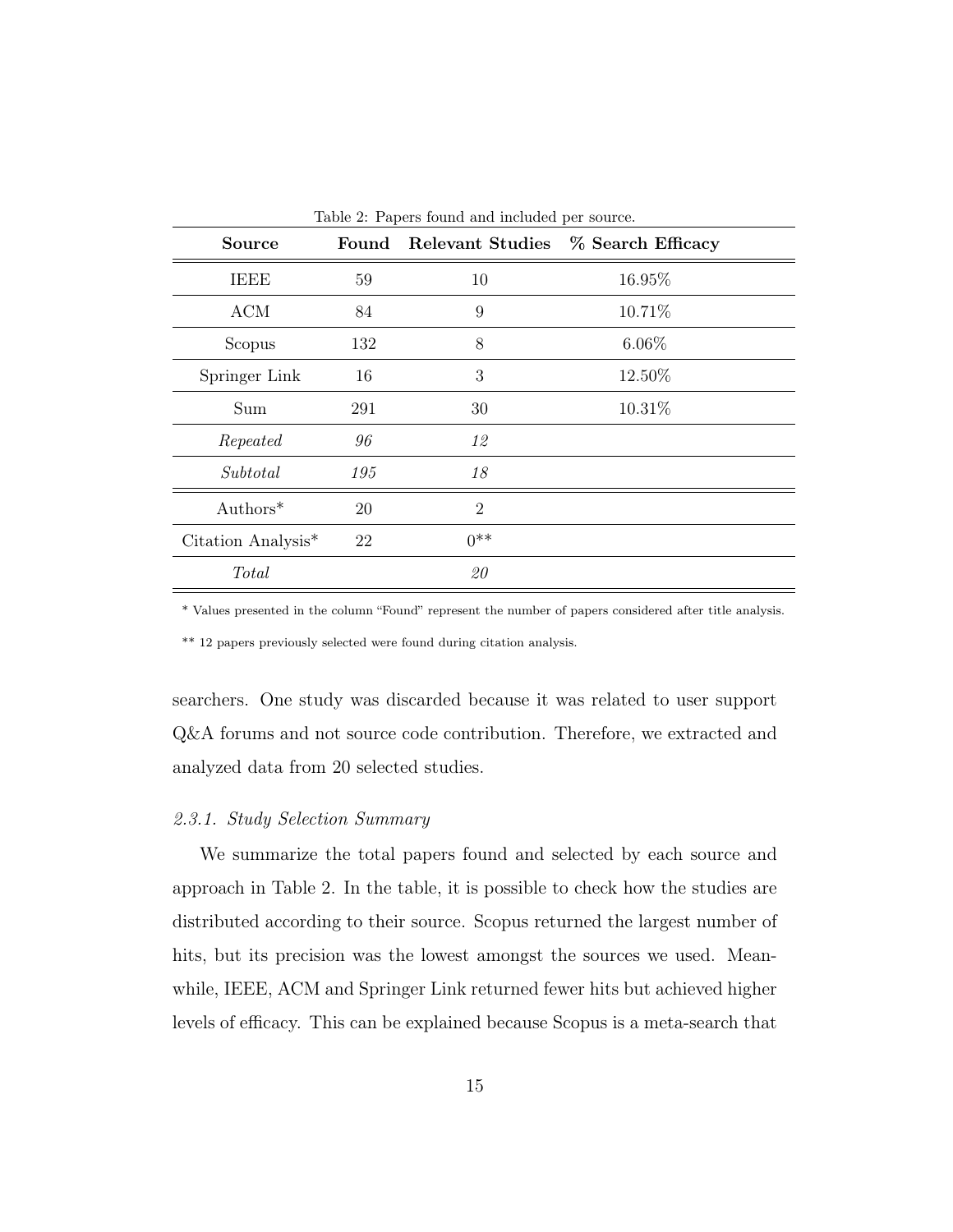indexes the literature from different publishers, including ones not related to Computing. We can see that Scopus, ACM and IEEE would independently retrieve more than 40% of the primary studies, with several studies available simultaneously on more than one of them (duplicated).

When a duplicate paper was found, sources that actually publish the papers were prioritized over those that just index articles from other publishers. We analyzed the duplicates to verify where the overlaps among papers were. The results are shown in Table 3. It is possible to check that the Scopus meta-search retrieved 81 papers duplicated from the other 3 sources. We also noticed that ACM and IEEE index some venues together, such as ICSE (International Conference on Software Engineering), which is a co-published conference. Moreover, ACM also indexes some publications from Springer Link; in this systematic review, 5 papers from Springer Link were also gathered from the ACM Digital Library.

| Sources                            | <b>Duplicates</b> |  |
|------------------------------------|-------------------|--|
| ACM & Scopus                       | 43                |  |
| <b>IEEE &amp; Scopus</b>           | 16                |  |
| $ACM$ , IEEE $&$ Scopus            | 15                |  |
| ACM & IEEE                         | 6                 |  |
| ACM, Springer & Scopus             | 5                 |  |
| Springer & Scopus                  | 2                 |  |
| Paper in different venues (Scopus) |                   |  |

Table 2: Analysis of Duplicate S

Regarding the reasons for excluding papers, we account for them in Table 4. Once a paper fit any exclusion criterion or did not comply with any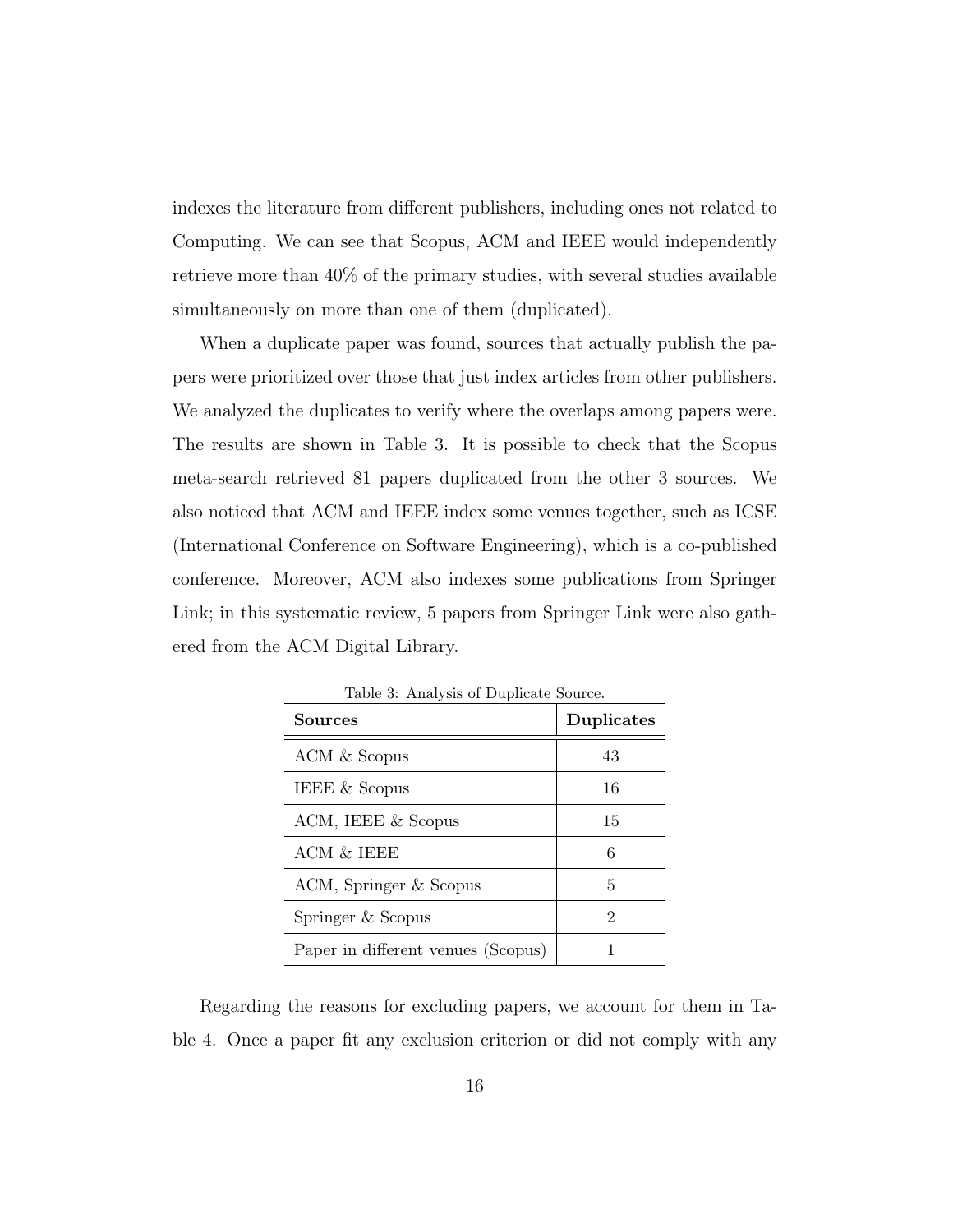inclusion criteria, it was excluded. For instance, 113 papers were excluded because they were not related to OSS. Meanwhile, from those that addressed OSS, 50 papers did not address newcomer issues. It is important to note that we just considered one reason of exclusion per paper in Table 4, but one paper could actually be classified under more than one exclusion reason in the selection process.

| <b>Exclusion reason</b>                   | Excluded | <b>Studies</b> |  |
|-------------------------------------------|----------|----------------|--|
|                                           |          | 333            |  |
| Duplicate                                 | 108      | 225            |  |
| Not in English                            | 1        | 224            |  |
| Invalid type                              | 29       | 195            |  |
| Full paper not available                  | 3        | 192            |  |
| Not related to OSS nor newcomers          | 101      | 91             |  |
| Related to newcomers but not to OSS       | 12       | 79             |  |
| Related to OSS but not tonewcomers        | 50       | 29             |  |
| Previous version of a more complete study | 4        | 25             |  |
| Not related to source code contributions  | 1        | 25             |  |
| Does not present empirical study          | 6        | 20             |  |

Table 4: Excluded papers and exclusion reasoning.

The 20 selected studies and their respective identifiers are presented in Table 5. Throughout the paper, we will use the identifiers in the format PS? for the papers selected for analysis in the systematic review.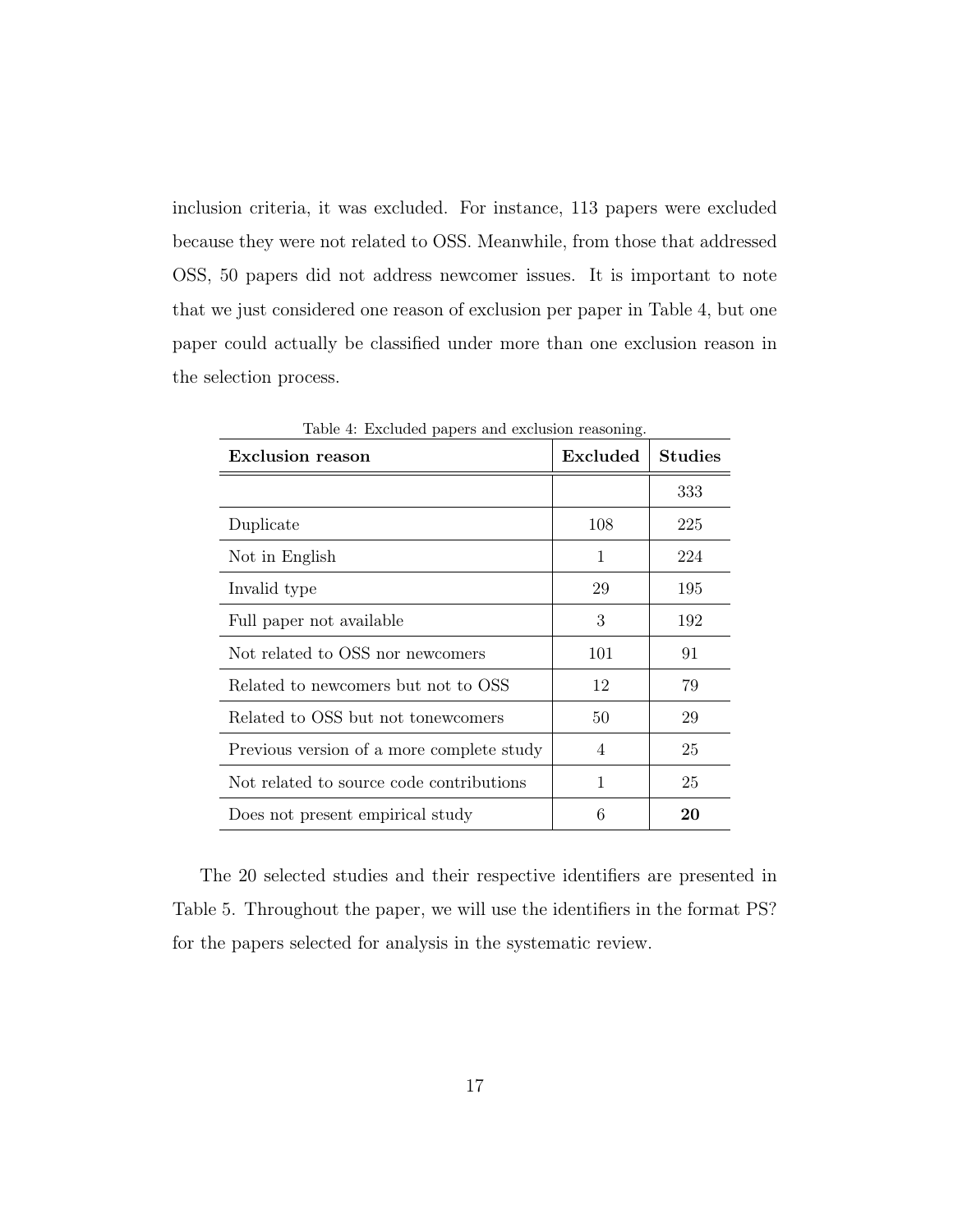| Identifier | Reference                   | Identifier | Reference               |
|------------|-----------------------------|------------|-------------------------|
| [PS1]      | Ben et al. $ 2 $            | [PS11]     | Park and Jensen [32]    |
| [PS2]      | Bird $[4]$                  | [PS12]     | Qureshi and Fang [33]   |
| [PS3]      | Bird et al. [5]             | [PS13]     | Schilling et al. [35]   |
| [PS4]      | Canfora et al. [6]          | [PS14]     | Steinmacher et al. [39] |
| [PS5]      | Capiluppi and Michlmayr [7] | [PS15]     | Steinmacher et al. [38] |
| [PS6]      | Cubranic et al. [11]        | [PS16]     | Stol et al. [40]        |
| [PS7]      | Ducheneaut [13]             | [PS17]     | Von Krogh et al. [42]   |
| [PS8]      | He et al. $ 21 $            | [PS18]     | Weiss et al. $[45]$     |
| [PS9]      | Jensen et al. [23]          | [PS19]     | Zhou and Mockus [46]    |
| [PS10]     | Midha et al. 29             | [PS20]     | Zhou and Mockus [47]    |

Table 5: Selected Primary Studies.

## 2.4. Overview of the studies

While reading the papers in full, we collected some data regarding the type of study conducted, and type of data analyzed. The data analyzed by the selected studies are predominantly gathered from source code repositories (12 studies), mailing list archives (12 studies), and bug/issue trackers (8 studies). Other data used by the studies include questionnaires, interviews with developers, observations, and project profiles. Fourteen studies used more than one data source in their analysis. An interesting fact here is that the main method used to find issues faced by newcomers was the analysis of historical data. Only seven studies report interviews, observations, or questionnaire results.

Most of the papers reported case studies and gave a quantitative analysis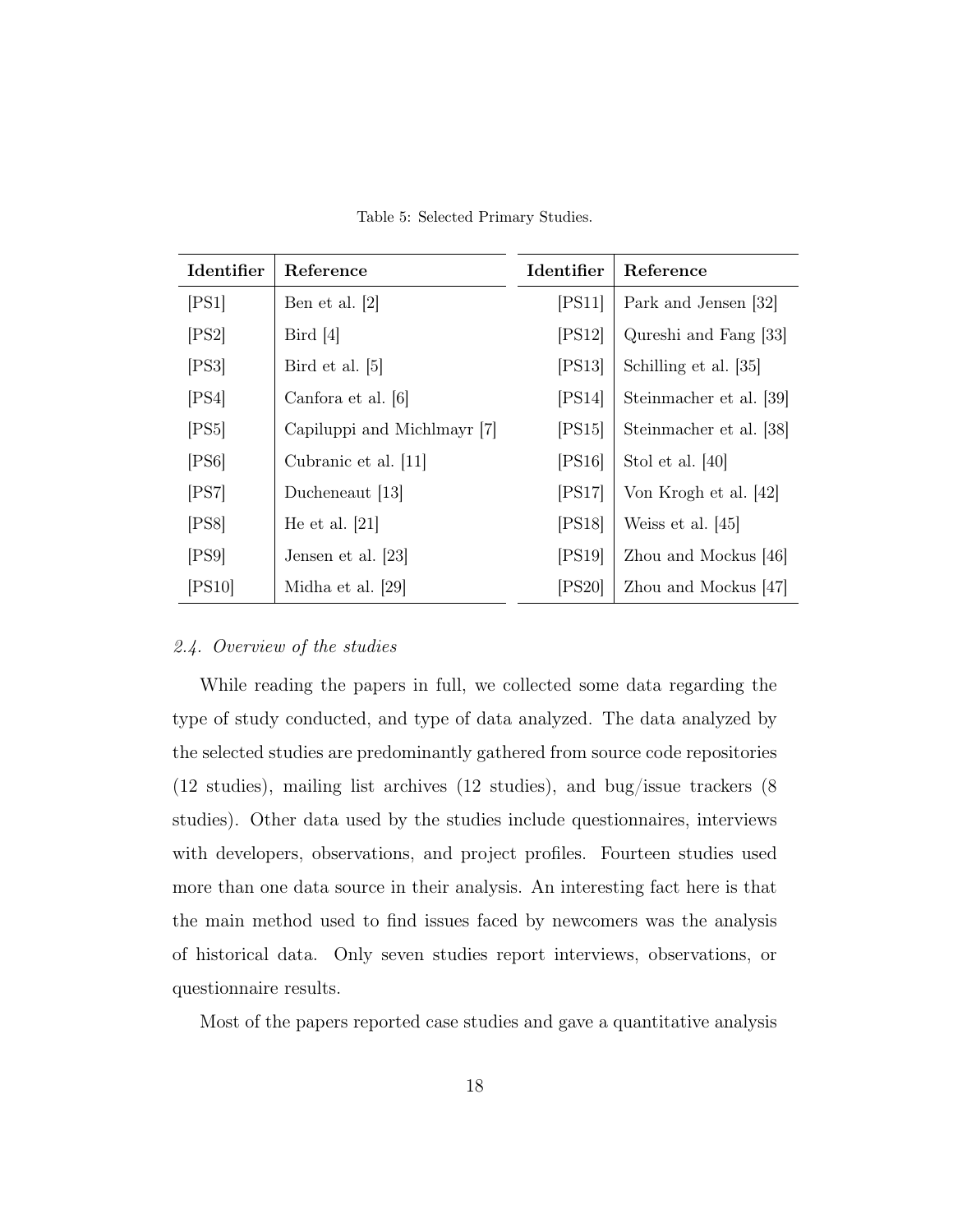of collected data. We found that 19 studies (95%) used the case study method to evidence the problems. Only one study conducted both an experiment and a case study, and another one conducted only an experiment. In terms of the type of analysis, 13 studies (65%) analyzed the data using only quantitative approaches, as depicted in Fig. 2. Two studies (10%) used only qualitative methods to analyze the data, and four studies  $(20\%)$  used both quantitative and qualitative analysis to evidence the barriers.



Figure 2: Type of analysis conducted in experiments and case studies.

It is possible to see the lack of studies conducting qualitative analysis as supporting the existence of problems that hinder newcomers' contributions. Quantitatively analyzing historical data can bring highlights of the barriers faced by newcomers, but conducting qualitative analysis can enrich the evidence, reveal new facts, and help in finding the issues faced by newcomers. There is still room available for studies based on observations, interviews and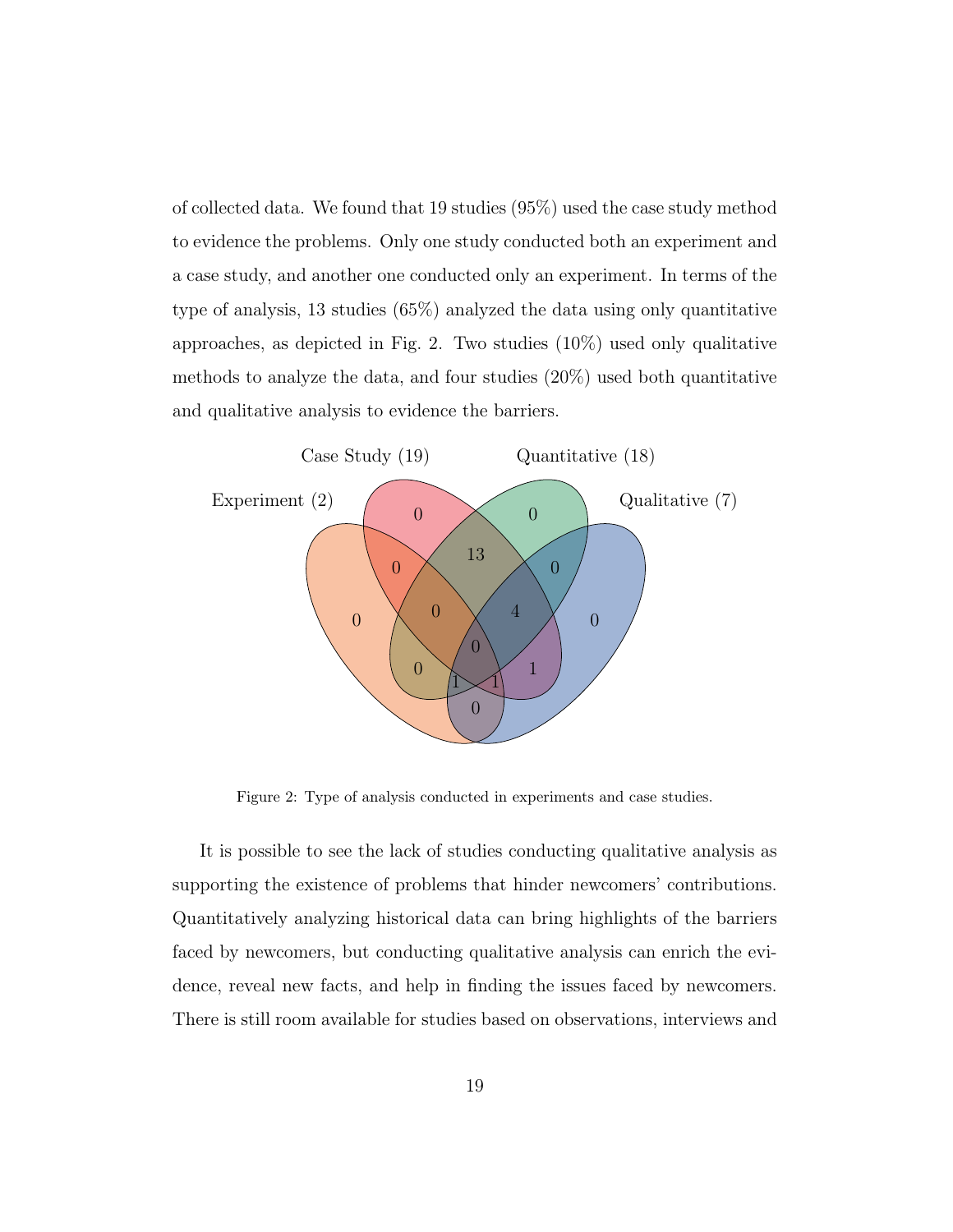experiments that can help reveal the barriers faced in practice.

We also analyzed the primary studies to check how the publications are distributed in time. Fig. 3 depicts this distribution. We can see that the topic appeared in 2003, and just a few papers appeared from then until 2010. The last 3 years contain more than 50% of the relevant publications for this review (11 out of 20). It is important to note that the searches were performed in April 2013, so it is possible that more papers were published in 2012 and 2013 and were not indexed so far.



Figure 3: Temporal view of the publications (queries from April 2013).

Out of the 20 papers considered relevant, 5 were published in journals, and 15 in conference proceedings. The primary studies are spread in different forums. Software Engineering is the area with the highest number of studies published (9 out of 20). Two articles were published in Management journals. Forums of CSCW, Information System, Visualization and Green Computing also appeared.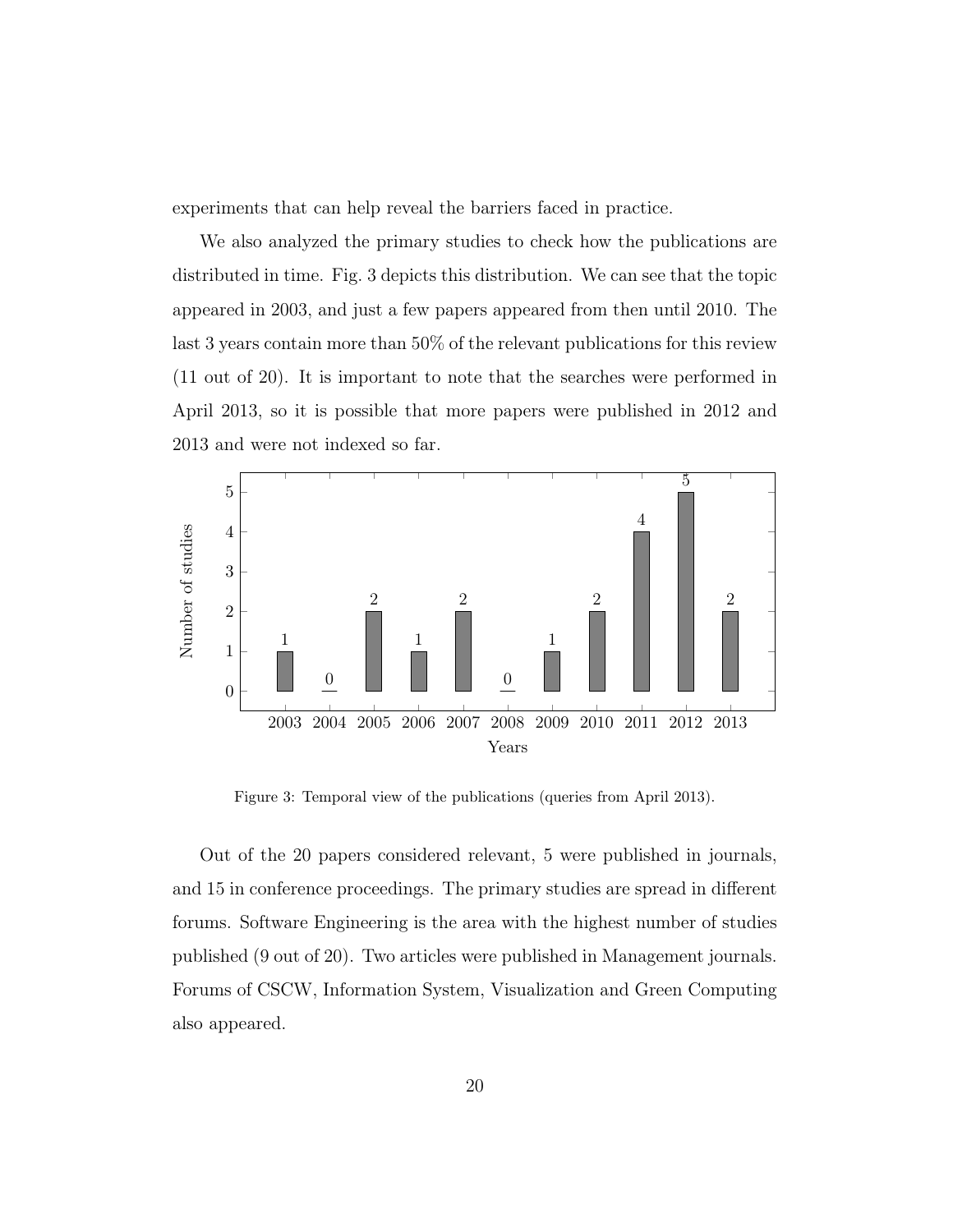#### 2.5. Data extraction

Given the set of primary studies, the researchers read the documents in full and extracted the necessary data. First, we created a list of barriers that were evidenced by each paper. Each barrier was related to information about the study and the type of evidence that was used to indicate it. After this identification, each barrier was linked to text segments that supported it in the papers they were identified in.

Using the text segments, we classified the barriers applying an approach inspired on open coding and axial coding procedures from Grounded Theory (GT) [9]. Although the purpose of the GT method is the construction of substantive theories, according to Corbin and Strauss [9], the researcher may use only some of its procedures to meet one's research goals.

#### 2.6. Synthesis

Based upon the extracted data, we synthesized the barriers identified by the coding as a set of contribution barriers faced by newcomers in open source software projects. A hierarchical classification was established for the barriers, which was represented as a mind map. Such classification, which is presented and detailed in Section 4, was used to answer the primary research question of this study. In the next section, we present a characterization of the projects considered in the primary studies.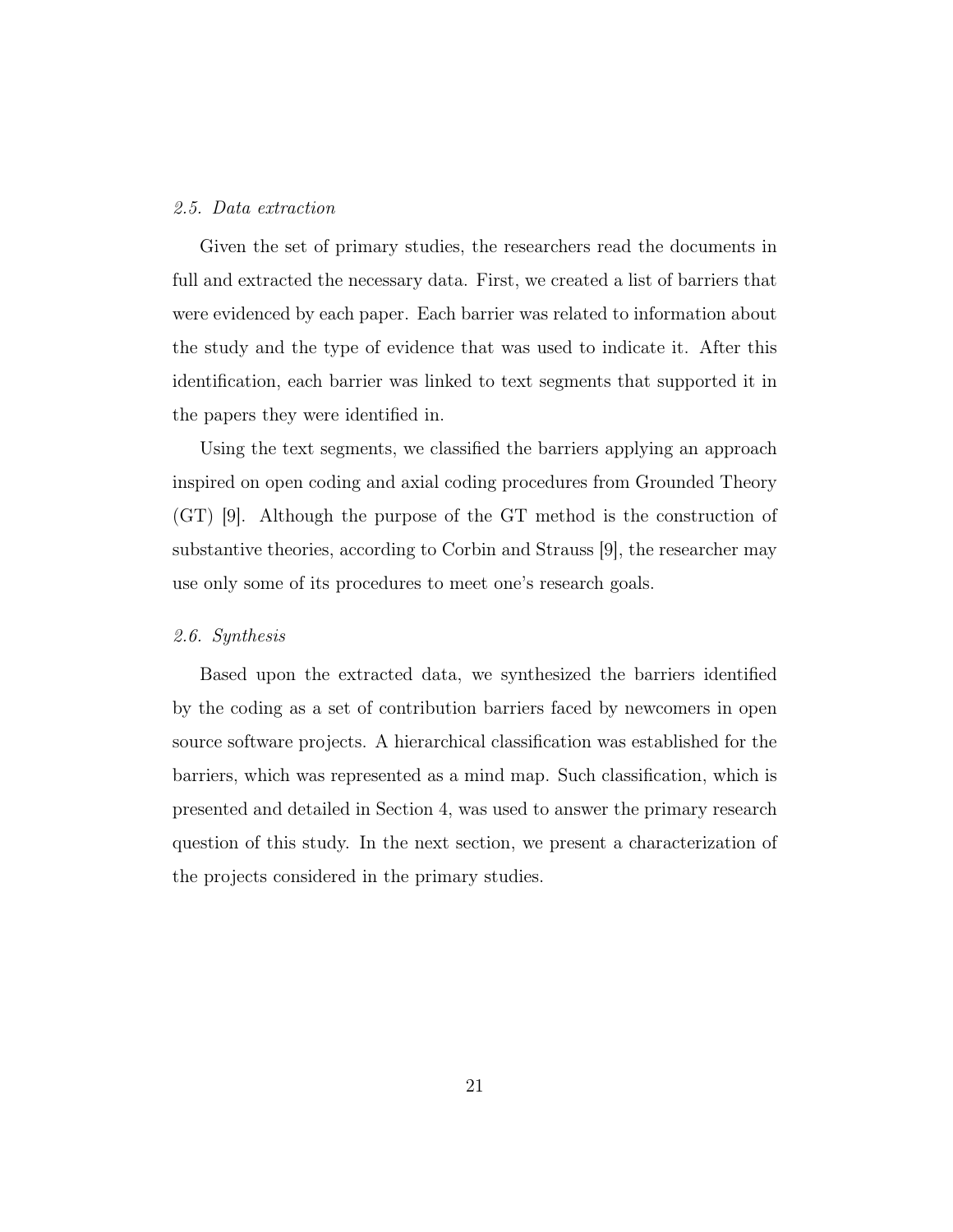## 3. Projects analyzed in the selected studies

Before analyzing the studies regarding barriers found by newcomers when contributing source code, it is important to characterize the projects considered by each study. After all, we are interested in a diverse and representative population of projects. There were 28 projects under investigation, plus studies that analyzed large sets of projects from Apache Foundation and SourceForge.net. In Fig. 4 we present a summary of the number of projects analyzed per selected study. Most of the studies (12) analyzed three or less projects. Only four studies used a set with more than seven projects from a given software forge: three of them analyzed subsets from SourceForge.net projects, and one analyzed projects from Apache Foundation. The remaining three studies considered 4, 5, and 7 projects, respectively.



Figure 4: Number of projects analyzed in the selected studies.

Regarding the projects analyzed, as presented in Fig. 5, six projects appeared in more than one study: Apache httpd (3 studies), PostgreSQL (4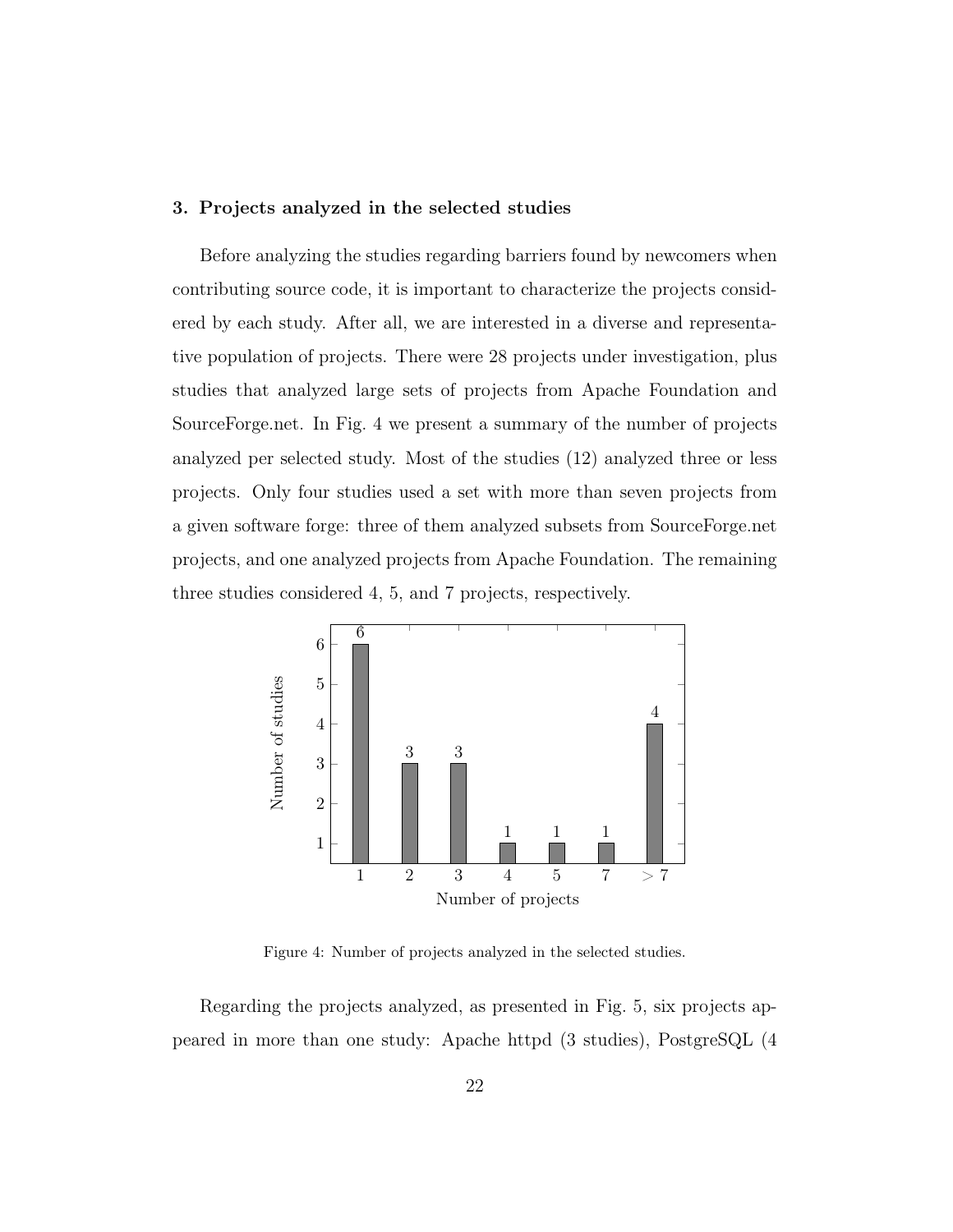studies), Python (4 studies), Mozilla (2 studies), Eclipse (2 studies), and Jboss (2 studies). Another 22 projects appeared in the studies, of which 2 projects were not disclosed by the authors [PS14]. We did not consider the four studies that focus on forges [PS8, PS10, PS12, PS19], which can include some of the projects that appeared as objects of other studies.



Figure 5: Projects most analyzed and the number of studies that used them as objects of study.

To verify what types of projects were analyzed by these studies, we gathered various characteristics of the projects: activity level (very high, high, low, or very low), number of developers, size in lines of code (LOC), language, domain, typical user community, and age. These data are presented in Table 6. The data were gathered from OpenHub when available. For projects that were not available on this platform, we extracted the data manually from the project repository when available. We did not find information available for three projects: Arla, AVIS, and MeDiCi.

Considering the projects for which we gathered data, almost all of the projects analyzed (22 out of 23) had more than 5 years of development and,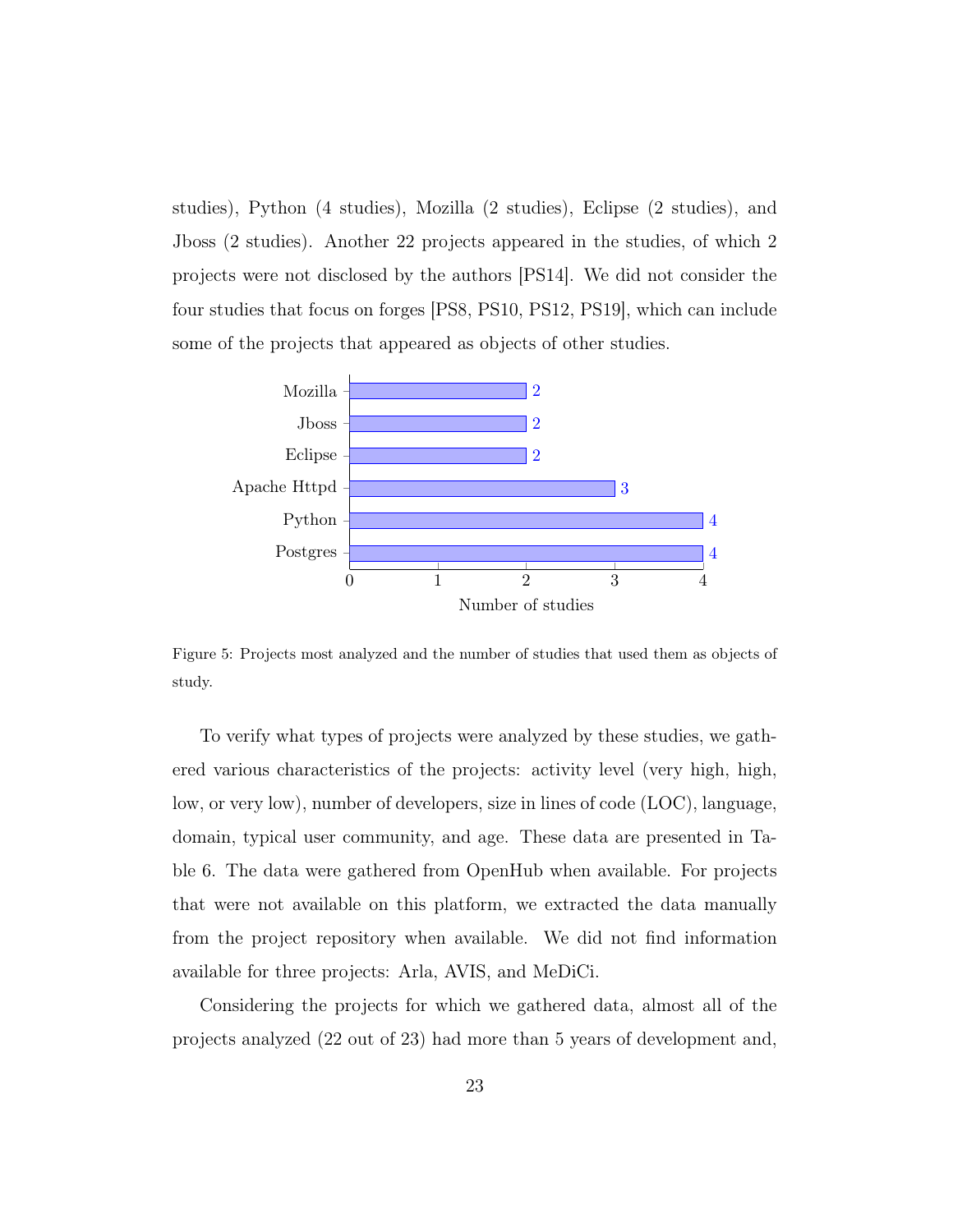| Project     | Activity  | $\#$ of dev    | LoC        | Language      | Domain                    | Final Users      | Age          |
|-------------|-----------|----------------|------------|---------------|---------------------------|------------------|--------------|
| Arla        | NO INFO   |                |            |               | Filesystem                | Technical        |              |
| <b>AVID</b> | NO INFO   |                |            |               | Visualization Tool        | Technical        |              |
| CraftBukkit | High      | 51             | 67,774     | Java          | Game Server               | General Audience | 2 years      |
| Eclipse     | Very High | 115            | 2,679,475  | Java          | IDE                       | Technical        | 12 years     |
| FileZilla   | Very Low  | 15             | 250,726    | $C++$         | Network system            | General Audience | 12 years     |
| FreeBSD     | Very High | 204            | 5,013,437  | $\mathbf C$   | Kernel                    | Technical        | $> 20$ years |
| Freenet     | Very High | 174            | 439,184    | Java          | Network system            | Technical        | 13 years     |
| Gantt       | High      | 27             | 122,261    | Java          | Proj Management           | General Audience | $10$ years   |
| <b>GIMP</b> | High      | 70             | 731,486    | $\mathcal{C}$ | Image Handling            | Specific         | 16 years     |
| Gnome       | Very High | 1053           | 8,024,516  | $\mathcal{C}$ | GUI                       | General Audience | 16 years     |
| Hackystat   | Very Low  | 1              | 296,225    | Java          | Framework                 | Technical        | 6 years      |
| Hadoop      | Very High | 43             | 2,277,110  | Java          | Framework                 | Technical        | 7 years      |
| Httpd       | Very High | 33             | 22,405,508 | $C++$         | HTTP Server               | Technical        | 17 years     |
| JBoss $#$   | Very High | 133            | 752,477    | Java          | <b>Application Server</b> | Technical        | 14 years     |
| Jonas       | High      | 12             | 9,873,057  | Java          | <b>Application Server</b> | Technical        | 8 years      |
| <b>KDE</b>  | Very High | 663            | 23,343,508 | $C++$         | GUI                       | General Audience | 16 years     |
| MediaWiki   | Very High | 172            | 963,843    | PHP           | Wiki                      | General Audience | $10$ years   |
| MeDiCi      | NO INFO   |                |            |               |                           |                  |              |
| Mozilla     | Very High | 966            | 9,326,438  | $\mathbf C$   | <b>Browser</b>            | General Audience | 11 years     |
| Parrot      | Very High | 31             | 283,895    | Perl          | Virtual Machine           | Technical        | 12 years     |
| Postgres    | Moderate  | 23             | 685,332    | $\mathcal{C}$ | Database Server           | Technical        | 17 years     |
| Python      | Very High | 64             | 866,177    | Python        | Prog Language             | Technical        | $> 20$ years |
| Samba       | Very High | 66             | 1,445,110  | $\mathcal{C}$ | File System               | Technical        | $> 20$ years |
| ServiceMix  | Very High | $\overline{7}$ | 626,483    | Java          | Integration Container     | Technical        | 5 ears       |
| Subversion  | Very High | 37             | 564,579    | $\mathcal{C}$ | <b>SCM</b>                | Technical        | 13 years     |
| Wine        | Very High | 85             | 2,550,965  | $\mathbf C$   | Desktop Emulator          | General Audience | $> 20$ years |

Table 6: Characteristics of the studied projects (data gathered on Sept. 10, 2013).

 $\#$  JBoss is now called WildFly

according to the classification employed by OpenHub and adopted by others [31], were considered Very Old projects. Seventeen of the 23 projects had more than 500 KLoC, standing in the top 10% of projects indexed by Open-Hub in terms of lines of code (according to the data reported by Nagappan et al. [31]). For the number of developers, 13 out of the 23 projects have more than 50 developers, a number achieved by only 2.6% of the projects analyzed by Nagappan et al. [31]. In addition, we can see in Fig. 6 (d) that 17 of the projects studied were written in either Java or C.

Despite the small number of projects, we found a high diversity of projects. It also seems that most of the authors looked for mature, well-established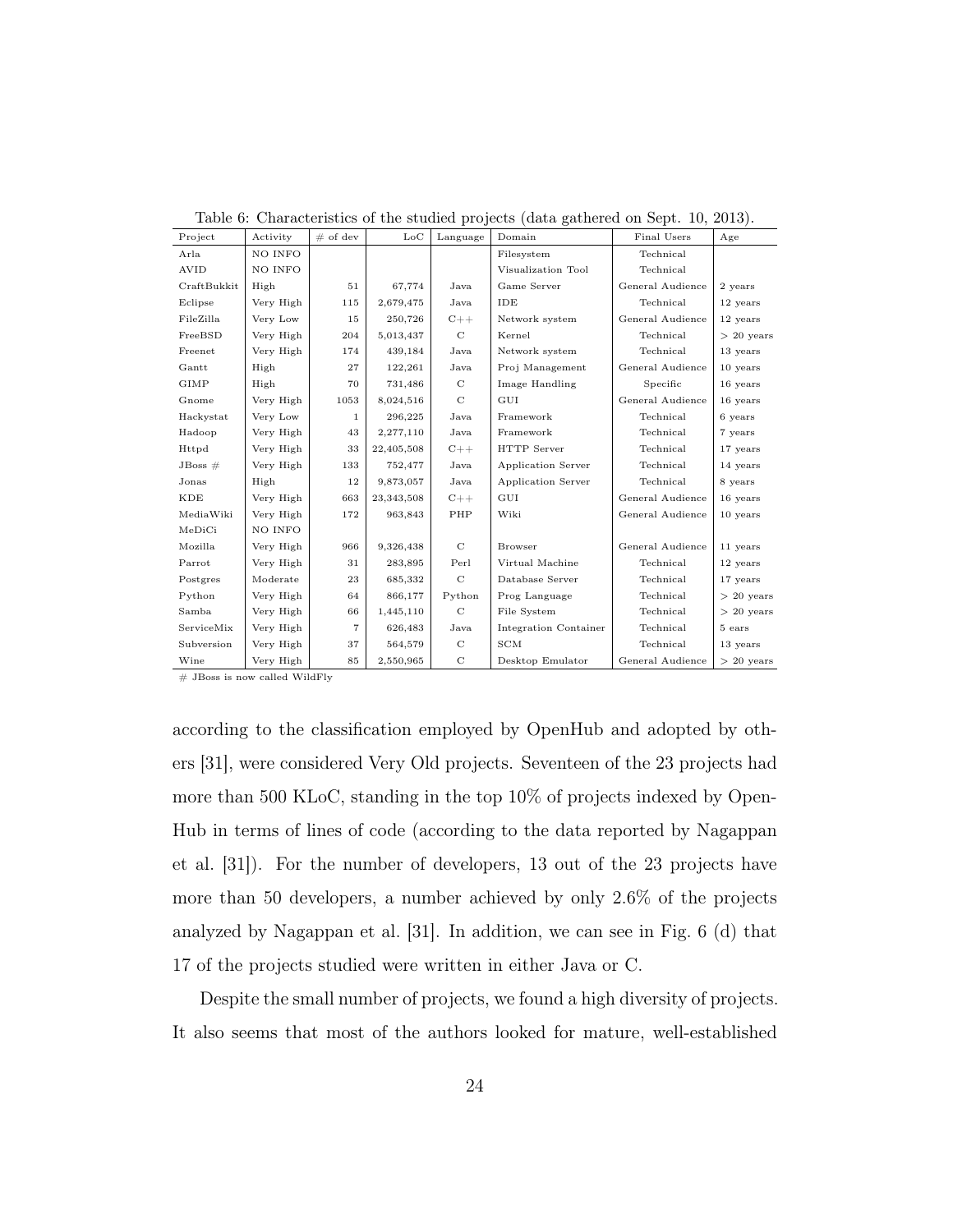

Figure 6: Summary of projects characteristics.

projects to conduct their studies. However, most of the projects chosen (66.67%) were products used during the development cycle (Application Servers, Frameworks, IDE, etc.). The remaining projects (33.33%) had, as their final users, the general (or 'non-developer') public. The higher focus on established, large projects that focus on products used during the development cycle can introduce a bias in the results of the studies analyzed.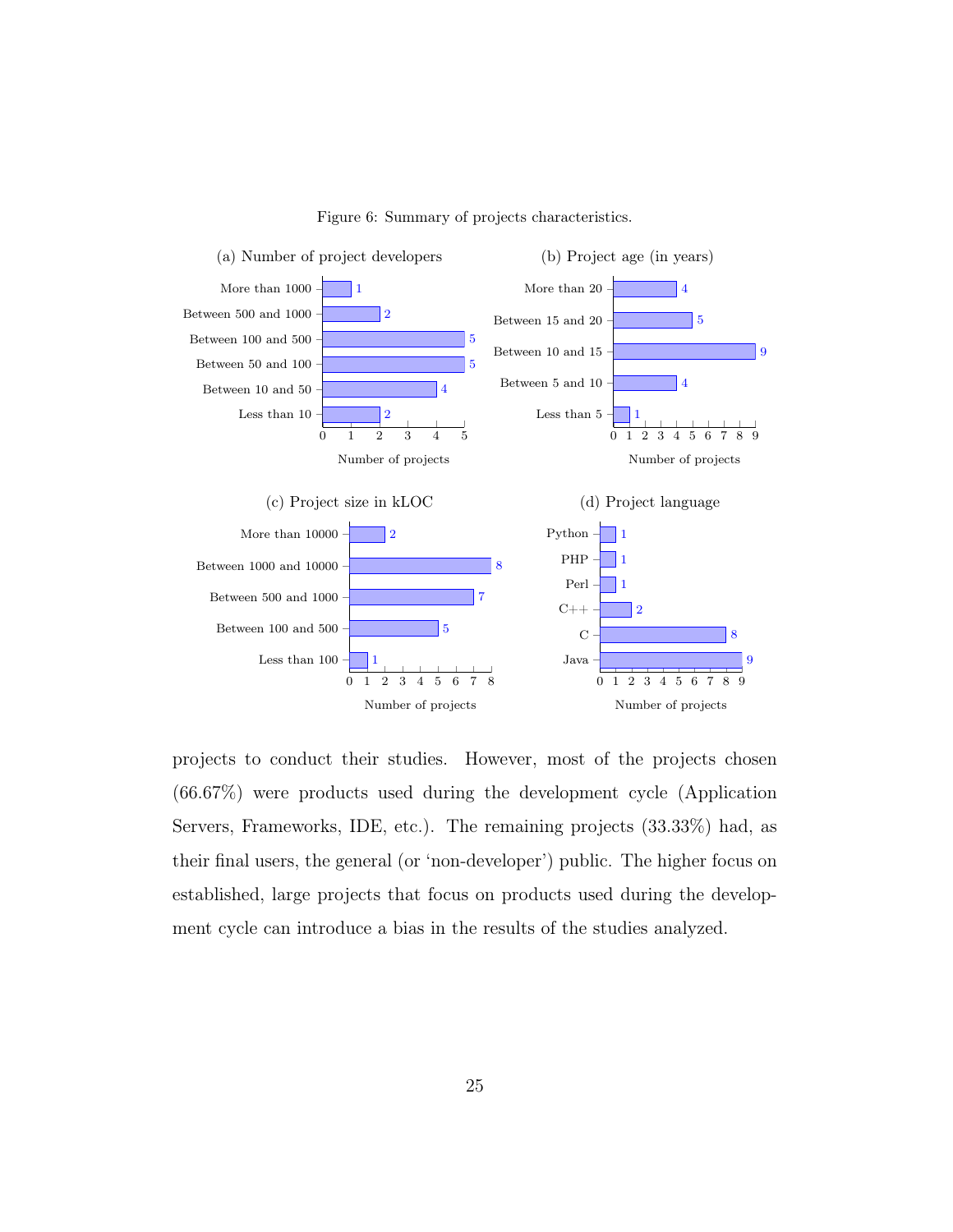# 4. Contribution barriers

The main purpose of this systematic review was to find the barriers faced by newcomers to OSS projects as evidenced by the literature. For each selected study, we analyzed any barrier reported that was empirically identified or evaluated. The identification and classification of such barriers were accomplished by using a coding approach based on procedures of Grounded Theory as described in Section 2.5. The result of the categorization is shown in Fig. 7. The figure presents five categories of barriers: Social Interactions, Newcomers' Previous Knowledge, Finding a Way to Start, Documentation, and Technical Hurdles.

In the following subsections we detail each of the categories of barriers found. Each of the categories and barriers were reported to give a sense of what each of them represents independently.



Figure 7: Barriers evidenced in the literature.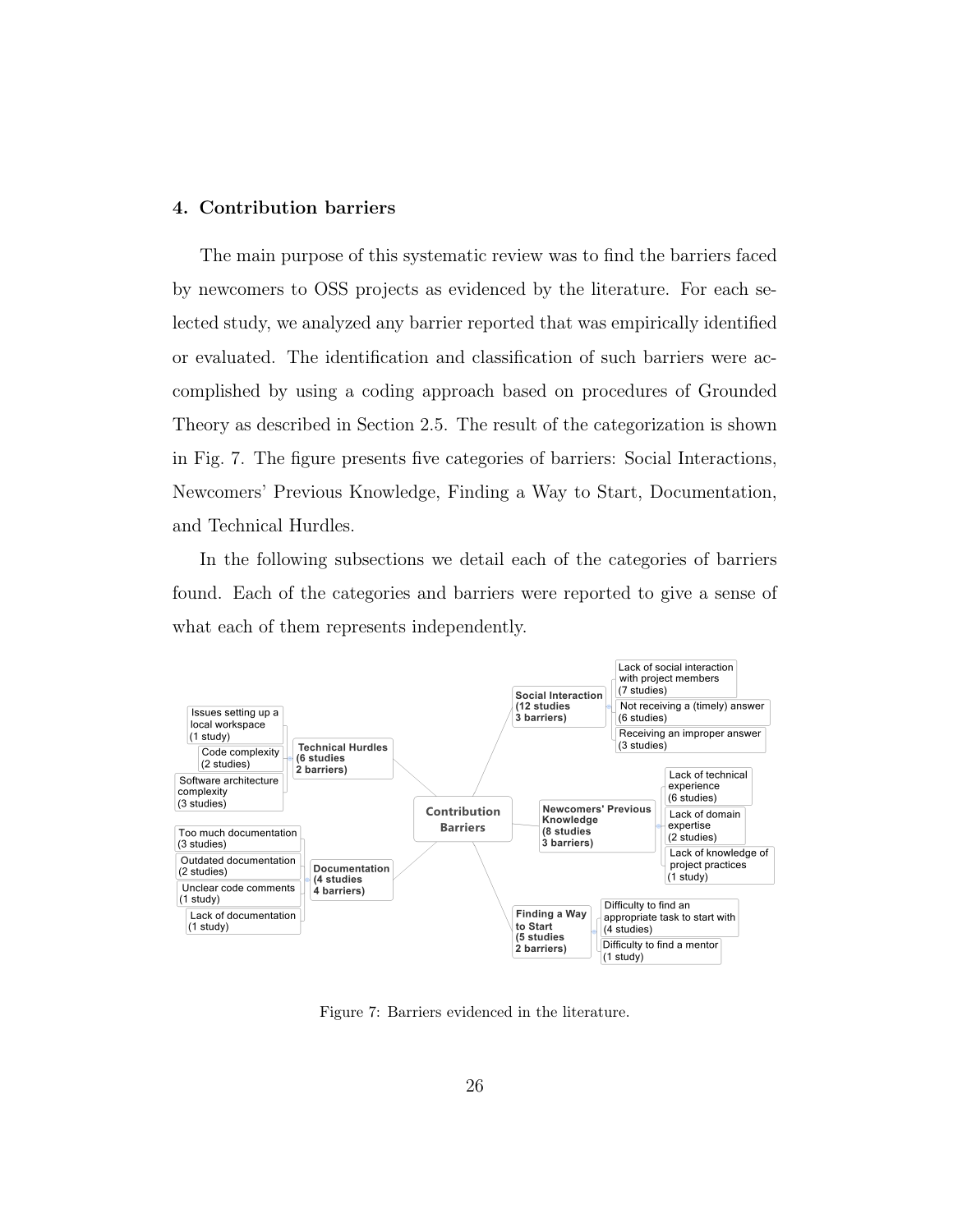#### 4.1. Social interaction

This category represents the barriers related to the manner in which newcomers interact with the community members interact, including issues related to who the members they exchange messages with are, the size of newcomers' contact network, and how the community communicates with them. This category is the most evidenced among the selected studies, appearing in 12 studies (60%). Within this category, we found evidence of three different barriers that can influence newcomers: lack of social interaction with project members; not receiving a (timely) answer; and receiving an improper answer.

Lack of social interaction with project members. This category represents the studies that evidence role, centrality, and the size of newcomers' social network as barriers that can influence their success in long-term contribution. Ducheneaut [PS7] analyzed the mailing list archives of the Python project. He made an in-depth analysis of the socialization history of one successful newcomer in this community. Based on this individual, the author identified a set of socialization activities that contributed to his success in the project. He highlighted the influence of social and political organization for newcomers willing to become core developers, emphasizing the need to build an identity in the project: "what the newcomer has to learn is how to participate and how to build an identity that will help get his ideas accepted and integrated." He also reported on the importance of political support to becoming a core member: "while proposing sound technical solutions to problems is an important aspect of Fred's successful participation, these solutions are not enough by themselves: establishing strategic links with key members of the project beforehand is what truly allows them to be respected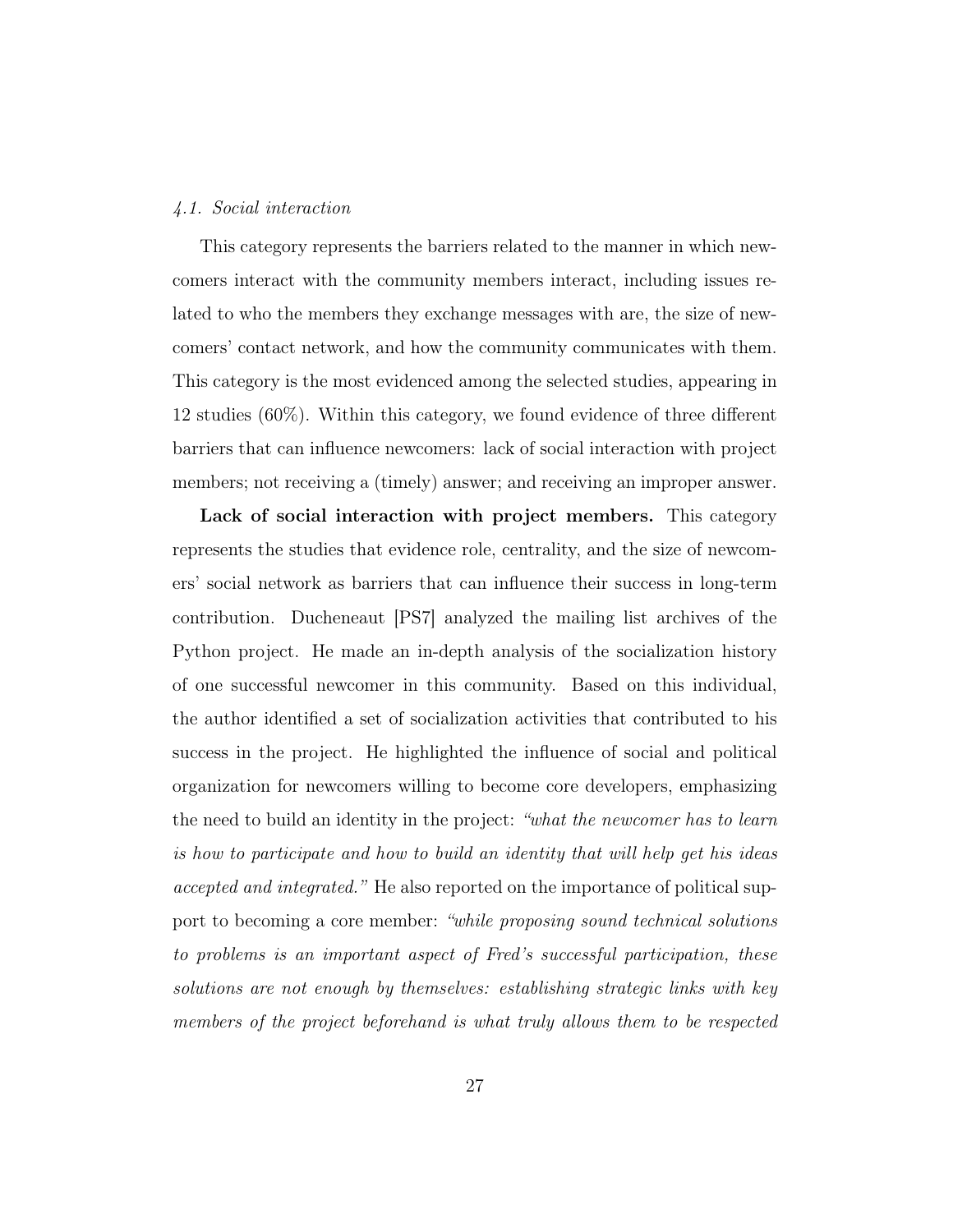## and accepted."

The social status and the need to build an identity is quantitatively supported by the evidence presented by Bird [PS2]. He analyzed data from mailing lists, source code repository histories, and bug tracking databases to understand how successful OSS projects work. To check the social status of newcomers, he analyzed the indegree social network metric. This metric represents the breadth of response to an individual and, thus, status within the community. Using statistical tools, he found that "the social network measure, indegree, ... had a significant effect on immigration," which presented very significant influence in the three projects analyzed.

More quantitative evidence on the effect of the socialization was presented by He et al. [PS8]. They conducted a social network analysis on Source-Forge.net projects, looking at the centrality of newcomers' nodes. They found that newcomers tend to collaborate more with existing members than with other newcomers "to enlarge his or her influence and position, because the veterans often have more important position and richer experiences." Zhou and Mockus [PS20] also found evidence that social interaction is correlated with successful newcomers. They did not look at the centrality of the members that the newcomers interacted with but instead at the size of the newcomers' peer groups. They quantitatively analyzed the mailing lists of the Mozilla and GNOME projects and reported that "the attributes of her peer group, in particular, its social clustering and productivity significantly influence her opportunity to become a Long Term Contributor."

Other research in this direction was conducted by Qureshi and Fang [PS12]. A little different from previously presented studies, these authors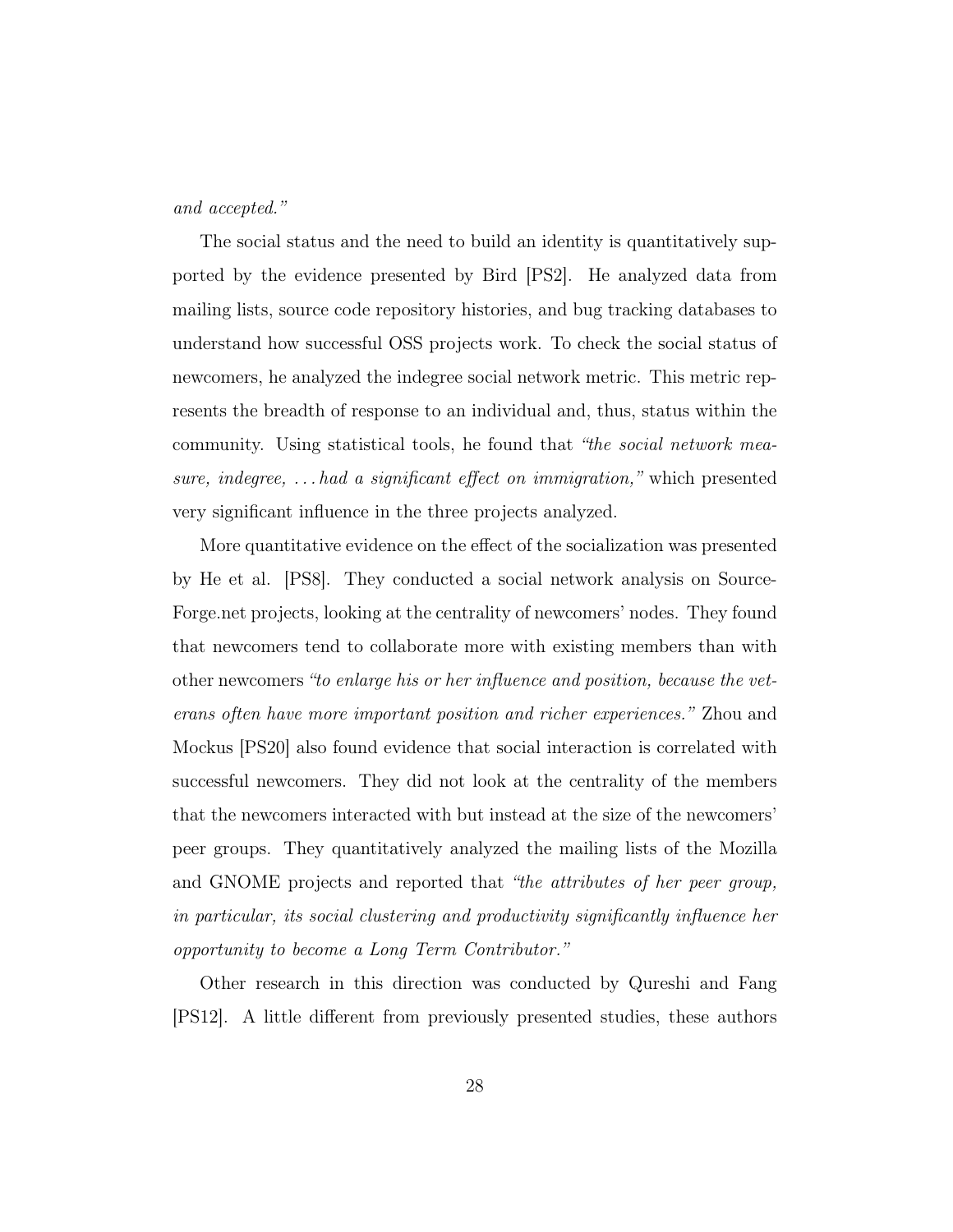were looking for different socialization patterns. They used the number of interactions between newcomers and core members during a time period to quantitatively analyze social relationships of newcomers. They analyzed trajectories of 133 newcomers in 40 projects from the moment they joined. They identified four distinct classes of newcomer behavior, considering their initial amount of interactions with core members and the growth of these interactions, and reported that "individual joiners begin with different initial levels and follow different growth patterns, suggesting the existence of heterogeneity in the socialization trajectories." By analyzing these different patterns, they evidenced that " $\dots$  it is important to recognize that socialization with core developers has a significant impact on joiners' status progression. . . it is perhaps more important to achieve a high level of interaction as quickly as possible."

We can see that all studies that analyzed the importance of social interactions show a correlation between the centrality of newcomers' social relationships and newcomers' successful permanence as a contributor. However, there is no clear evidence of the causal relationship between social network centrality and newcomer success. We found evidence of the influence of this barrier in seven of the primary studies [PS2, PS3, PS7, PS8, PS12, PS19, PS20].

All of them report results from case studies, and only one brought qualitative evidence of social interaction influencing the contribution process [PS7]. All studies relied on historical information from mailing lists, issue trackers and source code versioning systems. Even Ducheneaut [PS7] analyzed historical material to conduct his 'computer-aided ethnography' research. It is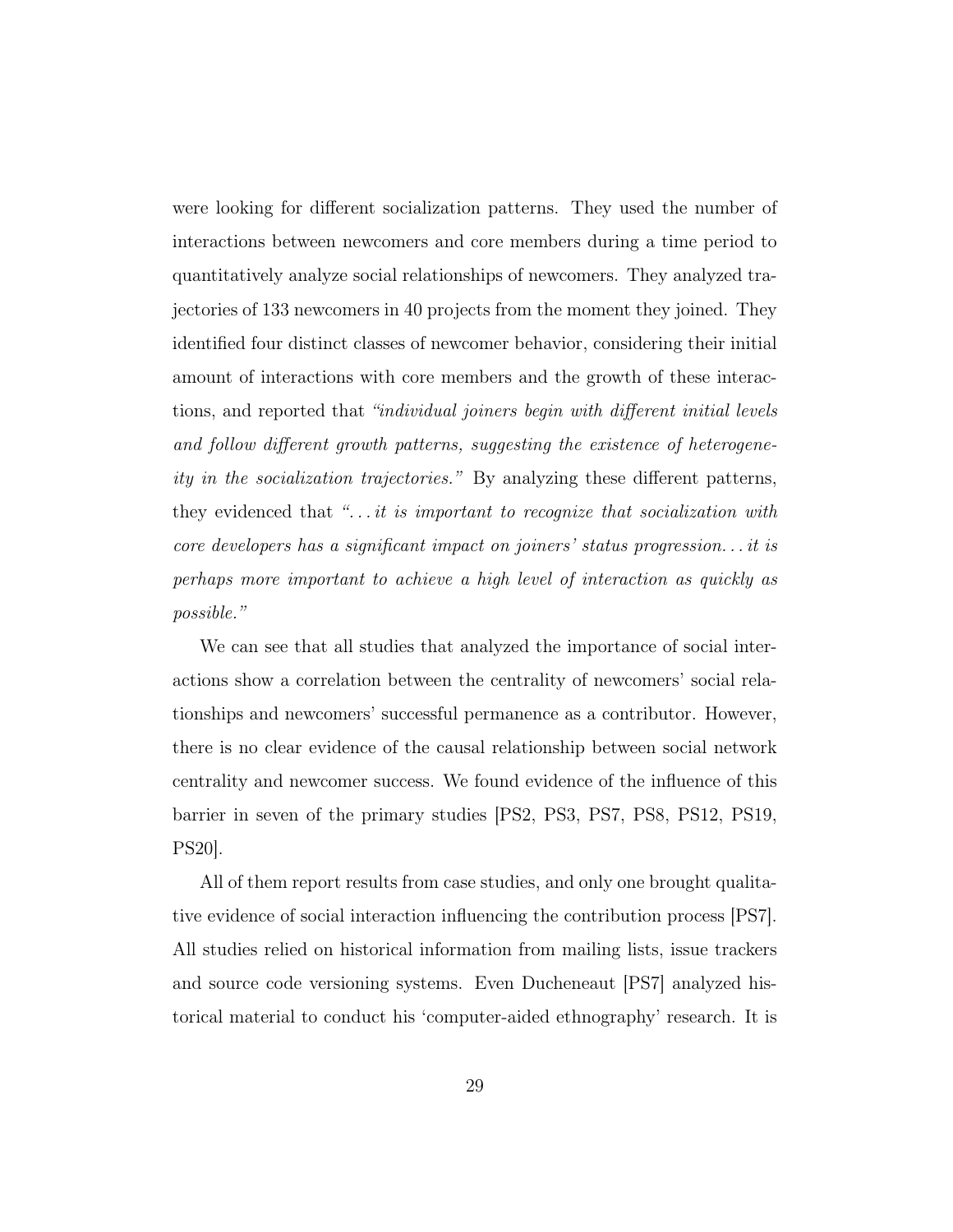necessary to conduct more in-depth interviews and mixed method research to understand the reasons behind the observations made in these studies.

The level of interaction needed to achieve recognition or become a contributor of a project can vary according to the project, due to the heterogeneity of OSS projects. This is a limitation for most of the studies, since five studies drew their conclusions based on analysis of three or less OSS projects [PS2, PS3, PS7, PS19, PS20]. One of the studies [PS12] analyzed the socialization level quantitatively and determined that there are different types of interaction behavior that result in long-term contribution. Even conducting this study, by far, there is still a gap in understanding the relationship between project characteristics and the influence of interaction with core members on becoming a long-term contributor, which is indicated in some of the studies [PS2, PS3, PS7]. Characteristics such as project age, community structure, governance model and existence of sponsors can influence the impact of such barriers.

Receiving an improper answer. The answers received from the community play an important role when a newcomer is trying to contribute. Newcomers can feel unwelcome or insulted if they are not answered politely or positively. Three studies [PS9, PS15, PS16] brought evidence of the negative impact of the content of answers received by newcomers in their first interactions.

By qualitatively analyzing mailing list messages from three different projects, Jensen et al. [PS9] found impolite replies to newcomers as a potential problem. They report that "1.5% of newbie replies were rated as rude/profane . . . flaming was more common than we expected, and the potential negative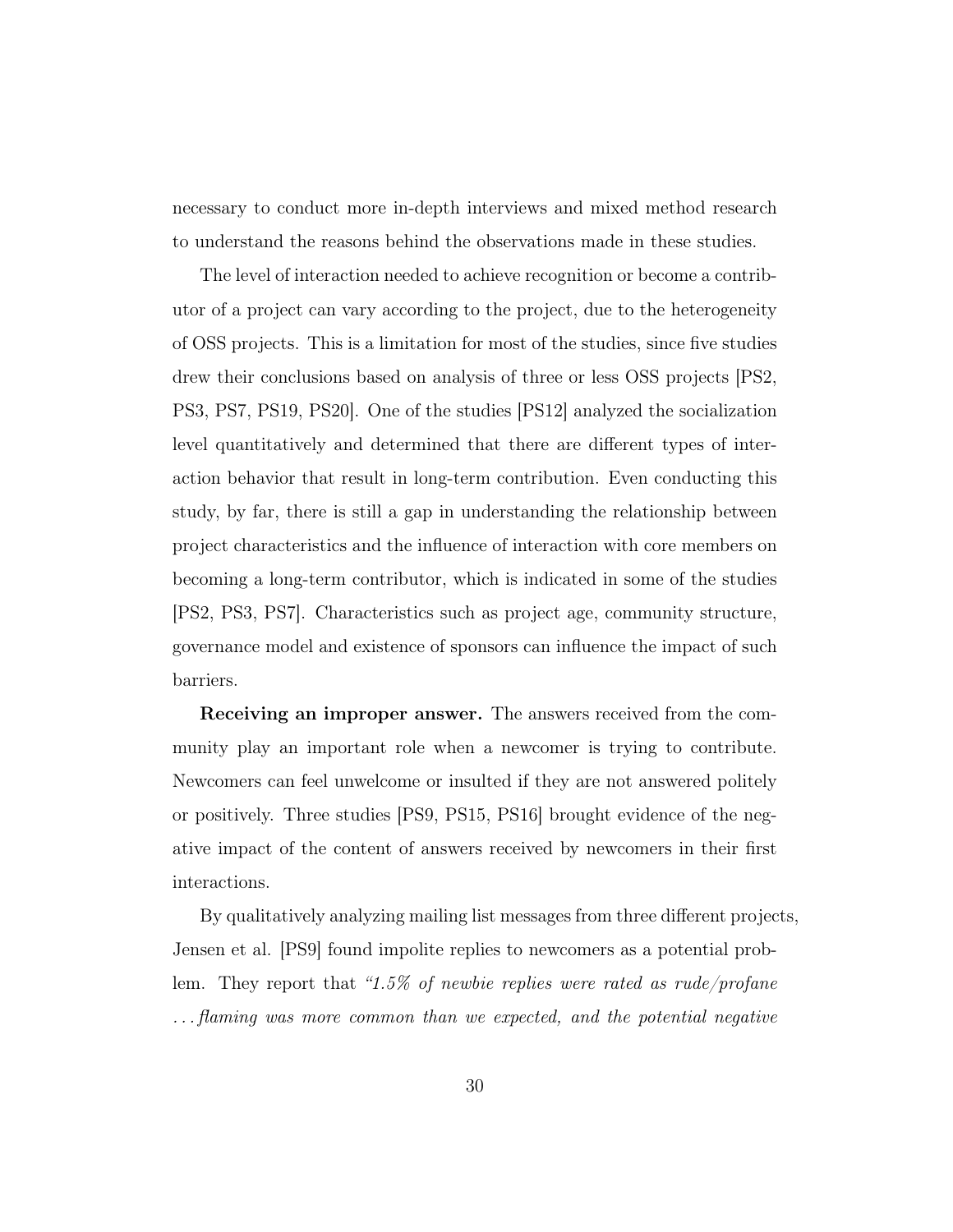effects of such behavior could be significant. . . ." Steinmacher et al. [PS15] also conducted a qualitative analysis on mailing list messages and drew similar conclusions as those reported by Jensen et al. In addition, they conducted a survey with the dropouts and reported that "from the 13 respondents who intended to contribute to the project, six sent answers related to reception." The authors then concluded that "receiving inadequate answers and the flevel of experience of the respondent affect the decision of newcomers." In a study not focused on barriers to contribution, Stol et al. [PS16] reported on feedback from a student that dealt with an OSS project and evidenced that "the community's response was not considered to be very helpful."

From the studies that reported issues regarding receiving improper answers, two of them sourced their evidence from a qualitative analysis of the mailing list history [PS9, PS15]; the other relied on feedback obtained from semi-structured interviews with students aiming to identify architectural patterns in OSS projects [PS16]. Although their goal was not making a contribution, the subjects performed steps that are similar to those performed by newcomers willing to make their first contribution to a project.

Generally, newcomers demand attention and friendly hands to start contributing because "humans need attention from other people, and developers are no exception" [PS20]. There are cases in which an improper answer or the lack of an answer can play a role in the decision of a newcomer to contribute or not. Therefore, the use of in-depth interviews and more contextualized research (such as observation or ethnography) need to be conducted to understand the reasons behind the observations made in these studies. There are other cases in which newcomers will keep trying to step on board be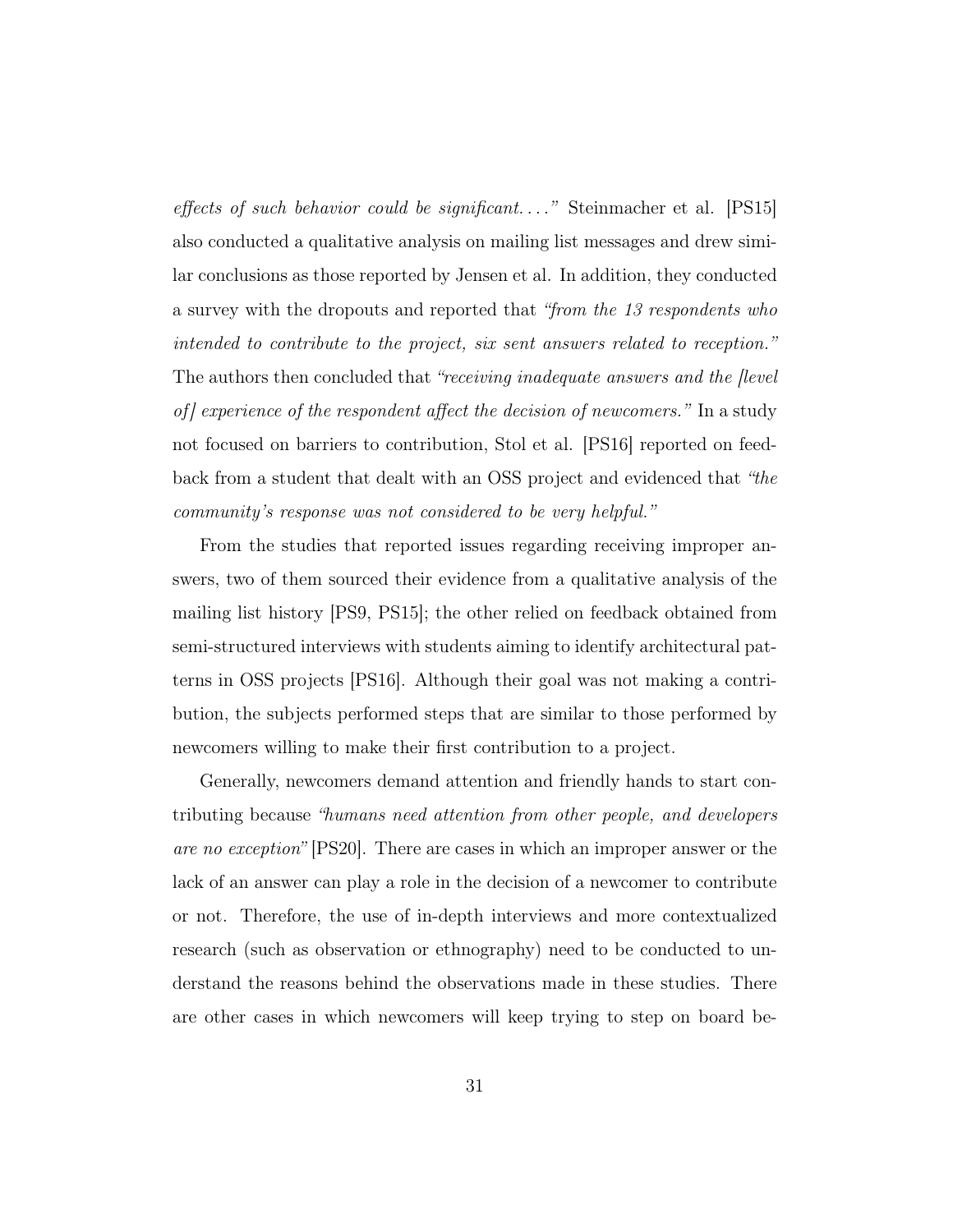cause people with different profile, skills, cultures, and motivations can feel and attack this problem differently.

Not receiving a (timely) answer. Just like the barrier presented beforehand, newcomers can be demotivated or made to feel unimportant when they do not receive a timely answer. Five studies [PS9, PS15, PS16, PS17, PS20] reported on the impact of not receiving a timely answer from the community as a problem that can impact future participation in the project.

Jensen et al. [PS9] used mailing list history to quantitatively evidence that "nearly 80% of newbie posts received replies, and that receiving timely responses, especially within 48 hours, was positively correlated with future participation." Another piece of quantitative evidence was given by Zhou and Mockus [PS20]. They analyzed the time until newcomers receive the first answer and found that "low attention in the form of too rapid response would reduce the odds [to become a long term contributor] by 28% in Mozilla and by 39% in Gnome."

As part of a broader research, von Krogh et al.[PS17] analyzed the mailing list history of the Freenet project and found quantitative evidence that "a high 78% of the population of development list participants attempted to initiate dialogue, via starting a new thread, at least once. Of these attempts only 29 (10.5%) participants did not receive any reply to their initial posting and subsequently did not appear on the developer list again."

In a qualitative analysis of a debrief session conducted with newcomers that contributed to OSS projects, Steinmacher et al. [PS14] found that "many demotivating facts that occurred. . . : emails not answered after a week could make the group withdraw;  $\dots$  a message posted in a forum to announce a new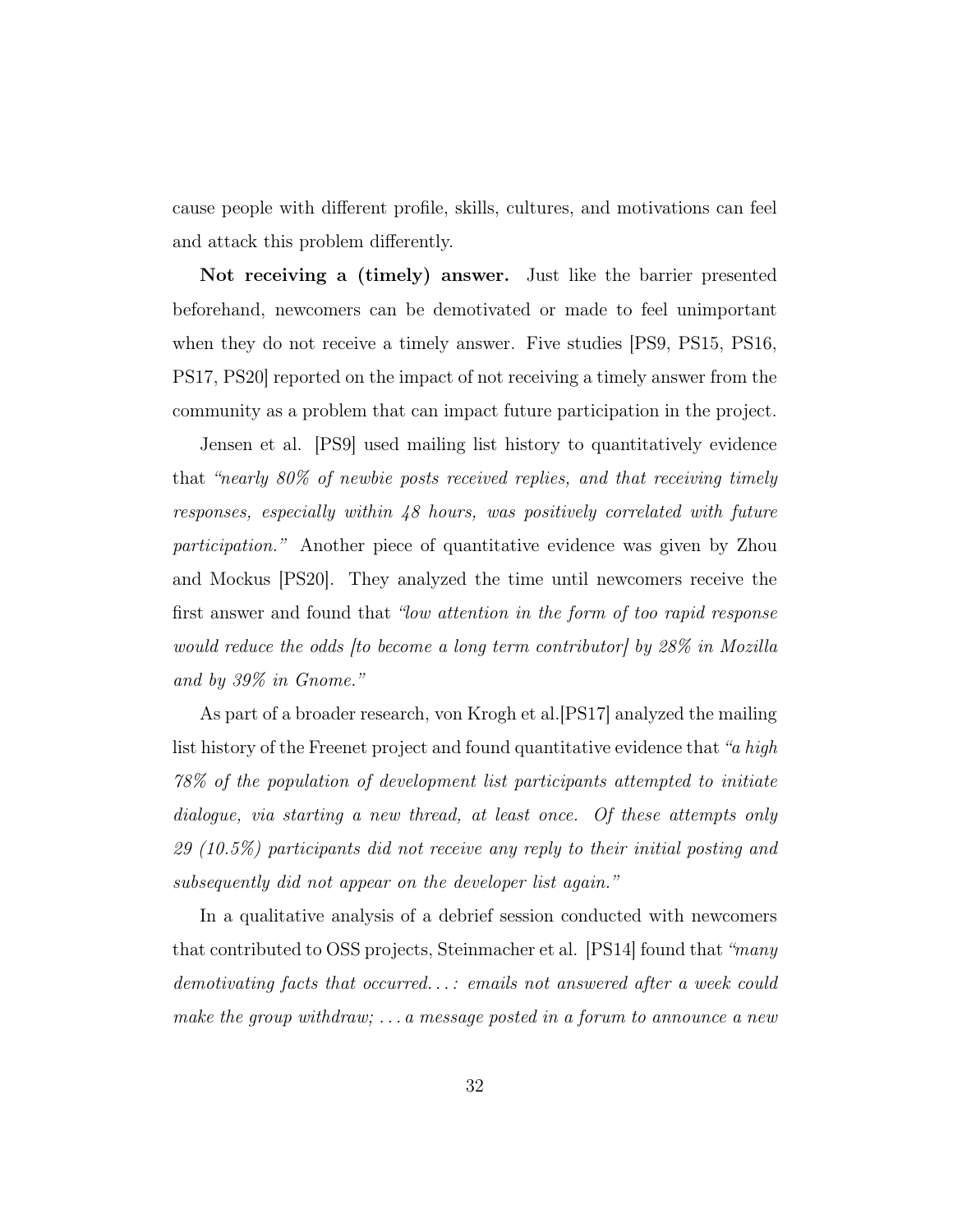translation was not read and resulted in concurrent work and wasted time." This provided some qualitative, contextualized evidence on how the lack of an answer can impact a newcomer's contribution in an OSS project. Stol et al. [PS16] also reported on a debrief from students: "the community had not replied (yet) on their request for feedback."

A contradictory result was presented in a more recent study by Steinmacher et al. [PS15]. They conducted a case study using the mailing list and issue tracker history of the Hadoop Project and, interestingly, found that "the lack of answer was not evidenced as a problem that influences newcomers' decision to remain or abandon the project." This finding is opposite that of the other studies presented. They found that the dropout rate for newcomers that did not receive answers was not worse than when newcomers were answered.

There are both quantitative and qualitative results that support these results. However, the barrier still needs to be further explored. The quantitative evidence found relies only on mailing list histories from a few projects and is hard to generalize due to the already mentioned high heterogeneity of OSS projects. In addition, both studies that had qualitative results gathered feedback from students.

#### 4.2. Newcomers' Previous Knowledge

This category consists of the barriers related to the experience of newcomers regarding the project and the manner in which they show this experience when joining the projects. We classified the barriers found into lack of domain expertise, lack of technical expertise, and lack of knowledge of project practices.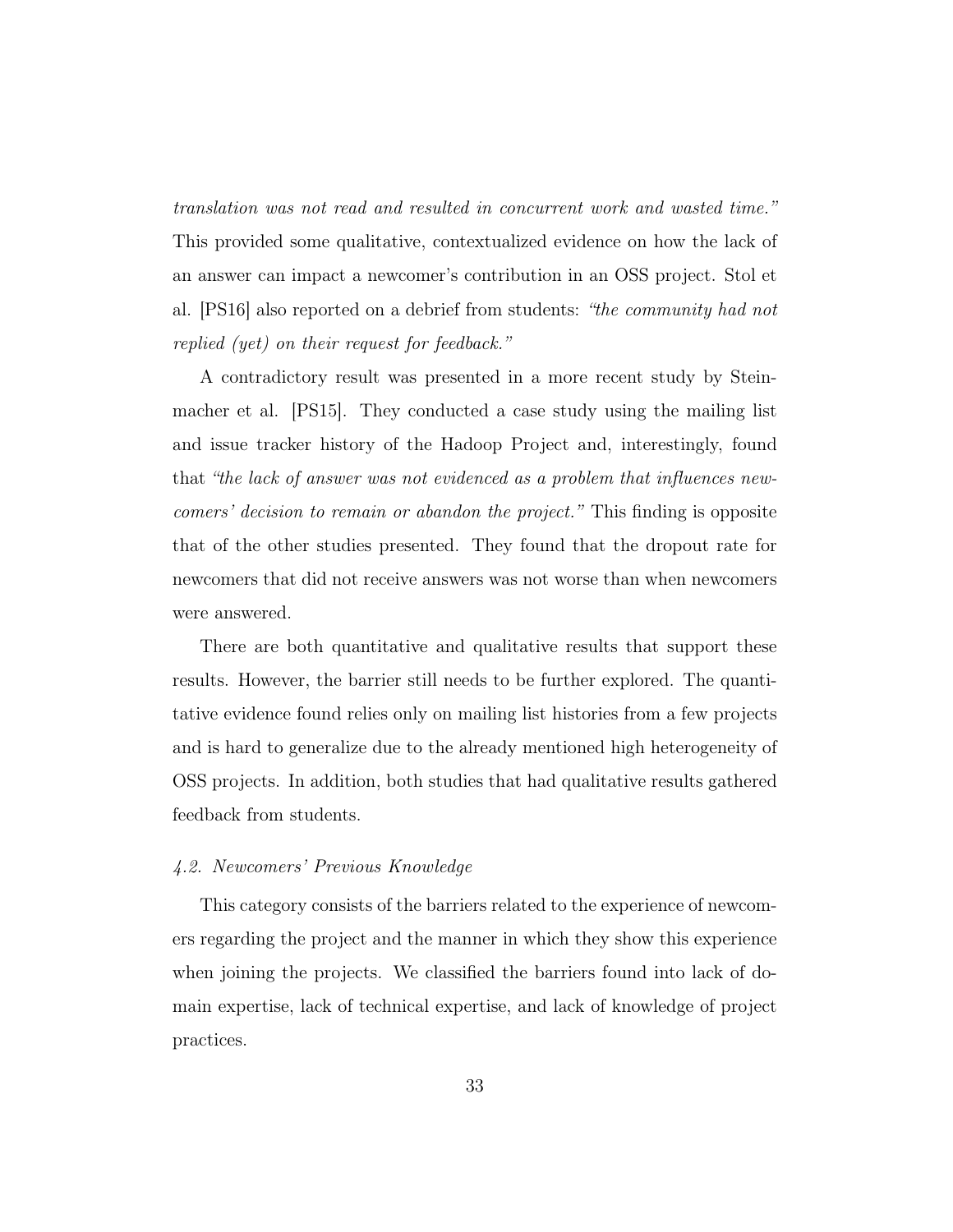Lack of domain expertise. When working on a software project, it is important for the developers to have some previous knowledge of the application domain. It is no different in OSS projects, and, according to Gacek and Arief [18], the people who contribute code to an open source project are always users of the product.

This is evidenced by Von Krogh et al. [PS17], who claimed that new features added by newcomers "emerge from the newcomers' prior domain knowledge  $\dots$  " Stol et al. [PS16] evidenced it as a barrier to start in a project, as the subjects of their research "reported their unfamiliarity with the domain to be a hindrance."

The evidence found in the literature suggests that previous domain knowledge can increase the odds of a successful joining. However, we found no study that focused specifically on verifying the influence of this variable in the success of a newcomer. This is a suitable object of study for future research.

Lack of technical expertise. To become a developer, an individual must have (or acquire) some project-specific technical skills. Schilling et al. [PS13] studied a set of newcomers to KDE. By analyzing newcomers' previous knowledge the authors found that ". . . level of practical development experience is strongly associated with their continued permanence." Another interesting finding is that knowledge obtained via academic education is not significantly associated with successful contributions. A possible explanation for this result is that quantity (years of education) does not assure quality [36].

Several studies provide more evidence towards technical expertise and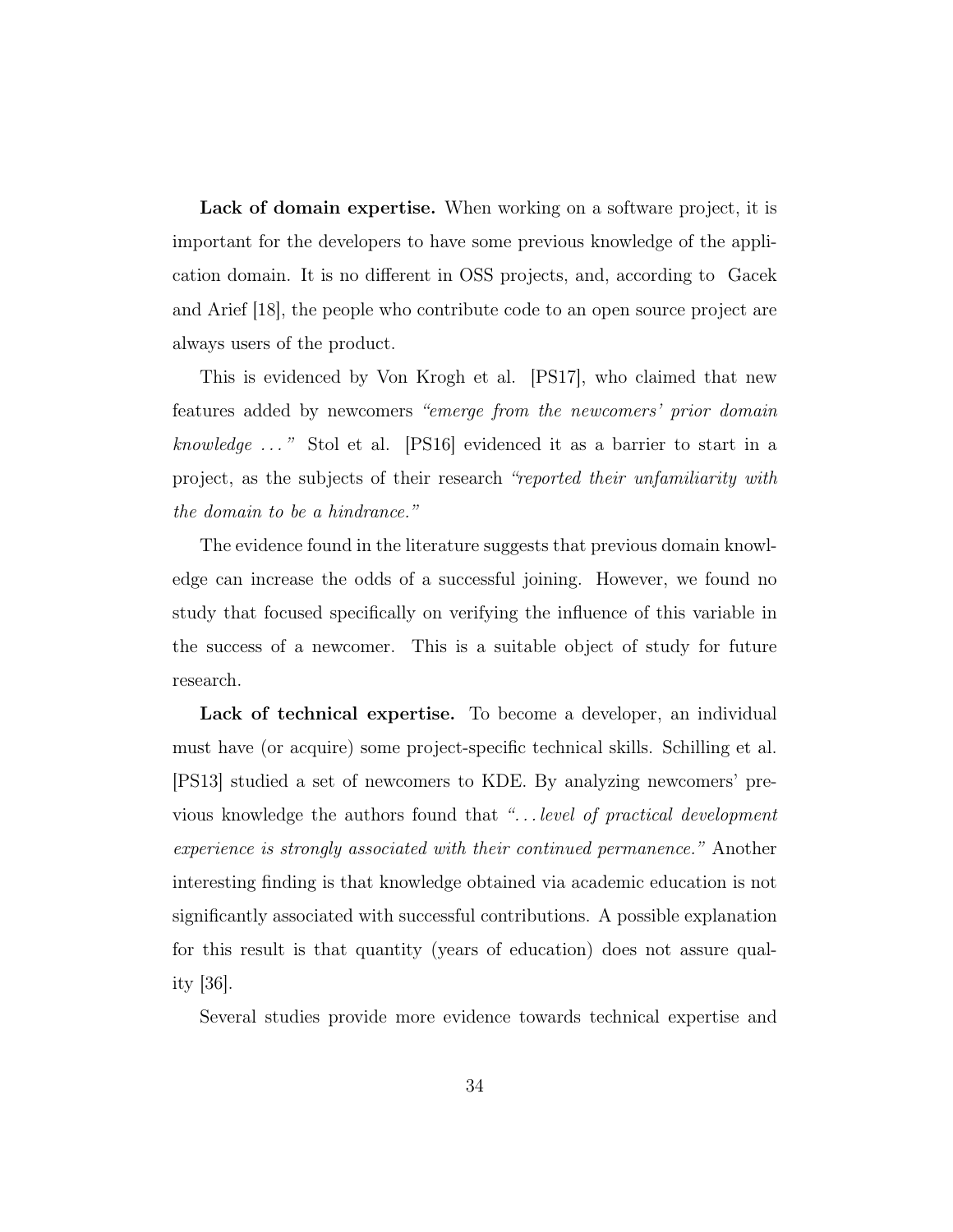its importance for successful contributions by measuring software artifacts developed by newcomers. For instance, some studies reported that sending messages or patches to a mailing list or issue tracker presenting previous technical skills can benefit the newcomer when joining. Stol et al. [PS16] evidenced that "when newcomers mentioned that they had already tried some options to fix their problem and have put efforts to look for a solution in the forums . . . then the responders were quick to respond and were very helpful." They explain it as "a message of legitimacy from the newcomer along the lines of 'I have done my homework, can I get some help now." '

Von Krogh et al. [PS17] reported that a person who finds a problem and fixes it, or comes with the issue and provides a patch to solve it, is more likely to join the project. "It shows the developer favors hand-on solutions to technical problem, and that demonstration of technical knowledge in the form of software code submission matters more than signaling of interest and experience" [PS17].

Ducheneaut [PS7] reported an ethnographic study providing evidence that expertise should be demonstrated by proposing code changes, proving the extent of the technical experience: ". . . one also has to create material artifacts." Ducheneaut reinforced it: "one can submit bug reports and, simultaneously (this is important), a proposed solution to fix these bugs."

Bird [PS2] investigated the issue of technical skill by measuring the impact of sending patches and its acceptance by the project when starting the contribution, and he found that "community perception of a participant's technical skills and knowledge has an effect on becoming a developer." This result is based upon a previous study, where Bird et al. [PS3] ran a quanti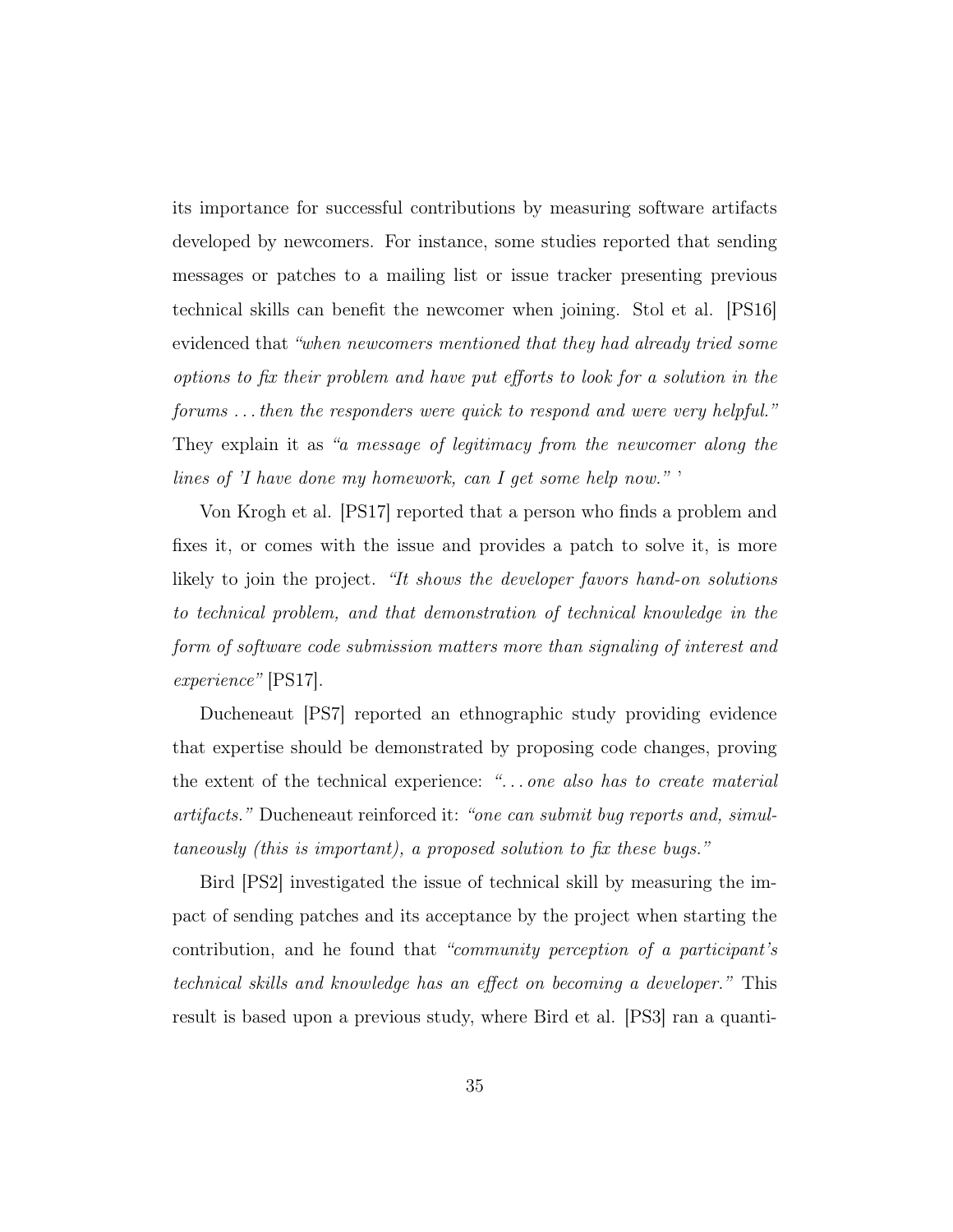tative study based on data mining, the results of which were evaluated using a statistical hazard-rate model with similar findings.

Therefore, newcomers that want to contribute must check if the technical skills required for a given task or project match with their skills. If newcomers are not able to show their skills, they will not be able to contribute immediately. Moreover, a newcomer often does not have enough technical expertise and must develop it within the project: "For every individual there is a 'race' going on: will s/he become skilled and reputable enough to become a developer before  $s/he$  loses interest?" [PS3]. Actually, there is a blend of technical expertise and social interaction, where the interactions are driven by artifacts that reflect the technical expertise: "Therefore we encompass capacity and willingness into a single dimension" [PS20]. It is the result of these demonstrations that will allow both newcomers and developers to perceive the level and possibly lack of technical expertise that hinders effective contributions to the project. The results obtained by the quantitative [PS3, PS13], qualitative [PS7], and mixed method studies [PS20] agree to this extent, reinforcing the importance of technical expertise represented as patches and its demonstration to the developers.

Lack of knowledge of project practices. We found just one study presenting evidence of learning project practices as a problem that influences newcomers not to contribute. The study conducted by Schilling et al. [PS13] found that previous knowledge regarding the project practices influences newcomers' first steps. They reported that "familiarity with the coordination practices of the project team has a strong association with the time they spend on their projects after GSoC [Google Summer of Code]."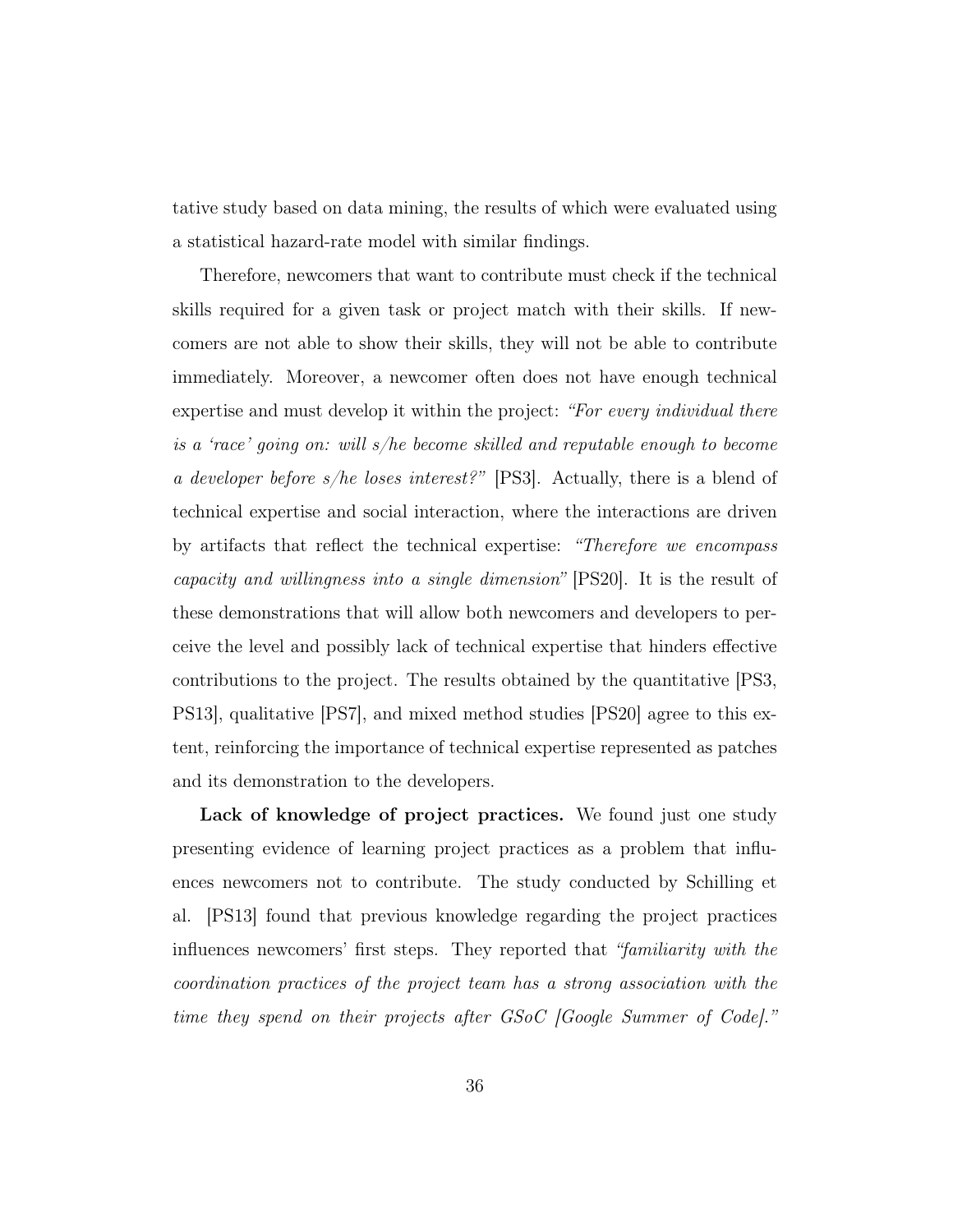The authors used historical data from the project to analyze the previous interactions of the subjects before they participated in GSoC to draw their conclusions. Thus, the evidence regarding previous knowledge of project practices refers to previous interactions in the project. It would be interesting to conduct an in-depth investigation on how previous interactions are related to knowledge of project practices and also on how previous knowledge of practices of other projects impacts newcomers.

## 4.3. Finding a way to start

This category represents the problems related to difficulties that newcomers face when trying to find the right way to start contributing.

Difficulty to find an appropriate task to start with. Find the appropriate task to work on was classified as a problem because new developers have difficulty to find the bugs that are of interest, that match their skill sets, that are not duplicates, and that are important for their future community [43]. Von Krogh et al. [PS17] reported the impact of the issue of finding the right task to work on. They found that "in 56.7% of the cases members of the community encouraged the new participants to find some part of the software architecture to work on that would match with their specialized knowledge. In only 16.7% of the cases new participants were both encouraged to join and given specific technical tasks to work on." This occurs because, according to their interviews, the community expects new participants to find their own task to work on instead of receiving a specific piece of work.

Park and Jensen [PS11] reported that "...subjects expressed a need for information specific to newcomers, for instance, . . . what to contribute to (e.g. open issues, required features, sample tasks to start with)." We can see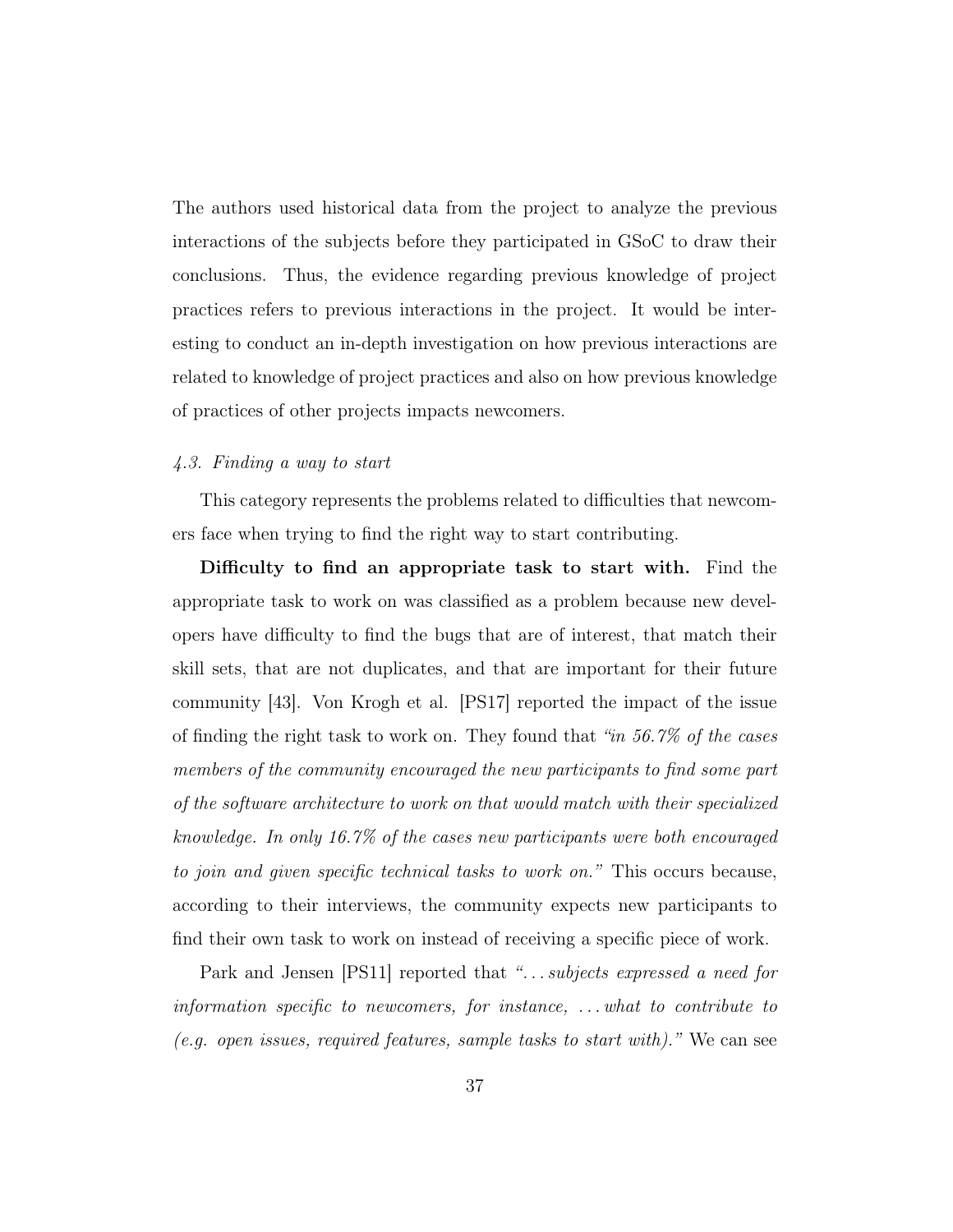that the community wants the newcomers to pick the task themselves [PS17]; however, newcomers have no clue of how to do this  $|PS11|$ .

Finding the appropriate task is also presented as a barrier by Ben et al. [PS1] and Capiluppi and Michlmayr [PS5]. They studied the impact that the choice of the module in which a newcomer worked had on future participation. Ben et al. [PS1] found that "developer contribution is influenced by the instability of the code he or she starts to contribute. The code with more developers involve in will lead to less contribution in some degree." After looking at the source code history, Capiluppi and Michlmayr [PS5] reported that "... new developers, when joining the project, tend to work more easily on new modules than on older ones . . . potential new developers should be actively fostered adding new ideas or directions to the project."

This problem was evidenced by four studies [PS1, PS5, PS11, PS17] found in this systematic review. The point of view of communities is that newcomers should be able to find the most appropriate task themselves, as reported by von Krogh et al. [PS17]. However, other research studies show that the projects should give special attention to this issue [PS1, PS5, PS11]. Three primary studies relied on the analysis of versioning system histories [PS1, PS5] or mailing list archives [PS17], and one study [PS11] contained feedback from newcomers that were asked to explore the default environment of OSS projects and report what they would have wanted to know about the project before deciding to join. None of them presented evidence collected from project members or newcomers that actually faced the issue. Conducting such a study would uncover the reasons and enable practitioners to offer better support to newcomers. There are some initiatives to support newcom-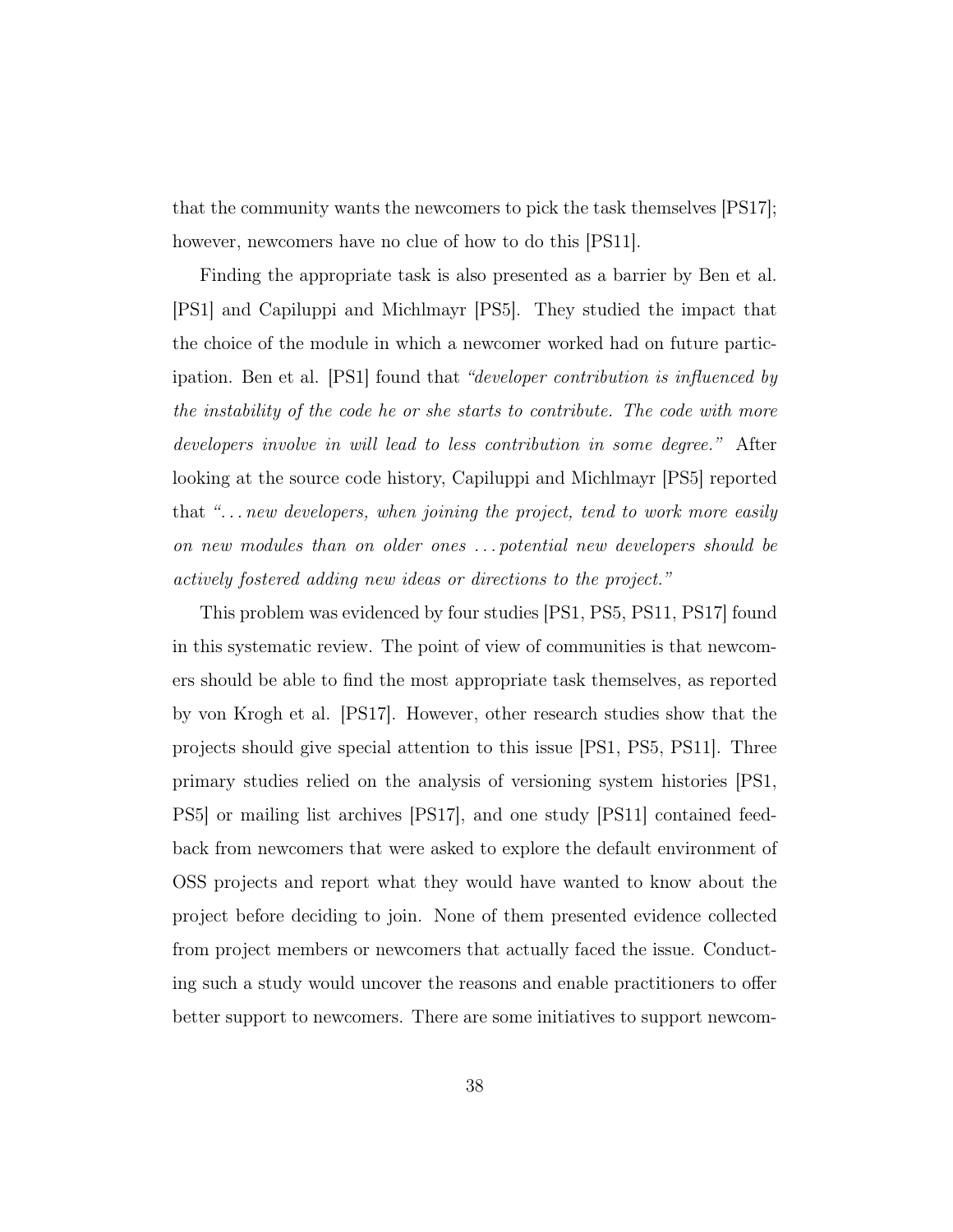ers on this specific issue. One of them is  $OpenHatch<sup>6</sup>$ , which tries to identify easy issues in several OSS projects and classify them according to language skills; another project is Mozilla, which also provides an easy way to identify simple bugs for newcomers<sup>7</sup>.

Difficulty to find a mentor. In industrial settings, it is a common practice to offer mentorship to newcomers to support their first steps [1]. However, in OSS projects that rely on volunteers, it is not a common approach to offer formal mentorship programs. The difficulty to find a mentor is evidenced in one primary study [PS4]. Canfora et al. [PS4] proposed a tool called YODA that aimed to recommend mentors to newcomers. They evaluated the tool by surveying some project members identified as mentors and mentees in the mailing list. They found that "developers indicated that mentoring is important, although it seems that developers are more likely to admit that they performed mentoring than they were mentored."

Mentorship is presented as a good way to help newcomers [PS4]. However, it is not clear whether this type of policy can be applied in OSS communities, as it depends on experienced developers to perform this task. Although the entire motivation of the work conducted by Canfora et al. [PS4] is the difficulty to find a mentor, there was no previous empirical evidence of this fact. The evidence was part of the results of the tool evaluation, which was conducted to confirm the mentor recommendations when they asked potential mentors and mentees about their perceived importance of mentoring. Two

 $6$ http://www.openhatch.org

 $7$ https://bugzilla.mozilla.org/buglist.cgi?quicksearch=sw:[good+first+

bug]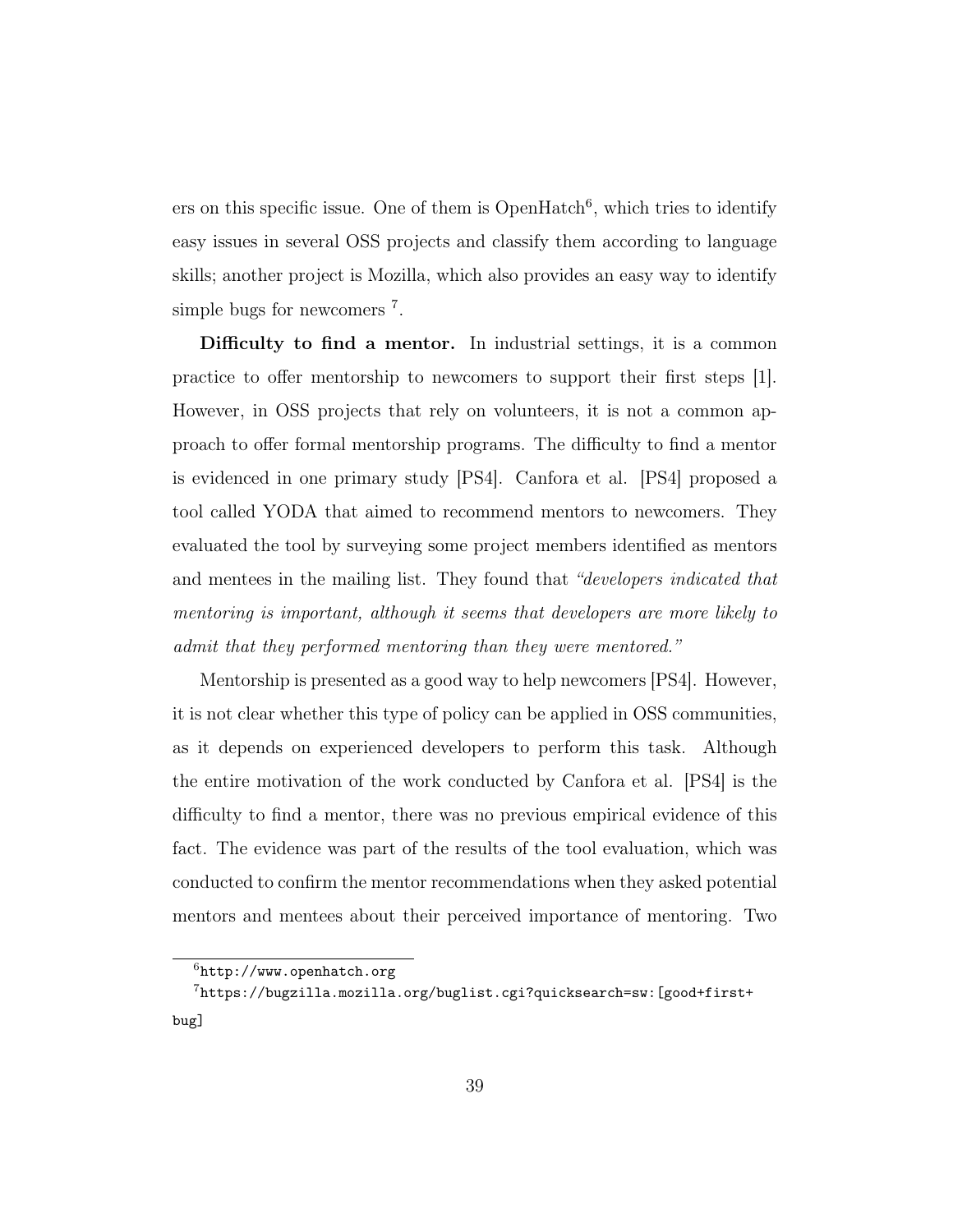other primary studies made use of anecdotes to address mentorship; however, they did not present any evidence regarding it [PS6, PS14].

Some issues related to this barrier are still open and deserve to be studied further. For example, the following questions need to be answered: is it really difficult to find a mentor? Can a proper mentorship improve the odds of a newcomer becoming a long-term contributor? How can formal mentorship be adopted in OSS projects?

## 4.4. Documentation

Documentation is important to newcomers because, in OSS projects, they are expected to learn about the technical and social aspects of the project on their own [34]. The barriers in this category report on which documentation problems have been evidenced as possible barriers to newcomers in OSS projects.

Outdated documentation. Providing outdated documentation can become a barrier to newcomers instead of helping them. Steinmacher et al. [PS14] reported some issues that this barrier can cause: "we can see many demotivating facts that occurred . .. outdated information in the issue tracker made the developers waste time on an already existent feature and on checking each issue they pick to address..." Stol et al.  $[PS16]$  also reported problems regarding outdated documentation. They reported that the subjects "... were uncertain whether the available diagrams were still up to date and relevant for the current version of the software. . . Another reported challenge was the uncertainty whether the available documentation was up to date for the current version of the software."

Even finding two studies providing evidence of this barrier, we found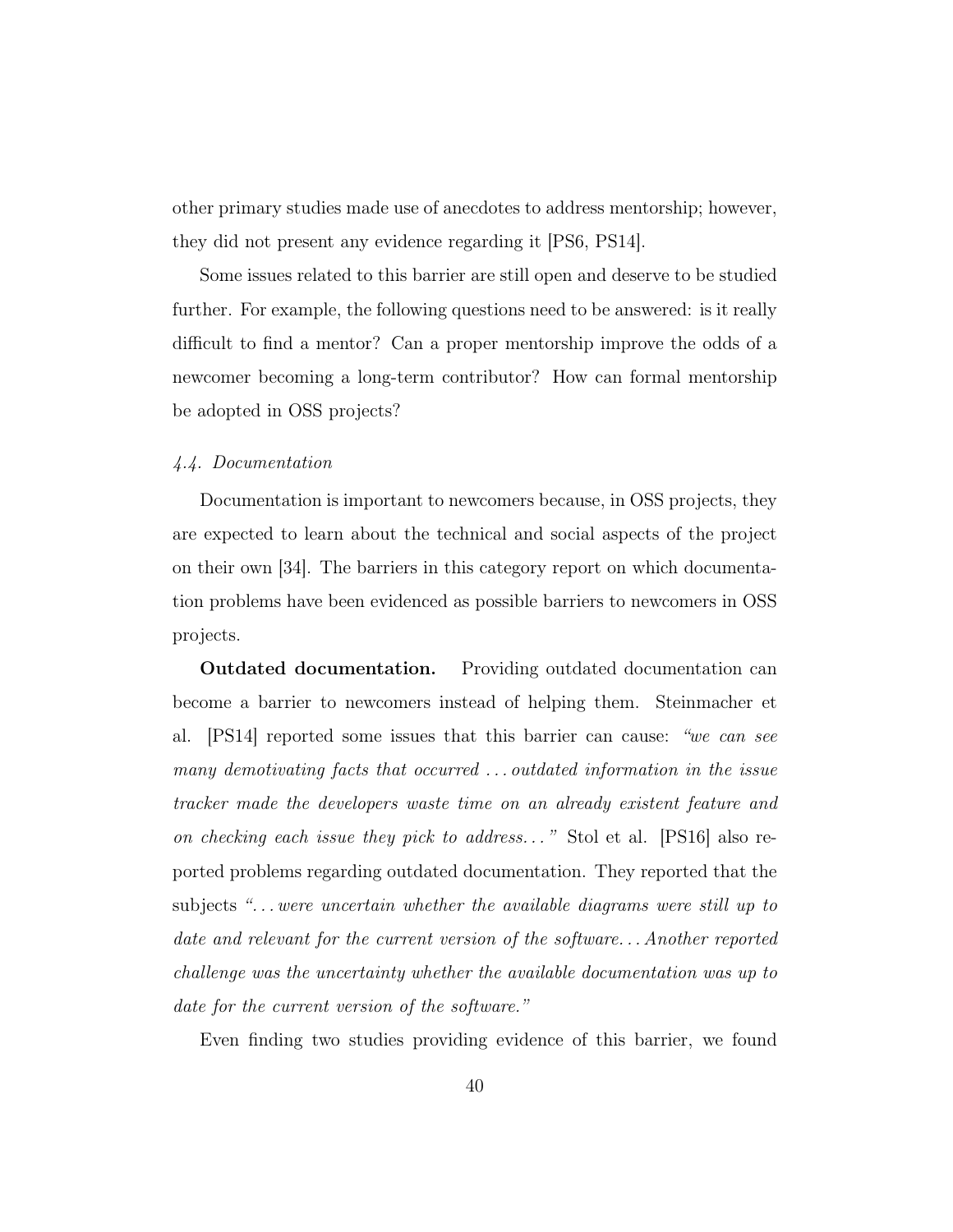no study that focused specifically on verifying the influence of this variable on the success of a newcomer. In addition, both studies that presented qualitative evidence gathered feedback from students after they worked with OSS projects. It is necessary to conduct more focused studies to gather more evidence of this barrier and to better understand what the consequences of this barrier are.

Too much documentation. In many OSS projects, newcomers need to explore existing information in mailing lists, source code repositories, issue trackers, and project pages. Rich and up-to-date documentation is essential for newcomers trying to understand the project. However, overzealous attempts to address this can lead to the opposite problem of overwhelming documentation and sources of information, resulting in information overload. Two primary studies [PS11, PS6] identified this overload as a barrier to newcomers. In both of them, the authors conducted experiments to assess the benefits that tools can bring to newcomers. Cubranic et al. [PS6] presented and assessed Hipikat, a tool that supports newcomers by building a group memory linking information from different sources. They conducted a study with newcomers (with previous experience in software development) to evaluate the tool. They reported that "since the search space is so large, newcomers tend to have difficulty coming up not only with a good conjecture, but also the way of searching through the documentation and code to verify  $it \dots$ " [PS6].

The projects need to provide easy ways to find and navigate the information provided by the projects, linking different sources of information and enabling the recommendation of "relevant parts of the group memory given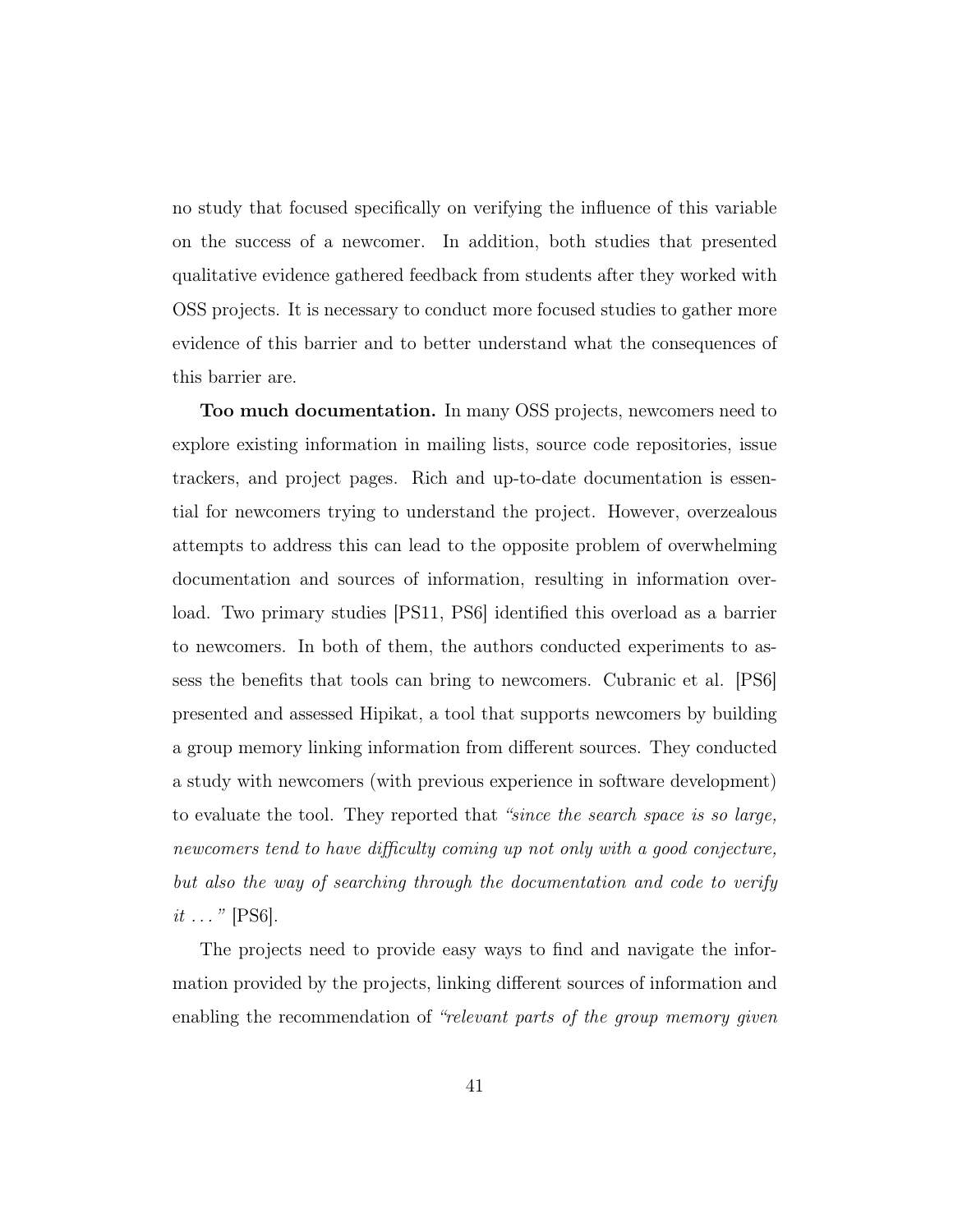information about a task a newcomer is trying to perform" [PS6]. The two primary studies that presented evidence of information overload were motivated by an anecdote that there is a need to support newcomers in understanding all of the information provided by OSS projects. They conducted well-planned studies and showed that it is possible to make it easier for newcomers to understand projects and navigate through different sources of information, reducing this barrier.

Unclear code comments. When newcomers want to contribute to OSS projects with source code, they need to understand the code. One way to document the code is by using code comments. By providing unclear code comments, the newcomers will possibly spend more time trying to understand the artifacts they need to work with. This is evidenced in the work by Stol et al. [PS16]. One of the students who participated in their study reported that "the code was not very well documented, which made it more difficult to understand the source code."

Even providing just a single piece of evidence, in a superficial way, based on feedback from one student who was working with a specific OSS project, Stol et al. [PS16] revealed this barrier. To better understand the barrier and provide more conclusive evidence, it is necessary to study this phenomenon in-depth to answer various questions, for example, what is an unclear comment? What is the impact of these comments? How is it related to the person's characteristics, motivation, and background?

## 4.5. Technical Hurdles

This category consists of the technical barriers imposed by the project when newcomers are dealing with the code. To contribute, a newcomer usu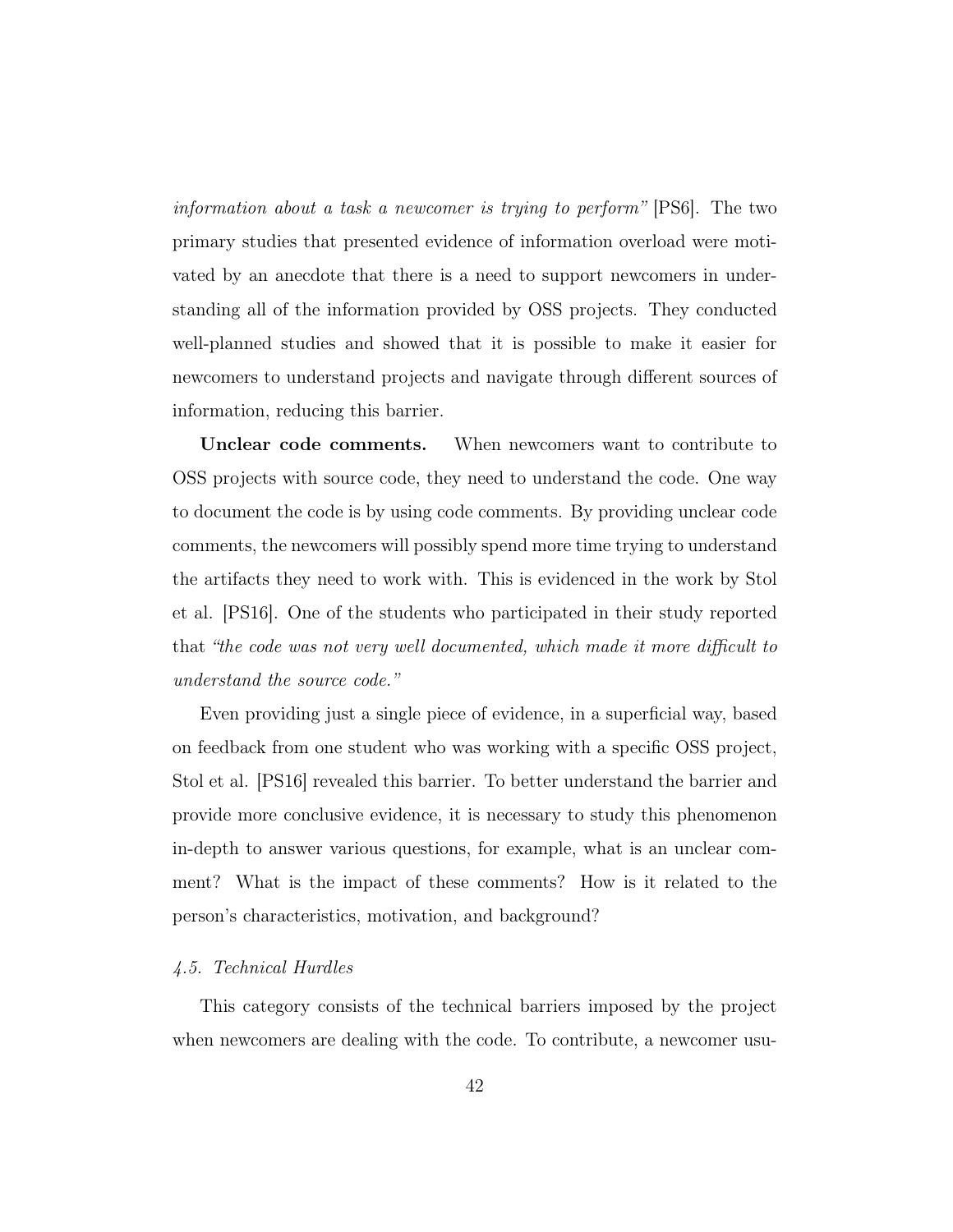ally needs to change existing source code. Therefore, it is necessary for newcomers to have enough knowledge about the code to begin their contributions. This category includes barriers related to issues to set up a local workspace, and to understand and modify the source code.

Issues setting up a local workspace. The feedback obtained by Stol et al. [PS16] evidenced that newcomers have difficulties in setting up their environment. He reported some obstacles, for example, "a *challenge was that* some [subjects] did not have any experience or knowledge on checking out source code from the version control system." They also reported problems in building the project, which is a step of the workspace setup: "some /subjects] encountered build errors, which caused them to manually fix the build configuration." Another complaint was that "the compilation process 'was a nightmare'; this was caused by the many dependencies on other subsystems that had to be downloaded in addition."

Documentation can certainly help newcomers on setting up a local workspace. In fact, some communities provide tutorials and step-by-step cookbooks on how to obtain the code, setup up and build a local workspace. However, some projects have peculiar workspace requirements that cannot be ameliorated just by documentation. For instance, management of required building libraries can be addressed by employing building systems, with dependency handling mechanisms. Although their usage requires newcomers' technical expertise, the provision of a building system is responsibility of the project.

It is worth noticing this barrier was evidenced just by the study conducted by Stol et al. [PS16]. Conducting observational studies and interviews with newcomers would help identifying more specificities of this barrier.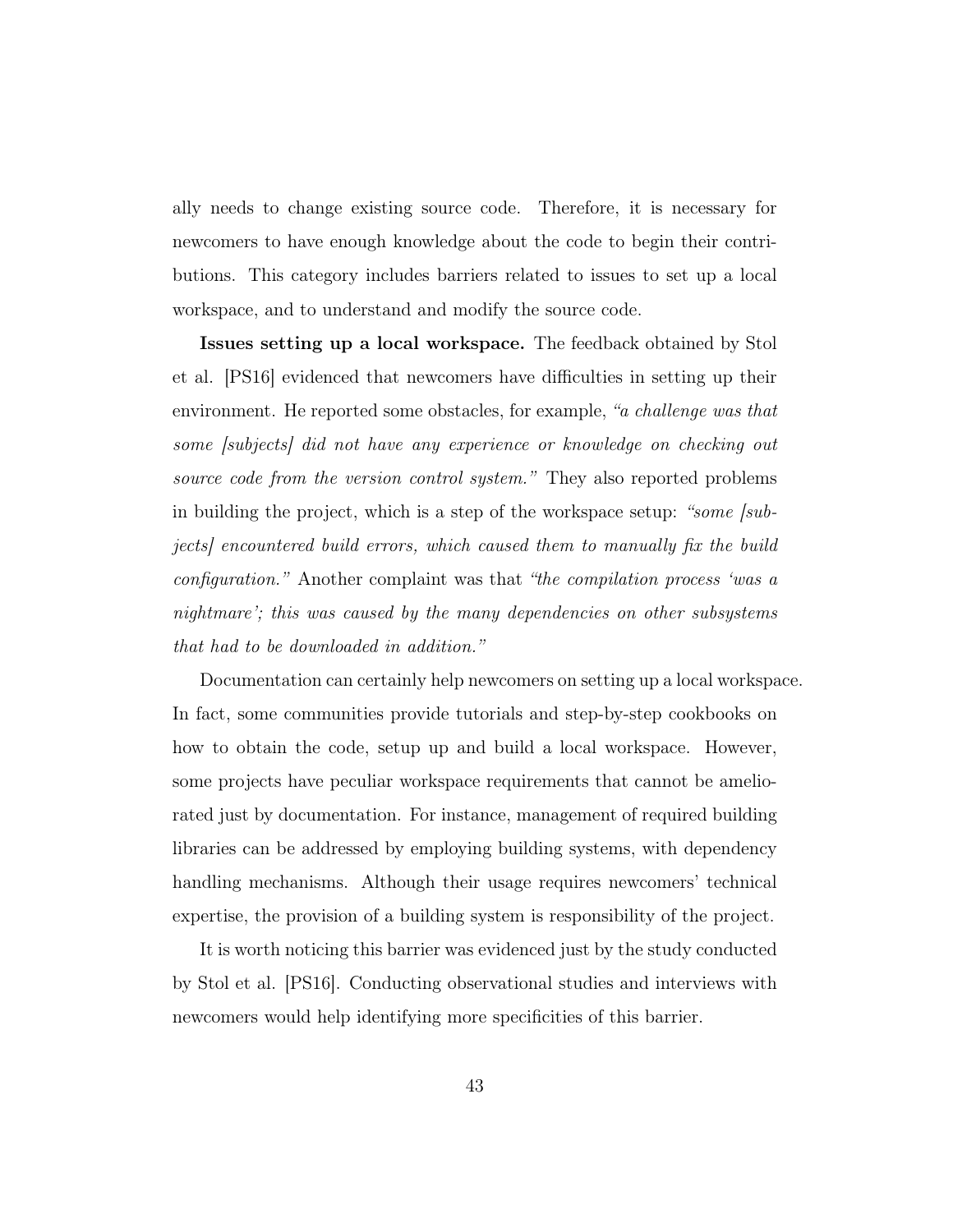Code complexity. The study conducted by Midha et al. [PS10] analyzed how code complexity influenced newcomers contribution to OSS projects. Using statistical tools to analyze many characteristics of 450 Source-Forge projects, Midha et al. [PS10] showed that "cognitive [code] complexity has a strong negative influence on the number of contributions from new developers. As OSS thrives upon voluntary contributions, the project managers must actively control the source code complexity in order to attract contributions from new developers. In a complex piece of code, it takes longer for a developer to determine the flow of logic resulting in slower progress of the project."

This is another case of a barrier supported by evidence from only one primary study. In this case, the evidence was obtained from a case study counting on a large sample, aiming to verify whether source code's cognitive complexity was negatively associated with the number of contributions to the OSS source code from new developers.

Software architecture complexity. Besides code complexity (unit level), as in the previous barrier, it is important to consider the software architecture (integration and system level). Stol et al. [PS16] highlighted some complaints of newcomers about the project structure of OSS projects. One subject reported that "the hierarchy of the source code directory was counter intuitive for someone with little architecting experience." Other subjects "also reported that manually browsing the source code for patterns was 'tricky' and very time consuming." Cubranic et al. [PS6] also presented an issue faced during their experiment: "We also had reports of a pair missing a relevant suggestion because they lacked knowledge about the overall structure of the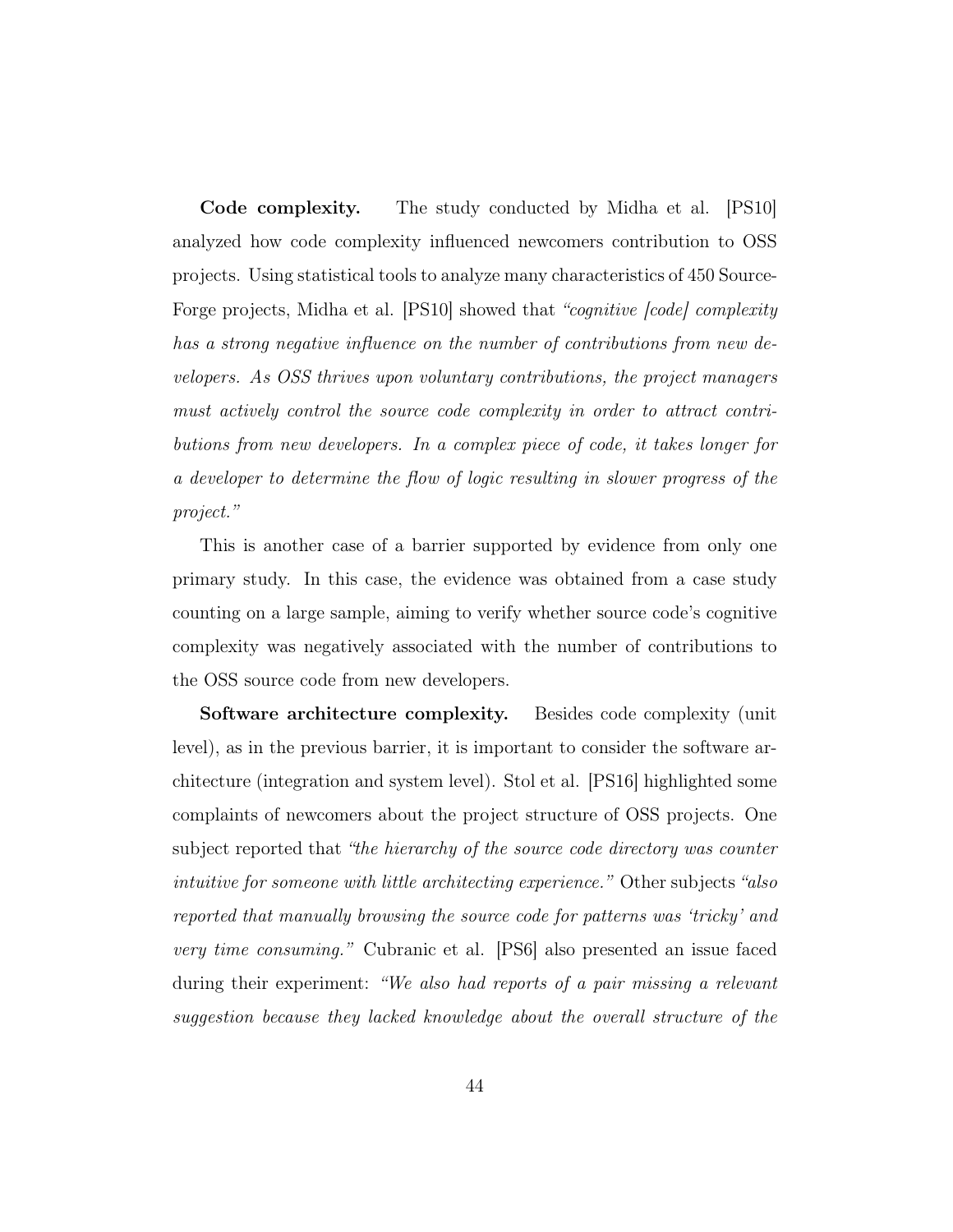system..."

Park and Jensen  $|PS11|$  analyzed "the potential benefits of information visualization in supporting newcomers through a controlled experiment." They found that "the impact of information visualization. . . suggests that providing visual information to newcomers may reduce the challenges they face when learning about a new project." The feedback obtained from the subjects revealed that "providing visual information such as the class diagrams or dependency views . . . would help new developers understand the structure of existing code and find problems to work on."

The main complaint regarding code is that its structure is hard to understand and that learning it takes too much time. The difficulty in dealing with this type of barrier is related to the newcomer's previous knowledge. Approaches such as visualization [PS11] and artifact recommendation [PS6] can support newcomers in overcoming this barrier, but further solutions should be investigated.

#### 4.6. Summary

Considering the model defined in Fig. 7, based upon barriers identified by using GT procedures throughout the selected studies, we can summarize the evidence for each problem as shown in Table 7. In Fig. 8, we also present the barriers ranked according to the number of studies that evidence them. The category most thoroughly studied is social interactions, accounting for 12 studies, followed by Newcomers' Previous Knowledge with 8 studies. The other three categories range from 4 to 6 related studies each. It is possible to note that, thus far, the literature is focused on the social issues. The more technical barriers, such as software architecture complexity, dealing with the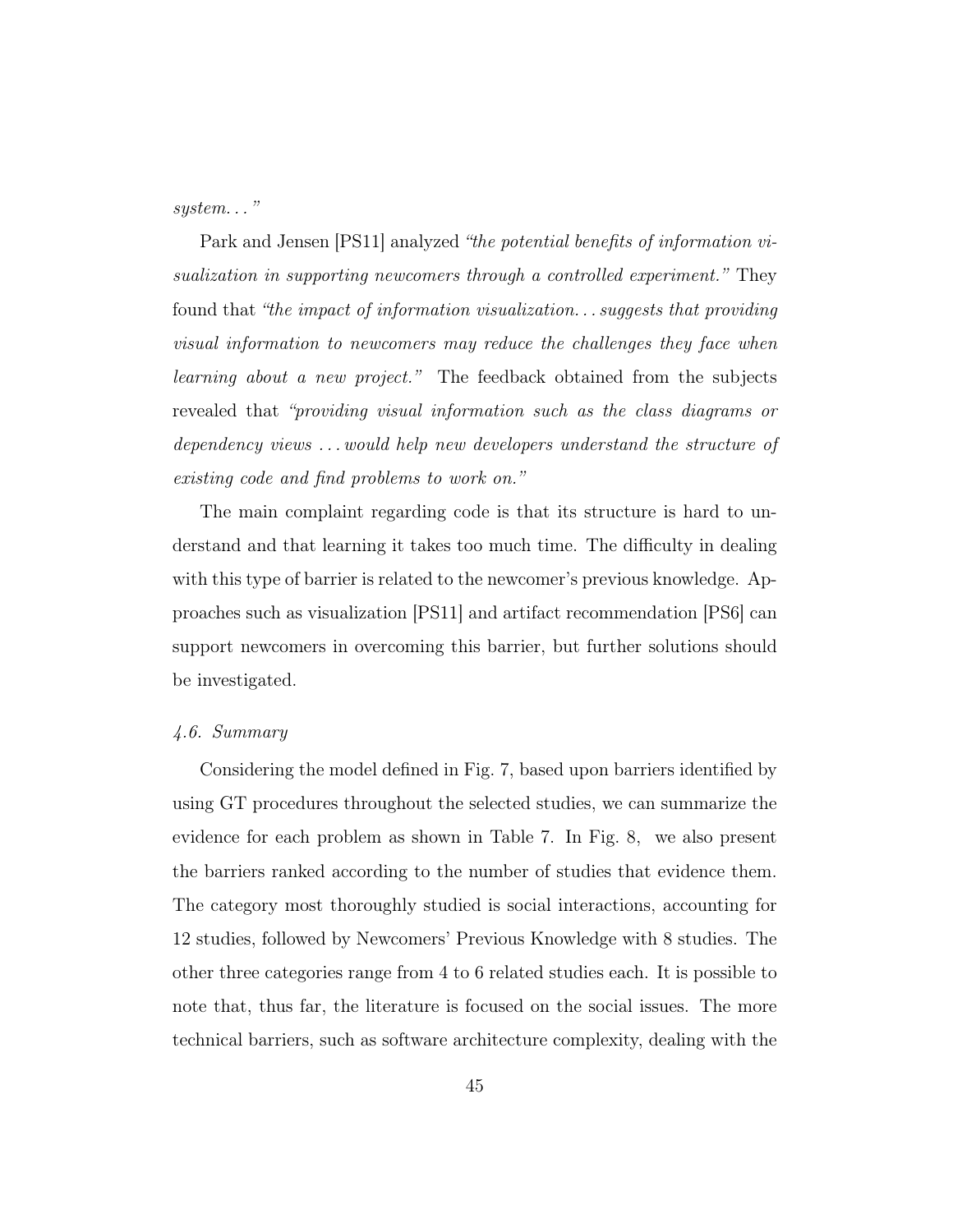versioning system, setting up a local workspace, and understanding the code, are poorly studied.

| Category                              | Barrier                                       | Studies                              |
|---------------------------------------|-----------------------------------------------|--------------------------------------|
| Social<br>Interaction<br>[12 studies] | Lack of social interaction with project       | [PS2], [PS3], [PS7], [PS8], [PS12],  |
|                                       | members [7 studies]                           | [PS19], [PS20]                       |
|                                       | Not receiving a (timely) answer [6 studies]   | [PS9], [PS14], [PS15],<br>$[PS16]$ , |
|                                       |                                               | $[PS17]$ , $[PS20]$                  |
|                                       | Receiving an improper answer [3 studies]      | $[PS9]$ , $[PS15]$ , $[PS16]$        |
| Newcomers'<br>Previous<br>Knowledge   | Lack of technical experience [6 studies]      | [PS2], [PS3], [PS7], [PS13], [PS17], |
|                                       |                                               | [PS20]                               |
|                                       | Lack of domain expertise [2 studies]          | $[PS16]$ , $[PS17]$                  |
| [8 studies]                           | Lack of knowledge of project practices [1]    | [PS13]                               |
|                                       | study                                         |                                      |
| Technical                             | Issues setting up a local workspace [1 study] | [PS16]                               |
| Hurdles                               | Code complexity [1 study]                     | [PS10]                               |
| [6 studies]                           | Software architecture complexity [3 studies]  | $[PS6]$ , $[PS11]$ , $[PS16]$        |
| Finding a Way                         | Difficulty to find appropriate task to start  | [PS1], [PS5], [PS11], [PS17]         |
| to Start                              | with $[4 \text{ studies}]$                    |                                      |
| [5 studies]                           | Difficulty to find a mentor [1 study]         | [PS4]                                |
|                                       | Too much documentation [3 studies]            | [PS6], [PS11], [PS16]                |
| Documentation                         | Outdated documentation [2 studies]            | [PS14], [PS16]                       |
| [4 studies]                           | Unclear code comments [1 study]               | [PS16]                               |
|                                       | Lack of documentation [1 study]               | [PS16]                               |

Table 7: Studies that evidence each barrier.

\*\*\* Some studies support more than one barrier

Considering studied barriers, we found that the most evidenced were (1) lack of technical experience, from the Newcomers' Previous Knowledge category, and (2) lack of social interaction with project members, from the Social Interaction category. Overall, barriers related to technical issues, which include code issues and difficulty to find a way to start, were individually backed by less evidence.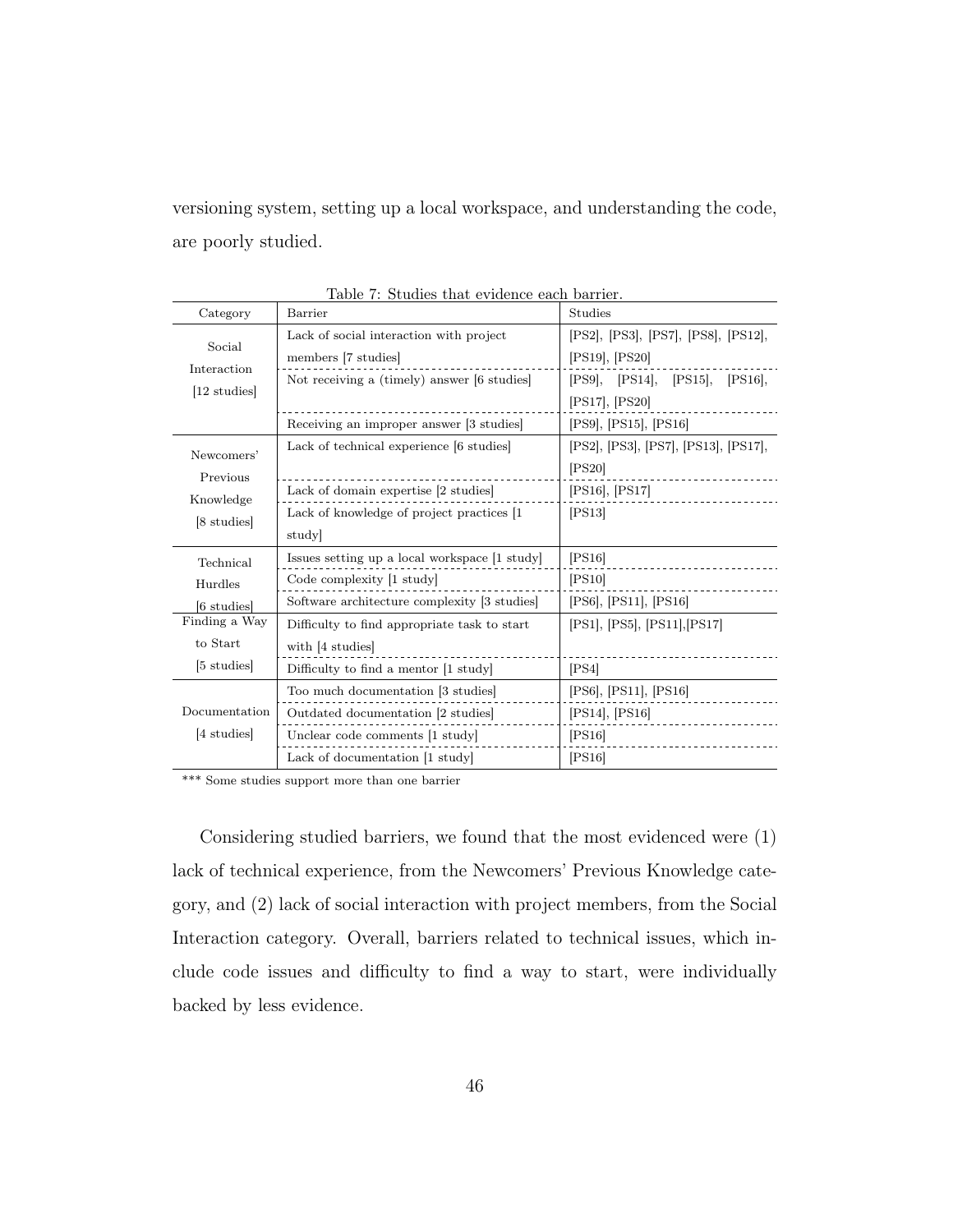

Figure 8: Barriers ranked by the number of studies that evidence each.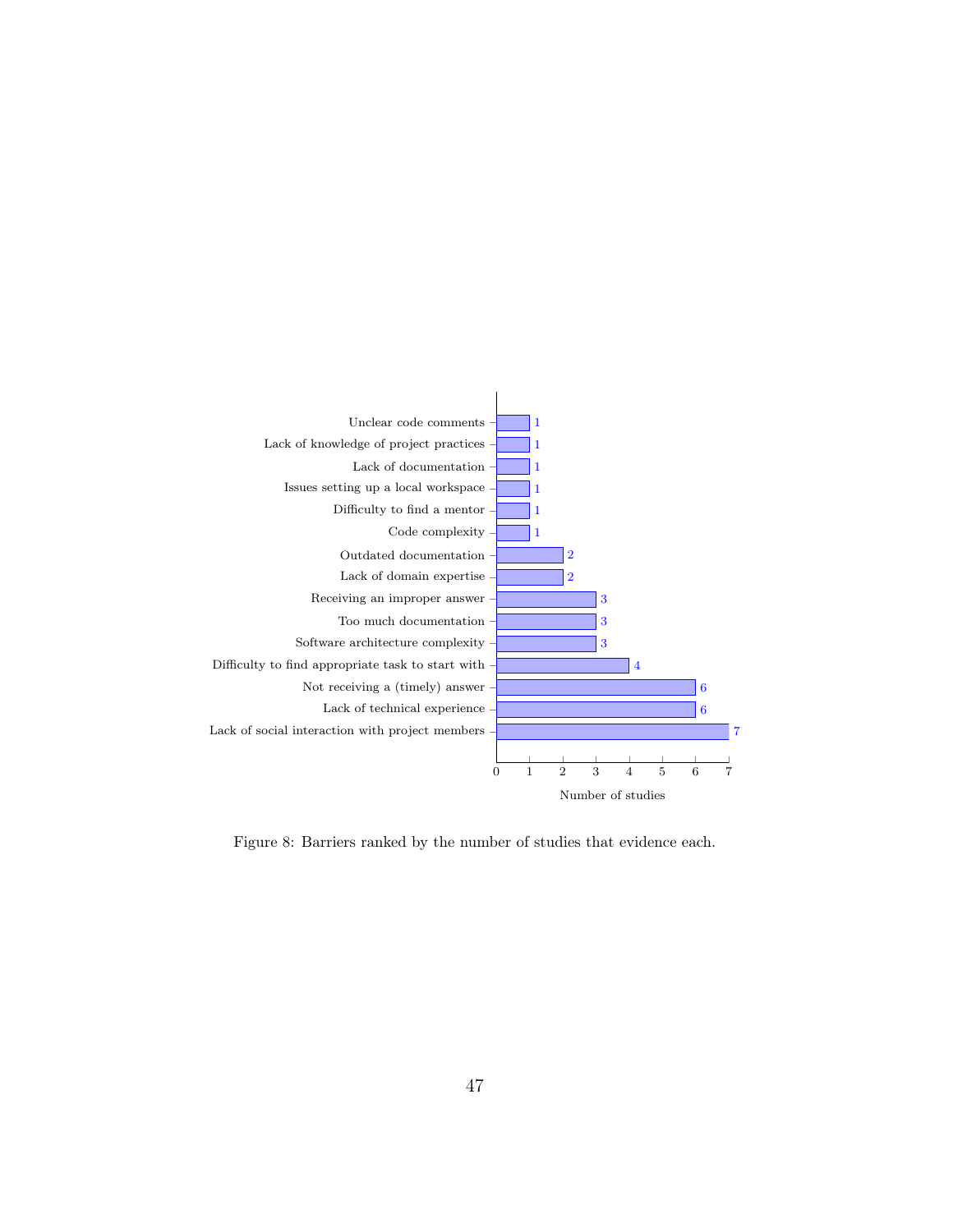## 5. Origin of the barriers and Some Initial Guidelines

In addition to the identification and classification of the barriers based on their type, we organized the barriers according to their origin, discussing them along with a initial set of guidelines to help newcomers to overcome the barriers.

Three different "origins" were identified during our analysis: newcomers, community, and the product. Some of the barriers are related to more than one origin because different actions can be taken to change the barriers' impact. For example, "setting up local workspace" is a barrier that can be originated by the newcomer's profile  $(e.g.,)$  inexperience, or issues regarding installation of development tools), but the community can also contribute to the barrier if it does not provide some level of support in preparing the workspace.

In the following subsections we discuss the barriers along with some guidelines for supporting newcomers, enabling practitioners and researchers to take action and propose tools and processes targeting the origin of the barriers.

#### 5.1. Newcomers

We classified newcomers as the origin of the barriers caused by their behavior or profile. By behavior, we mean the manner in which newcomers interact with the community, while by profile, we mean newcomers' knowledge background. These barriers are mainly under the "Newcomers' Previous Knowledge" category and are related to newcomers' profiles. In this section, we present the barriers and EFOREvarious hints for helping newcomers guide themselves to overcome these barriers.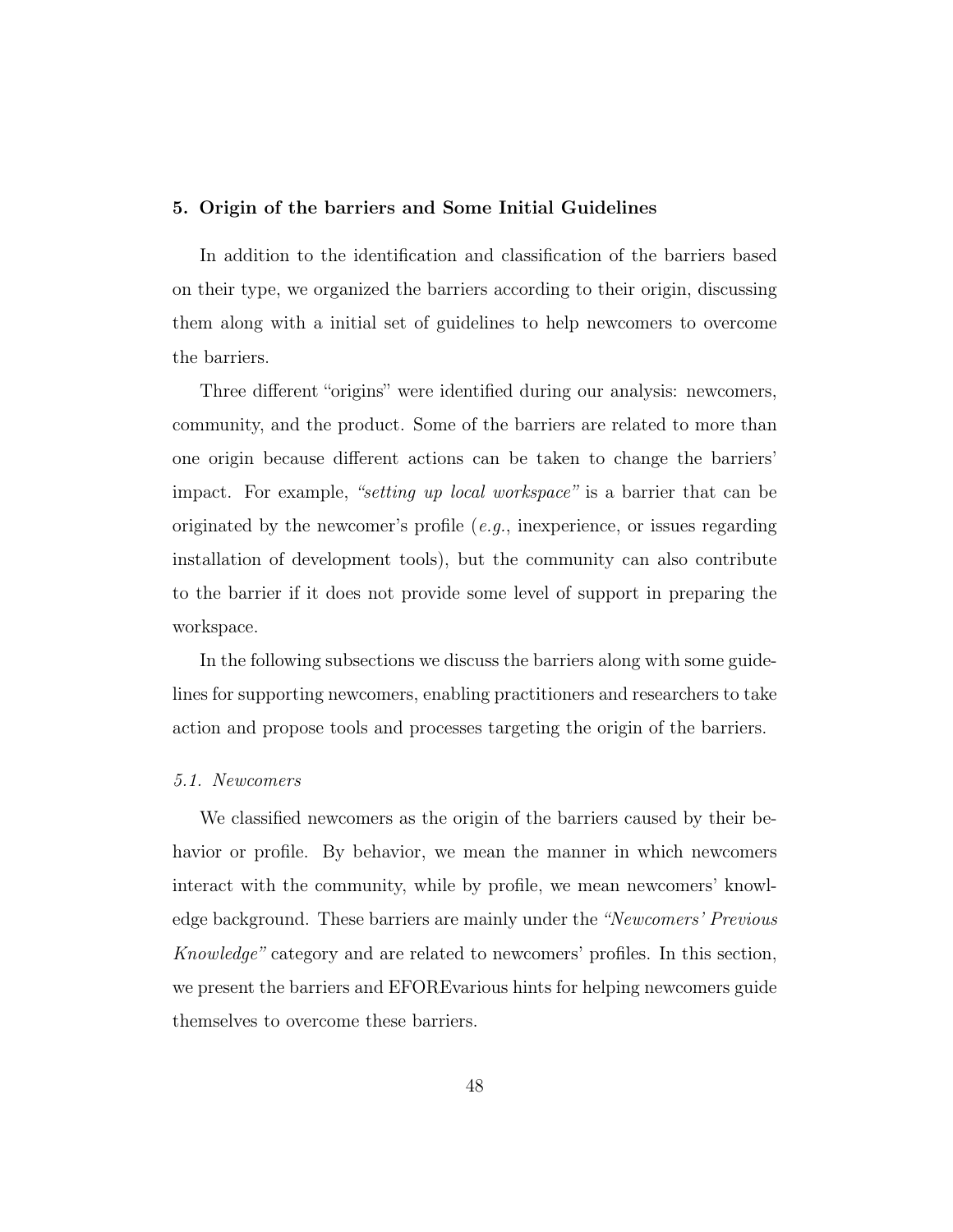We found that in OSS projects, newcomers themselves play an important role during the contribution process. This means that before contributing to a project, newcomers must, for example, verify whether their skills match with the skills needed to work in the project or choose a project of a known business domain. It is necessary to find a project that fits a newcomers' profile to enable their contribution. This type of problem are usually not addressed by the community directly. Newcomers themselves need to take action and search for the proper knowledge that is appropriate when joining the project.

Newcomers' behavior is also a problem that influences future contributions. Newcomers that showed proactivity, sending patches and participating in discussions, were better received by the community. Some of the primary studies reported that the content of a message influences the reception of a newcomer. Being social and acquiring political supporters is also an important problem when a newcomer wants to become a core developer. However, it is important to note that this social and political behavior was important for newcomers to become long-term contributors or to be accepted by the communities as members.

By checking the literature, we observed that good social skills, allied with the right technical skills and proactivity, can positively influence the contributions. T

## 5.2. Community

Community was considered the origin of the barriers influenced by the project processes and the behavior of the community members when interacting directly with the newcomers. Improvements in community receptivity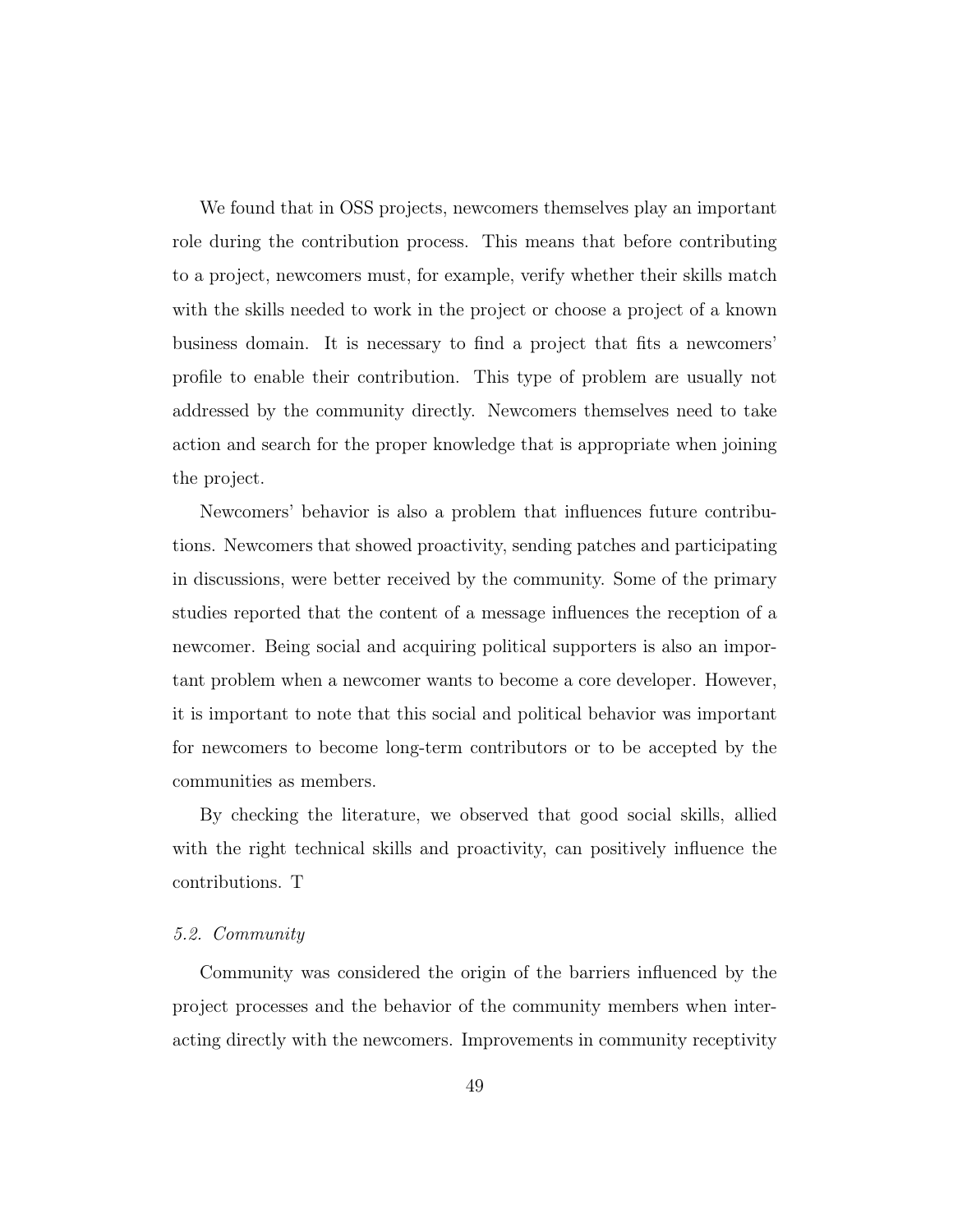and more appropriate collaborative environments for OSS development can result in better support for newcomers, positively influencing successful contributions.

We found that lack of information made available by the project and lack of support given by the community are important problems that can hinder newcomers when they want to join a project. For example, Park and Jensen [PS11] reported that the SourceForge repository could be made more interactive and user-friendly, making it look less geeky/daunting for newcomers. Community members can support newcomers by making it clear what is expected from them and what the process and practices are that must be followed to contribute. Thus, a more informative and less technical initial environment is beneficial for newcomers.

Community was classified as the origin of some social interaction barriers. These problems are related to the way the community interacts with newcomers. OSS communities need to take special care with the barriers reported by some authors [PS9, PS14, PS15, PS16] concerning community recognition and giving proper answers to newcomers. They evidenced that the absence of responses, improper answers, and not receiving recognition from the community can lead to newcomer dropout.

Large and more organized projects could nominate people with social skills to receive newcomers in the communication channels. Newcomers need to be welcomed, avoiding the use of project specific terms and jargons, and they need to receive proper directions in a positive way when they reach the community. For the community members who have the opportunity to interact with newcomers, social skills are required. Improper reception can result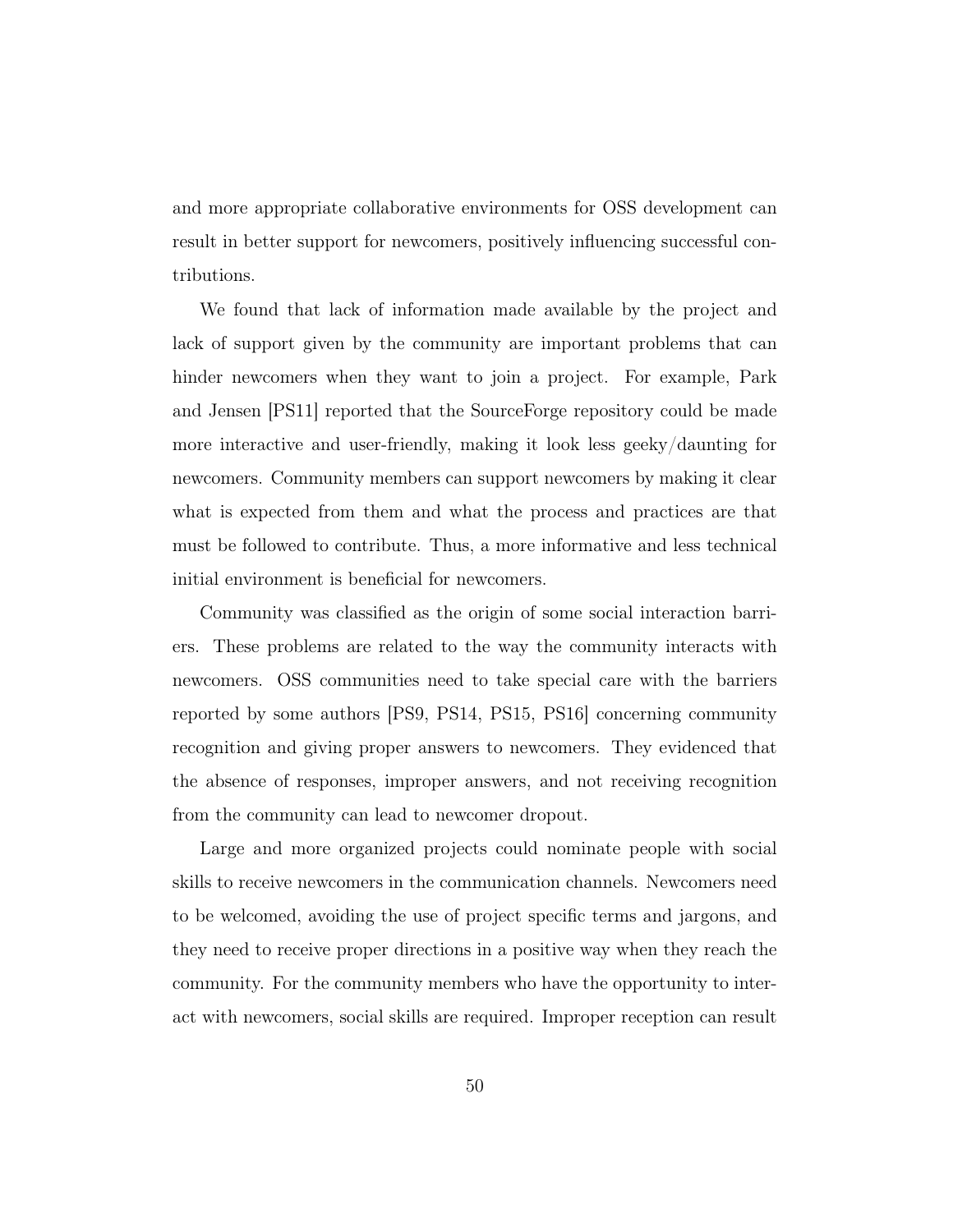in losing valuable resources. In addition, it is interesting to make newcomers aware of the average time to receive answers and about the critical periods (such as pre-release) to help manage their expectations. Newcomers need to be warned and oriented instead of being improperly received or dismissed.

## 5.3. Product

The product was classified as the origin of problems related to source code and documentation. Regarding source code, its structure and complexity [PS6, PS10, PS11, PS16] were the barriers reported by the literature, and the product was assigned as their origin. Barriers related to documentation were also identified in some primary studies [PS6, PS11, PS14, PS16]. Even knowing that these artifacts (source code and documentation) are the result of community interaction, we classified these barriers as originated by the product because our goal is to point to where practitioners and research community need to pay attention.

The main product of the OSS projects is the code. Code complexity was identified as a barrier in the study conducted by Midha et al. [PS10]. They analyzed a large set of projects and verified that code complexity negatively influenced newcomers' decision to contribute to the projects. To help newcomers in reducing this technical barrier, Cubranic et al. [PS6] and Park and Jensen [PS11] conducted experiments to analyze the potential of tools in supporting newcomers in understanding the code structure. The former [PS6] proposed and evaluated a tool (Hipikat) that recommends the source code artifacts that should be related to the issue a newcomer is working on. The latter [PS11] evaluated the benefits of source code visualization tools in supporting newcomers. Both of them reported good results when newcomers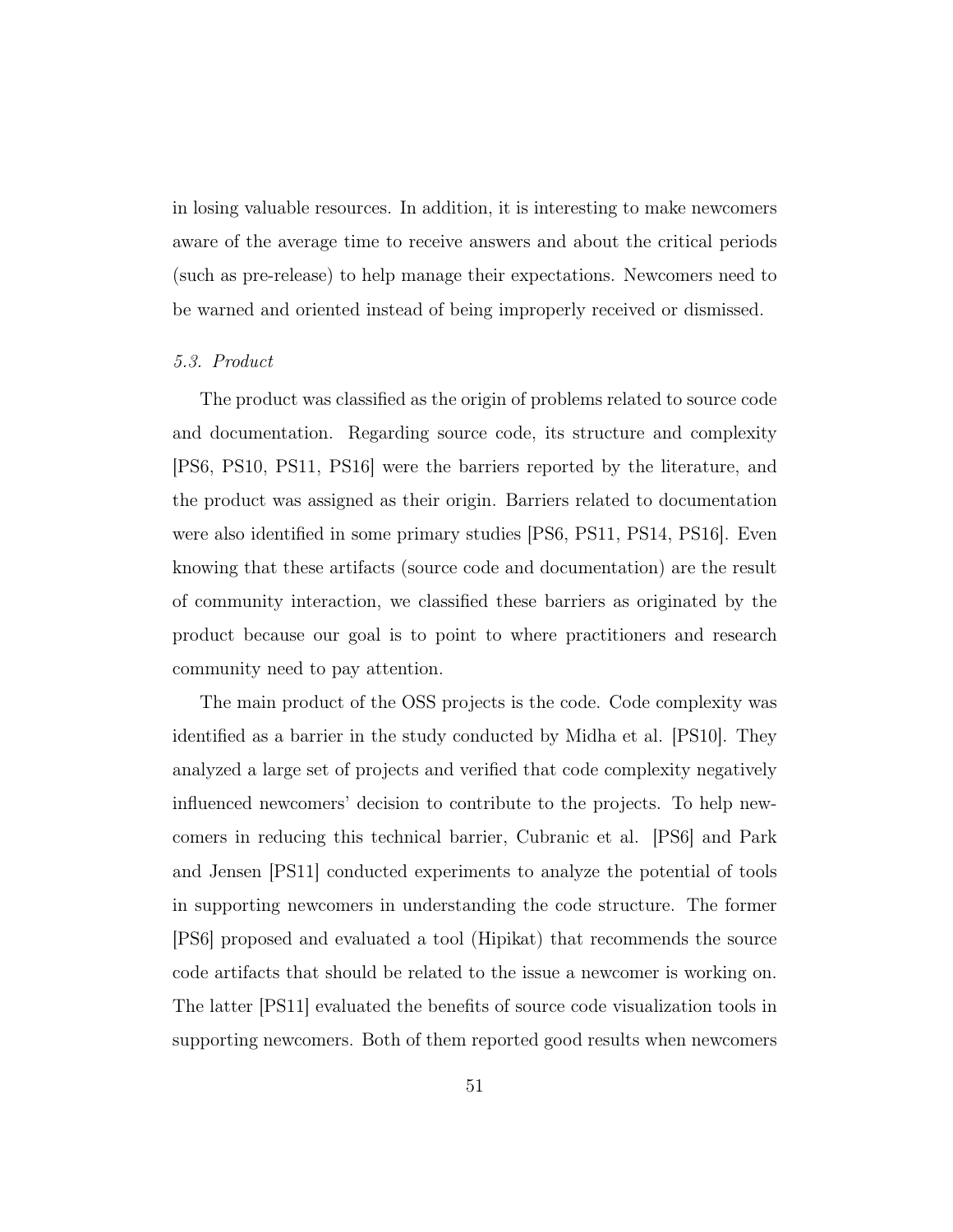are supported by the tools.

Documentation is also a product generated by the community. Stol et al. [PS16] reported some comments from students that worked with OSS projects. They presented feedback that raises issues regarding outdated information, lack of documentation and diagrams, too much documentation, and lack of meaning in the code comments. Steinmacher et al. [PS14] also presented feedback from newcomers and reported that "newcomers became demotivated due to outdated information." Information overload is also reported and explored in two experiments conducted with tools aiming to facilitate newcomers' joining process [PS6, PS11].

Keeping the code simple and the documentation organized and up-to-date potentially increases the odds of receiving contributions from newcomers. Community members need to think of their product from the perspective of newcomers if they want to receive more contributions. The source code is the set of artifacts that need to be understood and changed by the members to contribute. Perhaps keeping the code simple and easy to understand is a good way to increase the number of newcomers contributing. Sometimes it is not easy to make it simple because the core of a large application is inherently complex, and the code reflects this complexity. However, directing newcomers to peripheral modules (at least warning them of the complexity) or offering tools to help them find the right artifacts to work on given a specific task would benefit newcomers during their first steps.

Regarding documentation, providing easy-to-access, organized and upto-date documentation would benefit newcomers. In the case where there is no way to keep it up-to-date, it would be a nice policy to make newcomers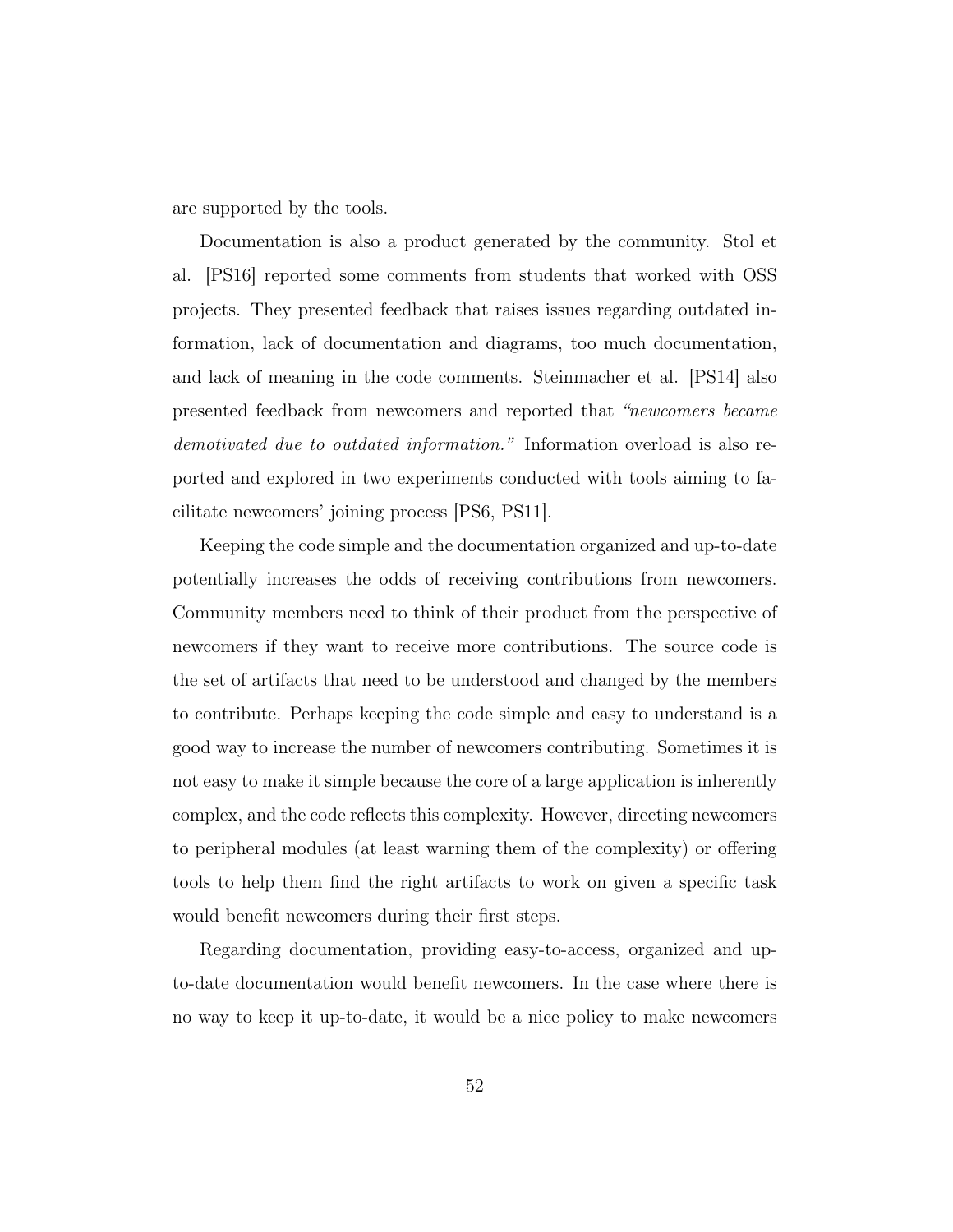aware of the status of the documents (which ones are outdated, which are still up-to-date). In addition, the use of tools such as Hipikat that aim to link information from different sources to build a project memory would be beneficial to provide newcomers with a way to navigate the information.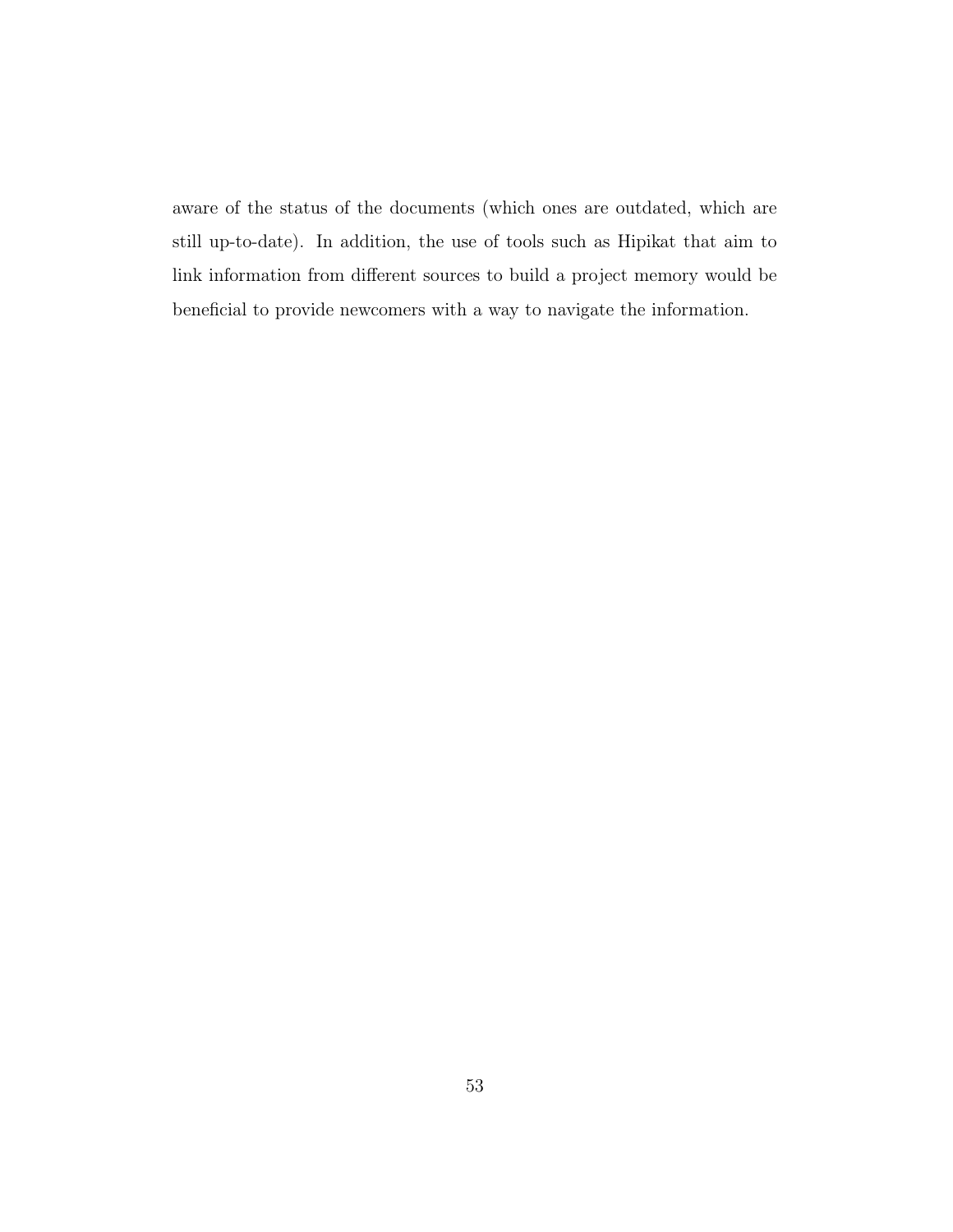#### 6. Discussion

For purposes of simplicity, in Section 4, we presented some of the discussion of our results alongside each of the barriers, and in Section 5, provided some discussion about the origins of the barriers and some countermeasures in the form of guidelines. In this section, we discuss some of the key findings at a higher-level perspective.

In general, this study identified empirical evidence of barriers faced by newcomers to OSS projects. This empirical evidence is important, as many studies are motivated by or deal with anecdotal evidence. This paper brings evidence from reality, which is rarely precisely documented.

As a result of this study, we found that the most evidenced barriers are related to socialization, appearing in 75% (15 out of 20) of studies analyzed, with high focus on interaction in mailing lists (receiving response and socialization with other members). We also noticed a lack of in-depth studies on technical issues faced by newcomers. The reason can be attributed to the small number of qualitative studies found because it cannot be quantitatively extracted from mailing lists. For example, technical hurdles are evidenced by only five studies analyzed. Issues related to workspace setup is reported in only one study, by one subject in a debrief session. These kinds of issue deserve more attention, from both practitioners and researchers.

Some barriers identified in this systematic review are also reported and analyzed by the literature of other online communities; the most explored barriers are those related to community reception issues. For example, not receiving an answer is well evidenced quantitatively in  $Q\&\text{A}$  literature [24, 28, 44]. Receiving impolite answers was also largely studied in the CSCW literature,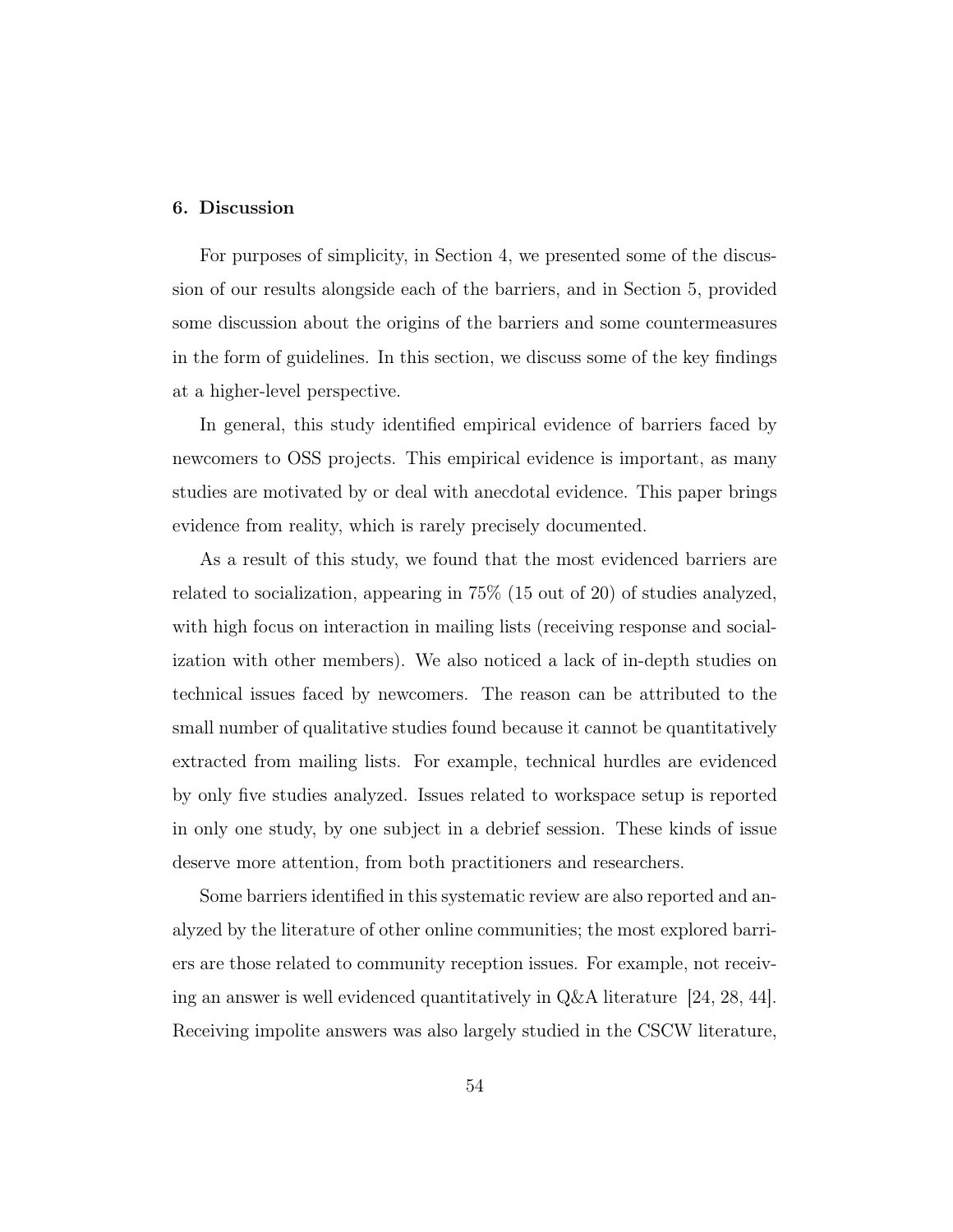mainly on the analysis of reverts in Wikipedia [20, 14, 41]. The proposed strategies of automated answers and feedback used in Wikipedia [15, 19] can be adapted and then evaluated in OSS context.

Studies that used mixed methods to draw their conclusions are good examples of how to bring evidence from the historical data and contextualize them. It is the case of the studies conducted by von Krogh et al. [PS17] and Ducheneaut [PS7]. The former used interviews with project members and an analysis of issue tracker, mailing list, and project documents to bring qualitative evidence presented with and backed by quantitative information mined from a project's repository.

On the other hand, studies such as those conducted by Steinmacher et al. [PS14] and Jensen et al. [PS9] presented simplistic views of the problem when they drew conclusions from only analyzing the first messages from newcomers and their retention. The context is important: Why did they send the messages? What motivated them? Did they really want to contribute or just clarify some doubt? Did they contribute at the end but never got back to the mailing list? To answer such questions, we need to merge information from different sources (issue tracker, mailing lists, documentation, code repository) and verify the context by talking to practitioners. Another possibility is to conduct observational and ethnographic studies by analyzing the barriers and effects for newcomers in real settings.

It is worth noting that the main focus of analysis were large projects with a high number of developers and more than five years of existence. Moreover, projects that focused on products used during the development cycle and developed in Java and C were preferred. Such projects can be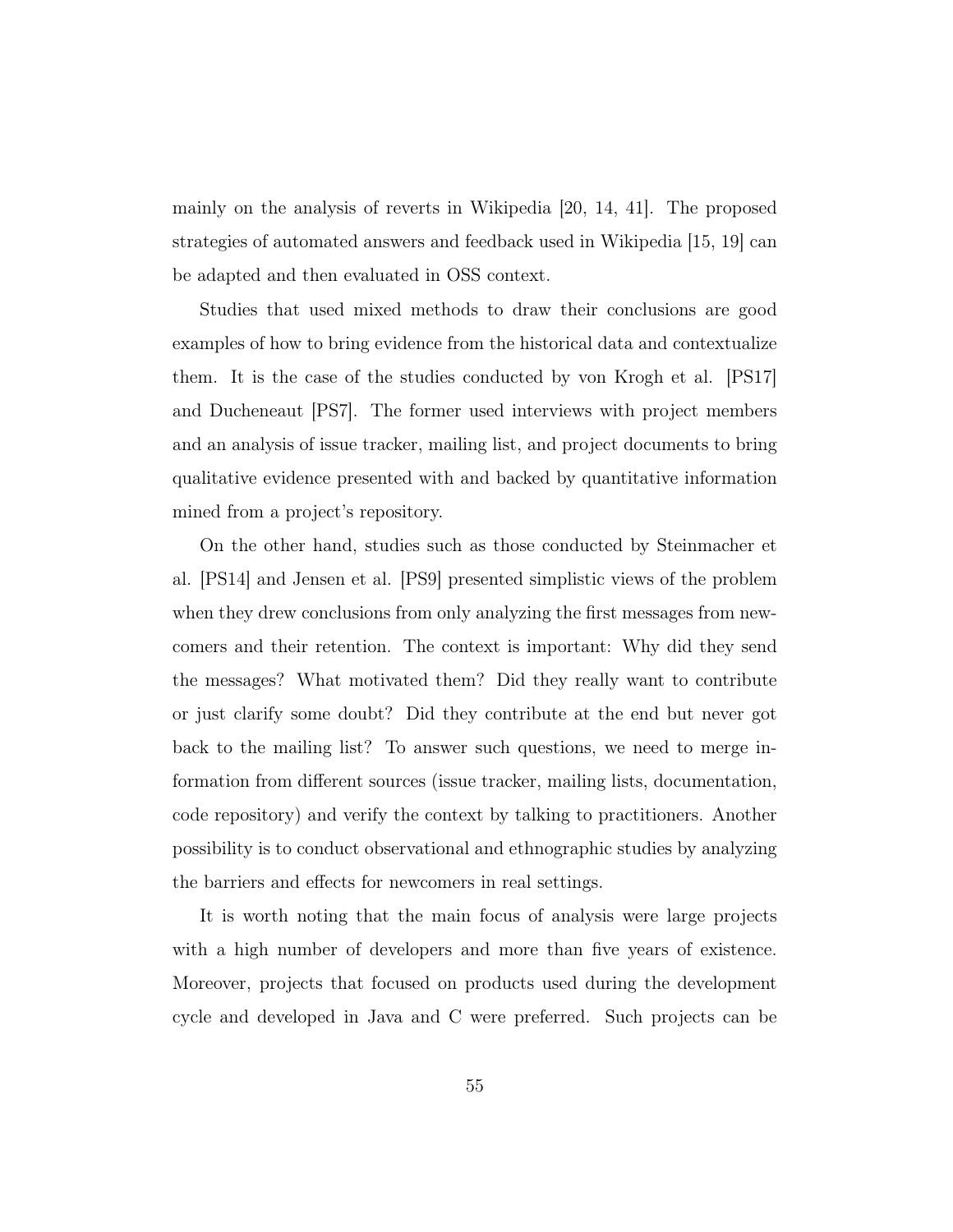classified as clearly successful projects which, combined with the historical data available, provide an easy target to search for newcomers. We observed that, although projects gain several newcomers, just a small percentage are successful in contributing some source code. Because the identification of barriers faced and surpassed by such newcomers is important, projects with a high number of developers (and newcomers) are easier to analyze to find evidence of such barriers. However, a high number of OSS projects present different characteristics, such as small teams and short lifetime, and were not considered for evaluation. Naturally, such projects provide less data and are less attractive than large successful projects, but when considering newcomers, they can account for different problems than those identified by our model or modify their importance. Further investigation is required regarding such projects to improve the model of barriers described in this paper.

We analyzed the characteristics and goals of the newcomers. However, many of the papers did not explicitly profile the newcomers they analyzed. This is probably related to the type of data analyzed and the type of study conducted, as most of the studies only used data coming from software repositories and did not go deeper in the analysis of the subjects. The problem is that the term newcomer can be used in a loose way, which can bias the results. Newcomers can be novice developers who are starting their career, people who are experienced developers from industry but are not used to OSS projects, or people who are migrating from other OSS projects. These three profiles are different and can face different barriers or experience barriers differently. Therefore, it would be a better approach to assess how these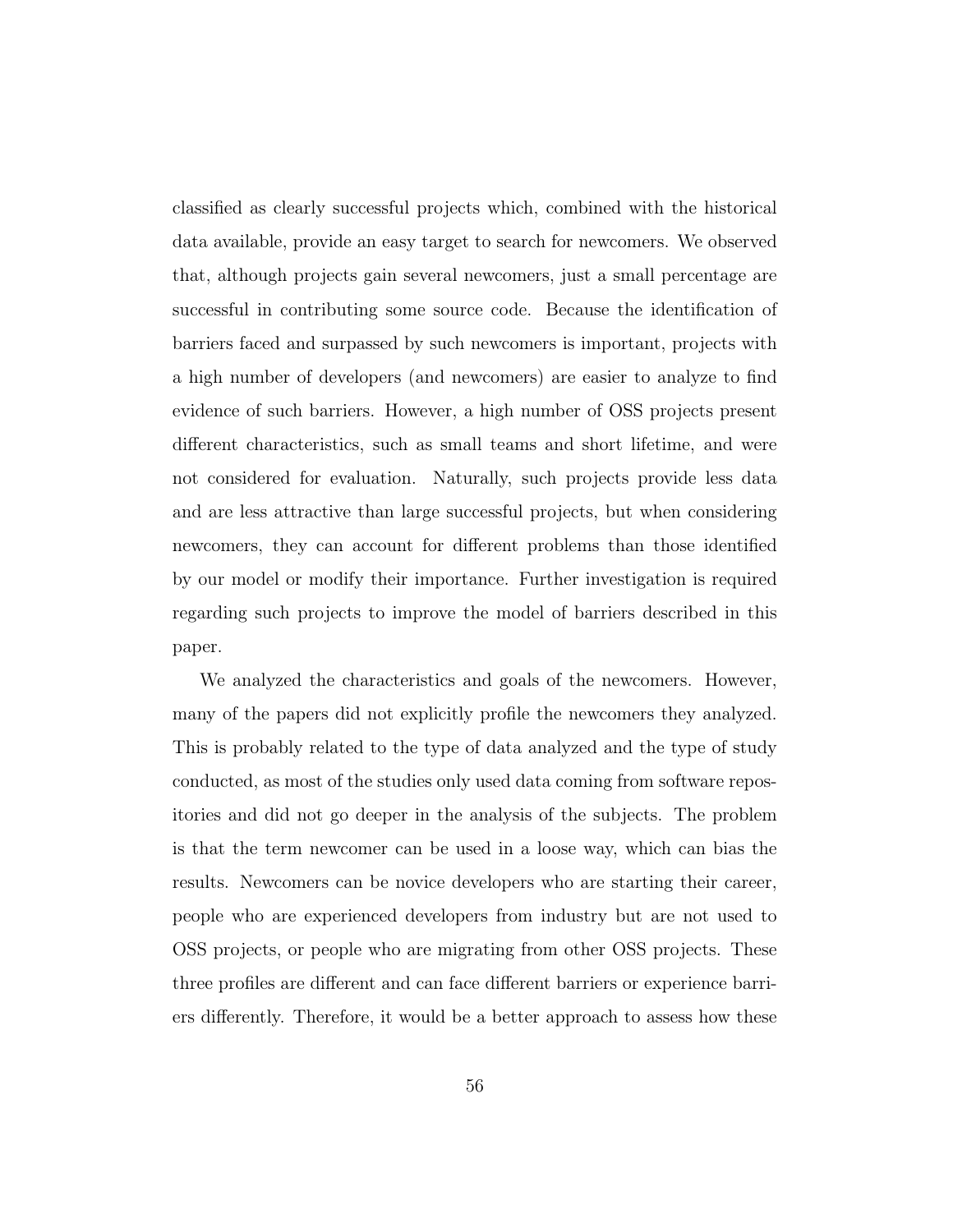different types of developers see the barriers and what their impressions of them are. For example, does a novice developer find more issues to contribute than an experienced developer without an OSS background?

In one case [PS13], the newcomers analyzed were participants of the Google Summer of Code. They were students that received a scholarship from Google to develop for KDE. Experienced KDE developers were assigned as formal mentors of the participants. There are other cases where students were the subjects of studies. Steinmacher et al. [PS15] received some feedback from Ph.D. students. The subjects were technically skilled and were newcomers to Open Source Software projects. Park and Jensen [PS11] conducted their experiment on visualization tools with students who had at least two years of experience with Java programming.

The participants of a Cubranic et al. [PS6] study were experienced in developing large or medium-sized software systems and familiar with tools commonly used (versioning systems, issue trackers, etc.). Ducheneaut [PS7] analyzed the steps followed by a Python developer from his first interactions with the project until he became a core developer. In this case, the subject was experienced and was motivated to become a core developer from the beginning.

Other studies did not focus on any specific newcomer profile. They analyzed first posts on mailing lists, history of socialization in mailing lists, participation in issue trackers, patches sent, and commits submitted. Therefore, their focus seems to be on developers that have some technology skills. As reported by Cubranic et al. [PS6], they were "interested in studying newcomers, not novices."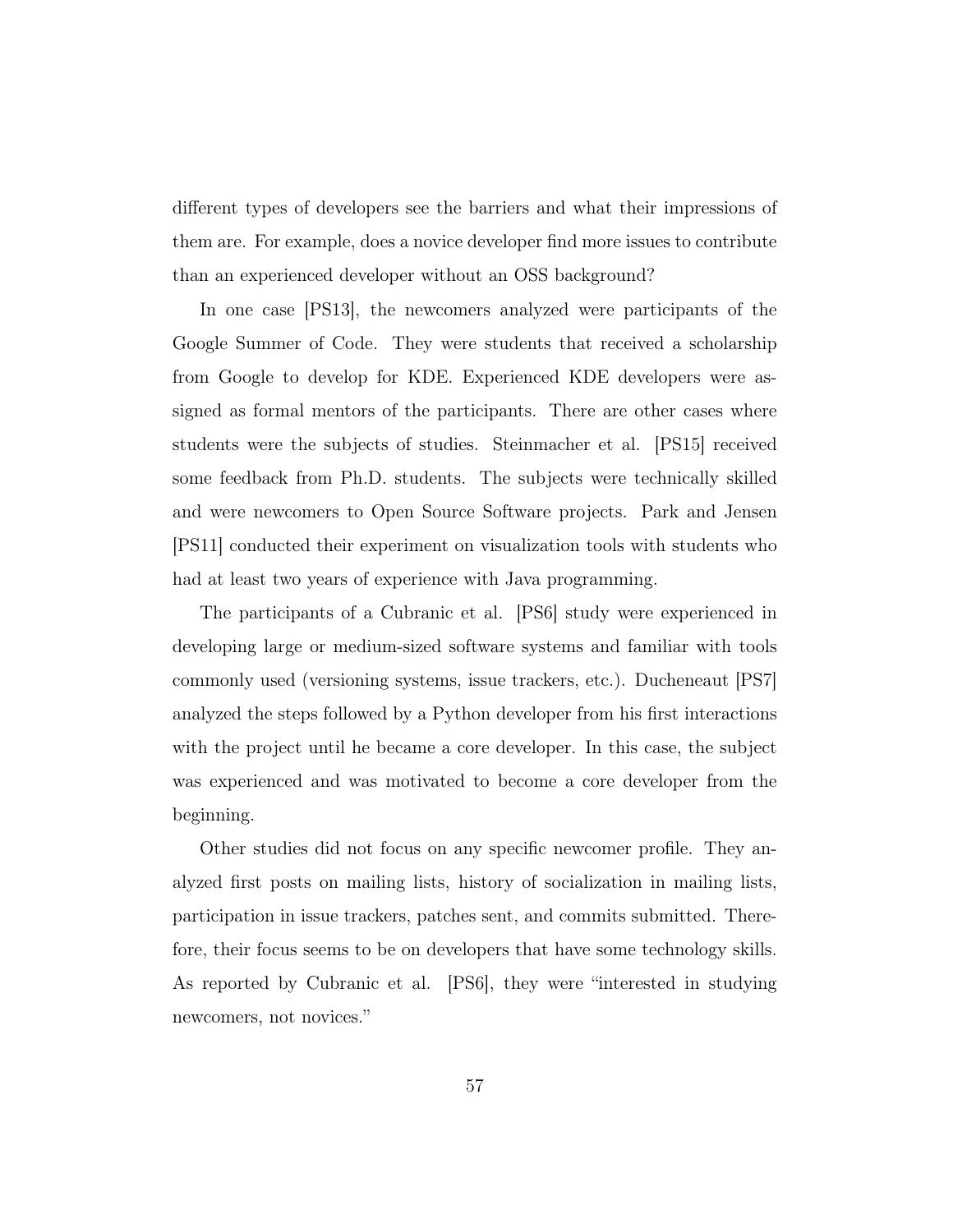The goals of the studies also differ. The goal of some [PS3, PS7, PS18] was to provide guidelines or scripts on "how to become a core member." Other studies [PS19, PS20] model the chances of a person becoming a Long-Term Contributor based on his willingness and the project environment. Schilling et al. [PS13] analyzed the characteristics of subjects who started as participants of Google Summer of Code that remained in the project after the end of the program. Other studies do not mention the goals of newcomers in terms of their future in the project.

This heterogeneity of profiles, goals, and projects analyzed provides opportunities for future research, such as analyzing how these barriers are felt by different profiles and in different types of projects.

OSS researchers can also benefit from these results by using them to conceive strategies for newcomer support. To achieve this, it is necessary to put more effort on specific research topics, such as understanding and creating ways to measure the influence of the barriers in newcomers' experience, identifying and creating different strategies to lower each barrier, and proposing metrics to grade the support offered for each barrier. To gain a better understanding of the barriers and to what extent they need to be lowered, it is important to conduct more qualitative studies because this phenomenon occurs in a complex, social environment in which the context of its occurrence is important. Moreover, a qualitative view complements the existing literature, which relies mostly on quantitative evidence.

OSS practitioners can take advantage of the barriers model to organize the project environment and to adjust their behavior to better receive newcomers. The model can be used as a guide on what type of information or tools need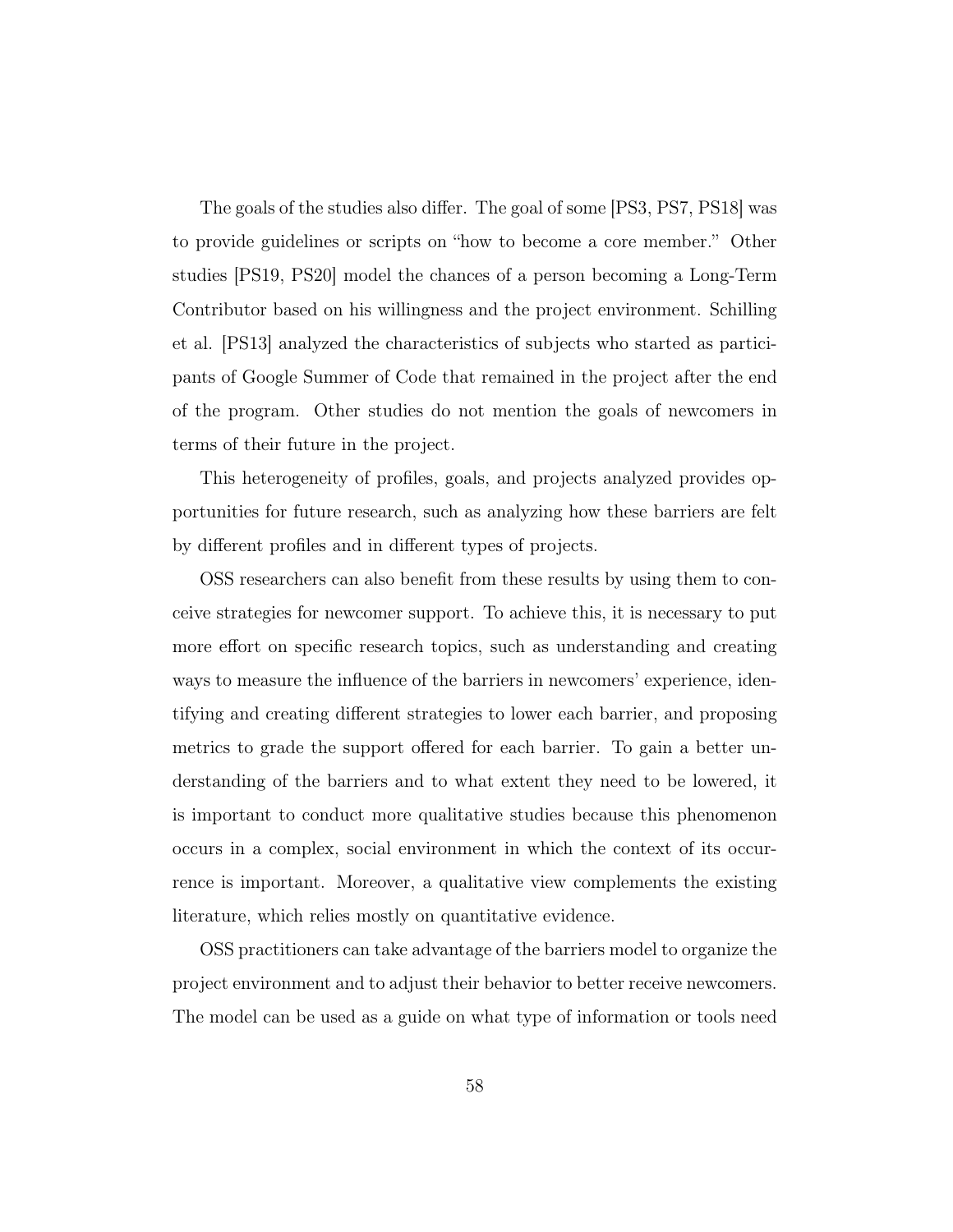to be provided to newcomers. By providing ways to lower entry barriers, the projects can benefit from more contributions and, possibly, from more long-term contributors. Assuming that, as stated by Dagenais et al. [PS7], "newcomers are explorers who must orient themselves within an unfamiliar landscape," the model of barriers can be used by OSS communities to place the proper signs and maps to help newcomers orient themselves and to alert or warn them about the obstacles that they might face.

Although we considered the barriers as something that can hinder newcomers' contributions, some barriers can be used as filters by the projects. Findings from a Halfaker et al. [19] study on Wikipedia newcomers revealed that some entry barriers led to improved contributions in the future. Moreover, research conducted in the OSS domain [33, 13] demonstrated that socialization barriers are useful for maintaining community integration and the quality of the community's product. A clear direction for future work is to explore how the communities perceive these barriers and how they impact the quality of contributions from newcomers.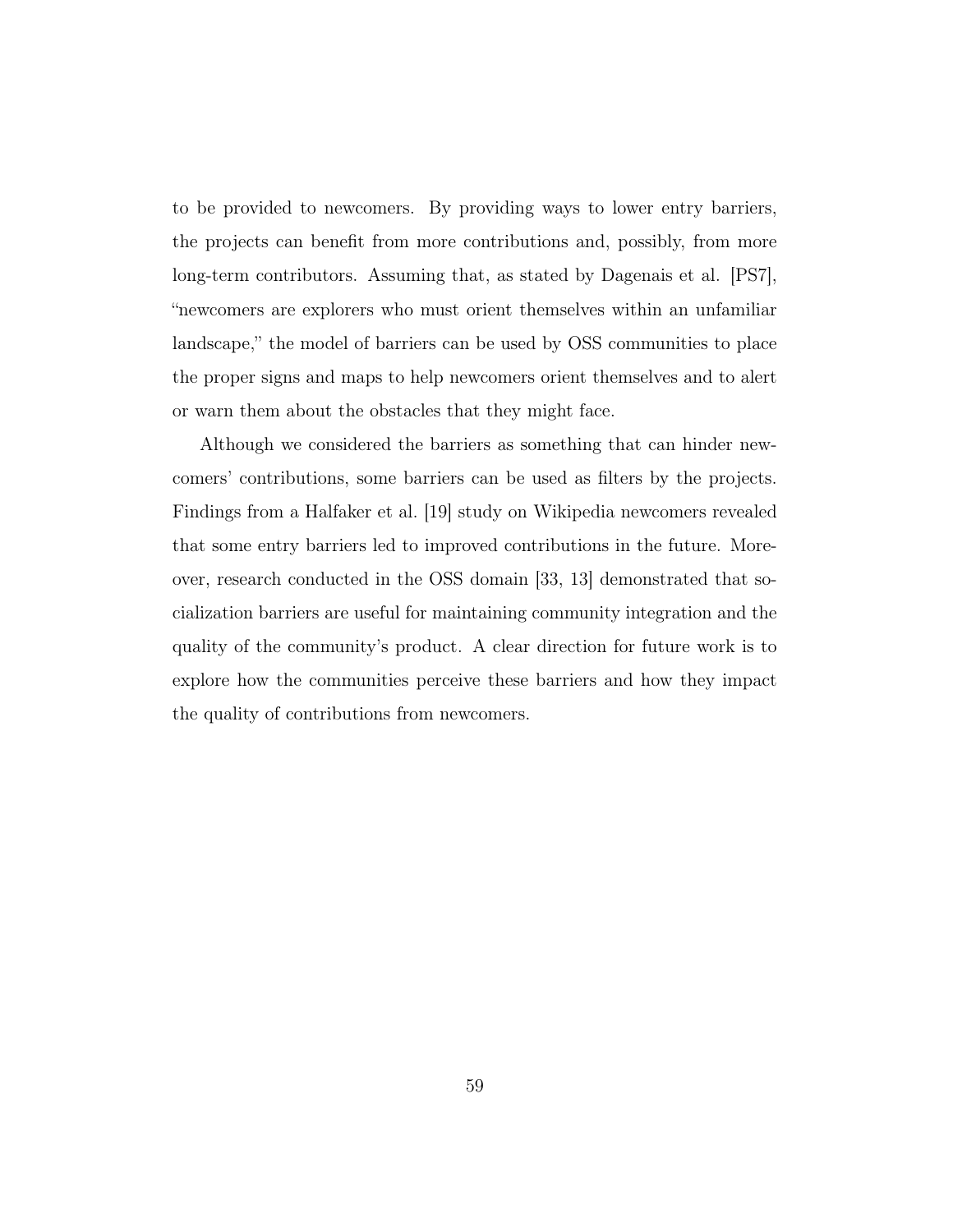### 7. Threats to Validity

In this section, we identified and described the threats to the validity of our study. As for the construct validity, our main concern was to select every relevant study, despite issues regarding the sources of study, nomenclature, and fairness in the selection process. Regarding internal validity, the quality of studies we have found are an important threat. Most papers do not consider barriers as a main focus. Finally, the external validity is threatened by the sample of OSS projects considered, as well as the profiles and motivations of the newcomers considered by studies. These items pose some difficulties when attempting to extrapolate current results to other OSS projects.

### 7.1. Construct validity

Several tactics were employed to assure the construct validity of this systematic review. The protocol considered several sources for searching, and we validated them with five experts (chairs of previous conferences on OSS). In addition to venues that we had already included, they suggested libraries that, unfortunately, did not provide any search mechanism. Although that may be considered a threat, it is reasonable to consider that relevant research, available in local libraries, will eventually be published in indexed venues. Moreover, author and citation analysis can help to retrieve such papers.

We adjusted the search expression to cover all relevant papers that were of our knowledge and conducted pilot studies using a group of relevant studies. The same experts we consulted for sources validated this set of verified studies. Every step of the selection process was conducted by two researchers whose decisions always needed to agree or be made in consensus.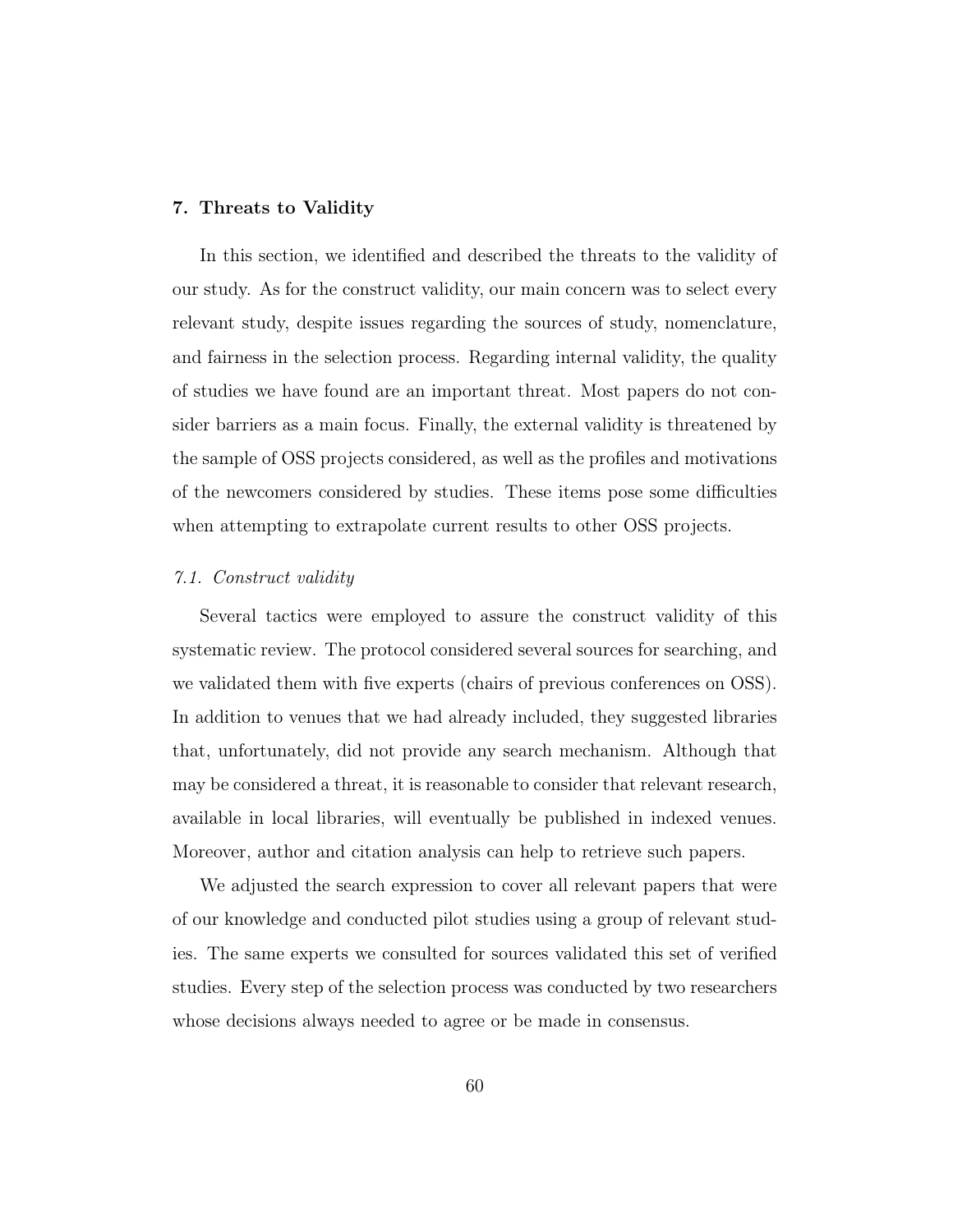Despite all of those measures, this review may have missed some papers that address problems faced by newcomers to OSS projects because we did not perform our search into every possible source and some relevant papers may not contain the chosen terms. Moreover, some papers that address barriers but were not positioned as studies about newcomers to OSS trying to make code contributions were not included in this review. This can explain the lack of studies that investigate technical barriers. The adoption of authoring and citation analysis, in addition to searching in digital libraries, contributed to helping mitigate this issue. For instance, as reported in Table 2, two papers were found by author snowballing.

Another threat to our study was that it considered only newcomers as our object of interest. The selection for barriers was accomplished by the selection criteria of the systematic review. This was due to known limitation on the literature available on the topic, with few studies explicitly regarding barriers to newcomers on OSS projects.

The findings of this review may have also been affected because classification is a human process and it is based on some subjective criteria. In particular, the terms of the area do not have a common definition among all studies. The problems were classified based on the procedures of coding from Grounded Theory, which also relies on manual classification. The use of such an approach is not common in systematic reviews. However, we employed it because our goal was to identify and categorize the barriers faced by newcomers and identifying and categorizing concepts is one of the key components of grounded theory. To reduce the bias related to these concerns, this review involved two researchers cross checking each paper for inclusion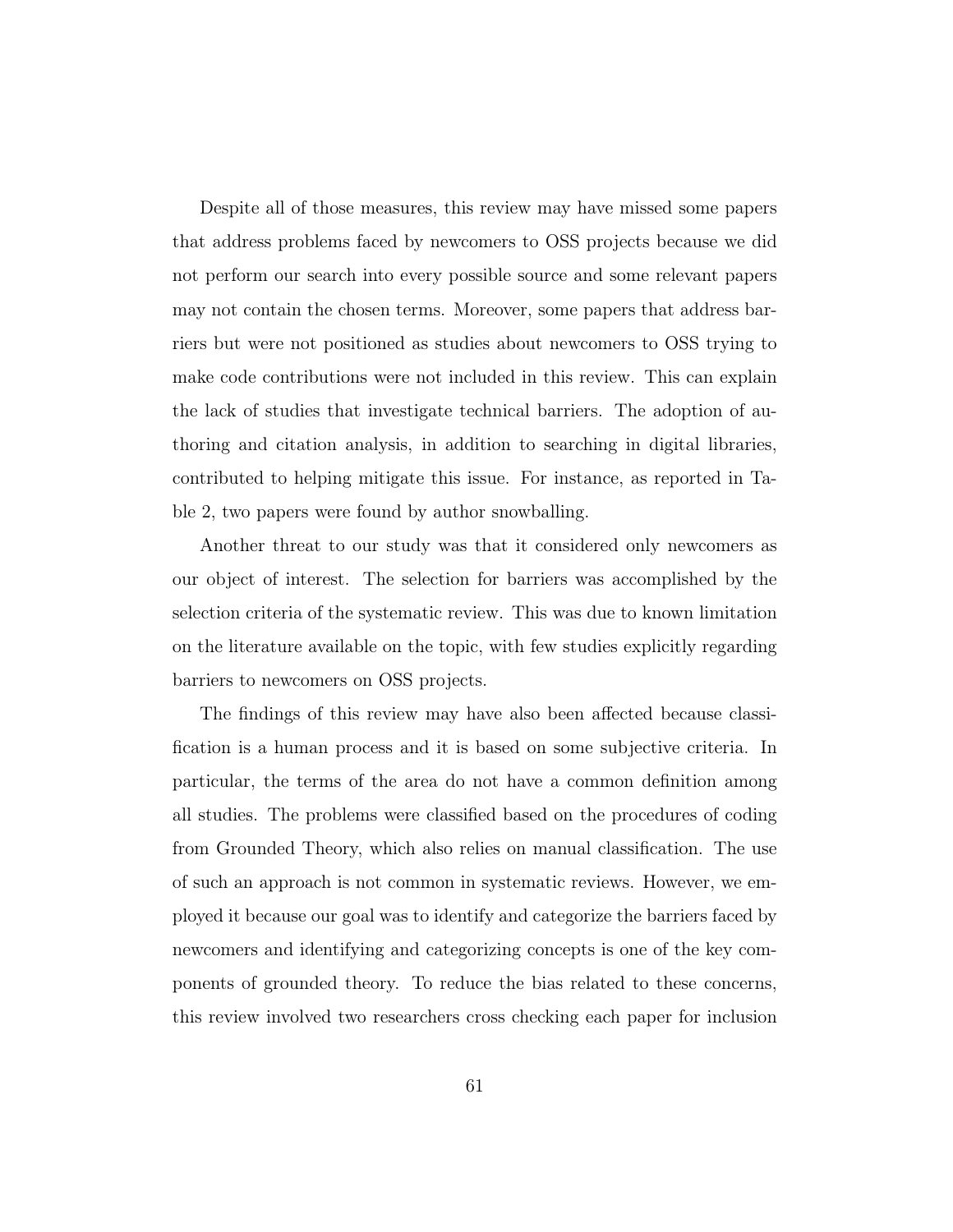and the coding process, and a third researcher responsible for reviewing and discussing the information generated after each step.

Moreover, since our goal was to identify and classify the barriers evidenced in the literature, we reported each of the barriers as independent factors that influence newcomers. Therefore, there could be some relationships among the barriers, since they were not reported by the primary studies and require further investigation in other sources.

## 7.2. Internal validity

Most of the studies analyzed did not present as their main focus the analysis of the newcomers' needs or the problems they faced during their first steps. The papers that aim to analyze barriers faced by newcomers focus on very specific problems. We know that it would be hard – or even impossible – to identify every factor that can affect newcomers. The quality of the evidence provided by the selected studies is also a threat to the internal validity. There are a small number of studies reporting experiments that address the barriers. One approach employed by several studies was to identify successful newcomers and trace the actions they did differently from other newcomers that did not contribute to the project. However, although that can show a correlation between them, it may not necessarily be a barrier. Unfortunately, we could not find a study that quantitatively analyzed just this factor, although some qualitative studies did provide some evidence of barriers found by unsuccessful newcomers. With this paper, we expect to foster more papers addressing barriers and newcomer contribution, providing empirical primary studies that can be used to improve our results with newer iterations of this systematic review.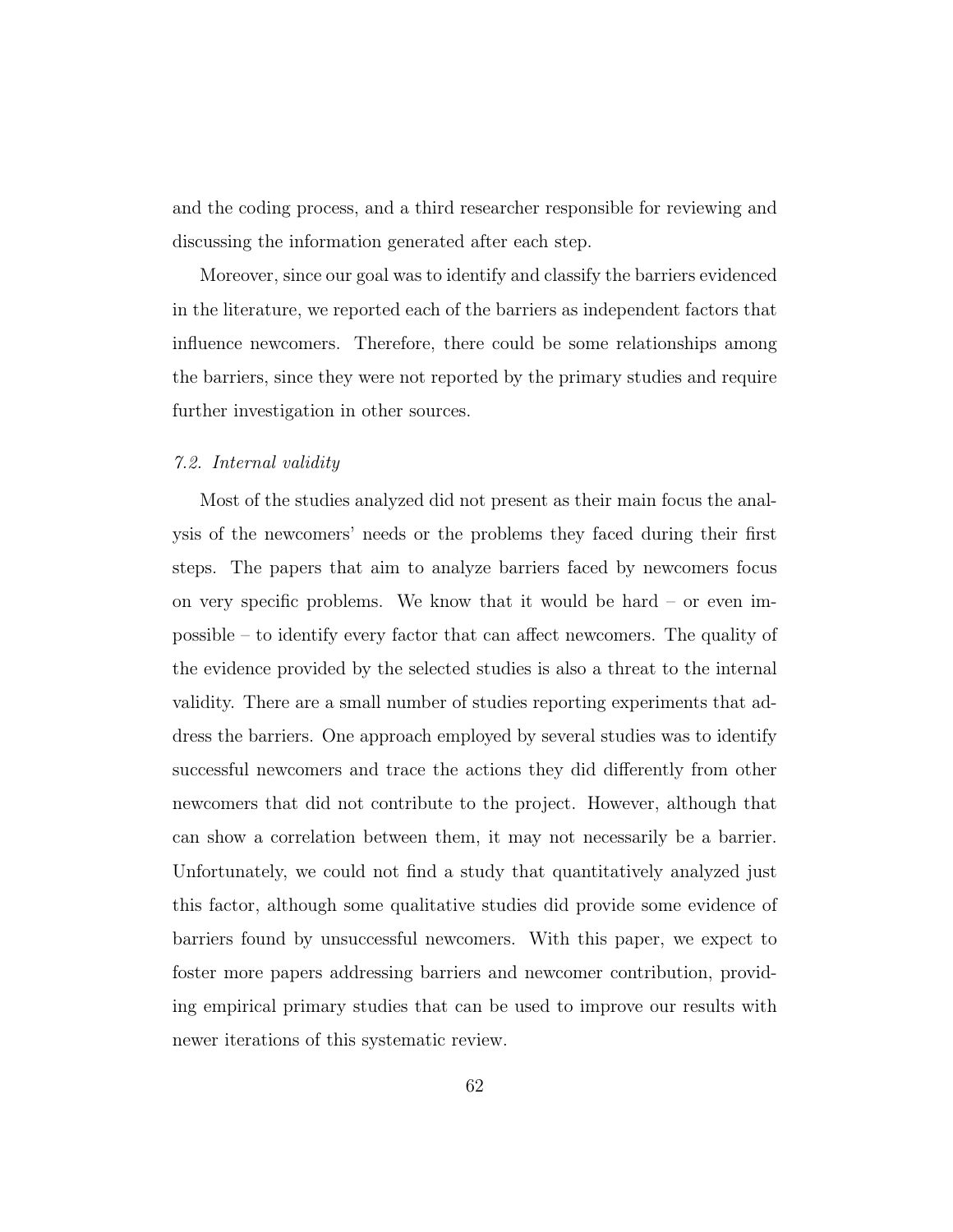To this end, one feature we expect from future primary studies on newcomers contributions is a better description and control of variables. Arguably, this is not trivial, as there are several variables at hand. However, it would be interesting to consider "forks" of projects, such as OpenOffice and LibreOffice, and how the entry barriers they have chosen to address contributed to newcomers' success. However, this approach would face the issue that, in such projects, several interventions are applied at once, making it difficult to identify the variable that really caused the effect. Another approach would be creating controlled experiments using real OSS projects. For example, it could provide a new tool, developed to address one barrier, and evaluate its effectiveness. This might not be suitable for large projects, but could be provided for smaller projects in software forges such as SourceForge and GitHub.

Once more studies become available, our systematic review protocol could be updated to consider barriers or tools used to mitigate a specific barrier and their effects, such as patch submissions and code contributions. For instance, several studies could extract similar information from the same source and provide evidence towards specific barriers (such as lack of technical experience and lack of social interaction with project members), which could be aggregated to produce stronger evidence.

# 7.3. External validity

The studies we selected in our systematic review considered just a small subset of available OSS projects. Although it would be infeasible to select a proper sample from the population, most papers considered few successful and mature software programs. We could find just four projects that used a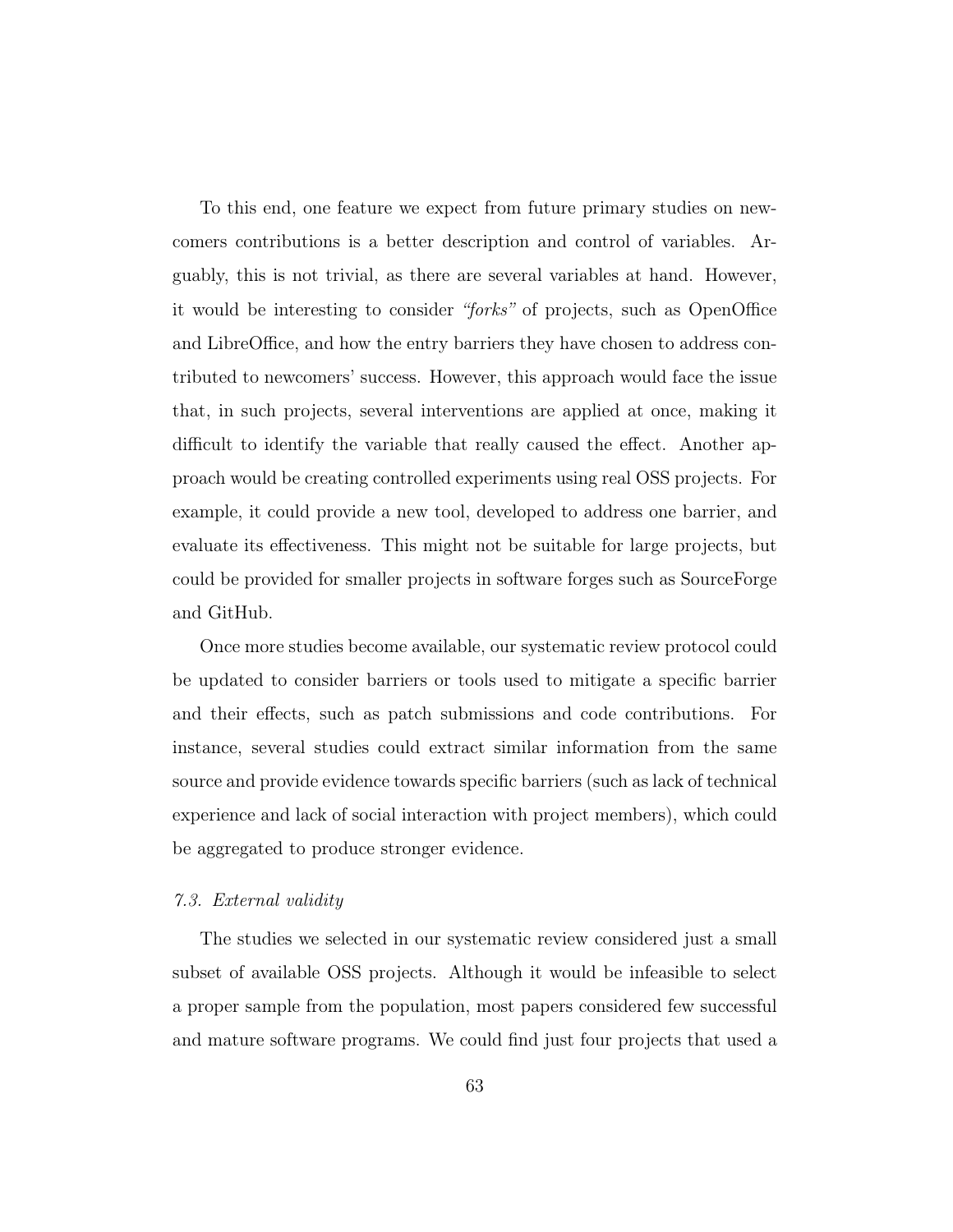more heterogeneous collection [PS8, PS10, PS12, PS19], such as those hosted at SourceForge and Apache Foundation.

The choice of projects considered by most researchers is understandable. After all, data mining approaches require a considerable volume of data, which is often provided by mature and large projects. However, the barriers identified in them are not necessarily the same as those of smaller projects. Nonetheless, considering studies with small code bases [PS16, PS17], the results were compatible with those from studies of larger projects. This does not mean that the barriers are always the same, but at least it provides some hint that some barriers are independent of a project's characteristics. Further studies must be conducted to evaluate whether there are distinct barriers between such projects and assess the importance among them.

As discussed in the previous section, most of the papers did not explicitly profile the newcomers analyzed, and there is a high diversity of projects studied. Thus, it is difficult to generalize or to specify the implications of the results of this systematic review.

Another threat to external validation is that newcomers can be driven by different motivations to contribute and present different expectations from the project. In our model, we use the term 'newcomers to OSS' to refer to volunteer contributors. However, OSS is increasingly being driven by paid employees in commercial companies. In such cases, some of the barriers can be softened or mitigated by the motivation that drives paid newcomers and by the socialization tactics used by companies.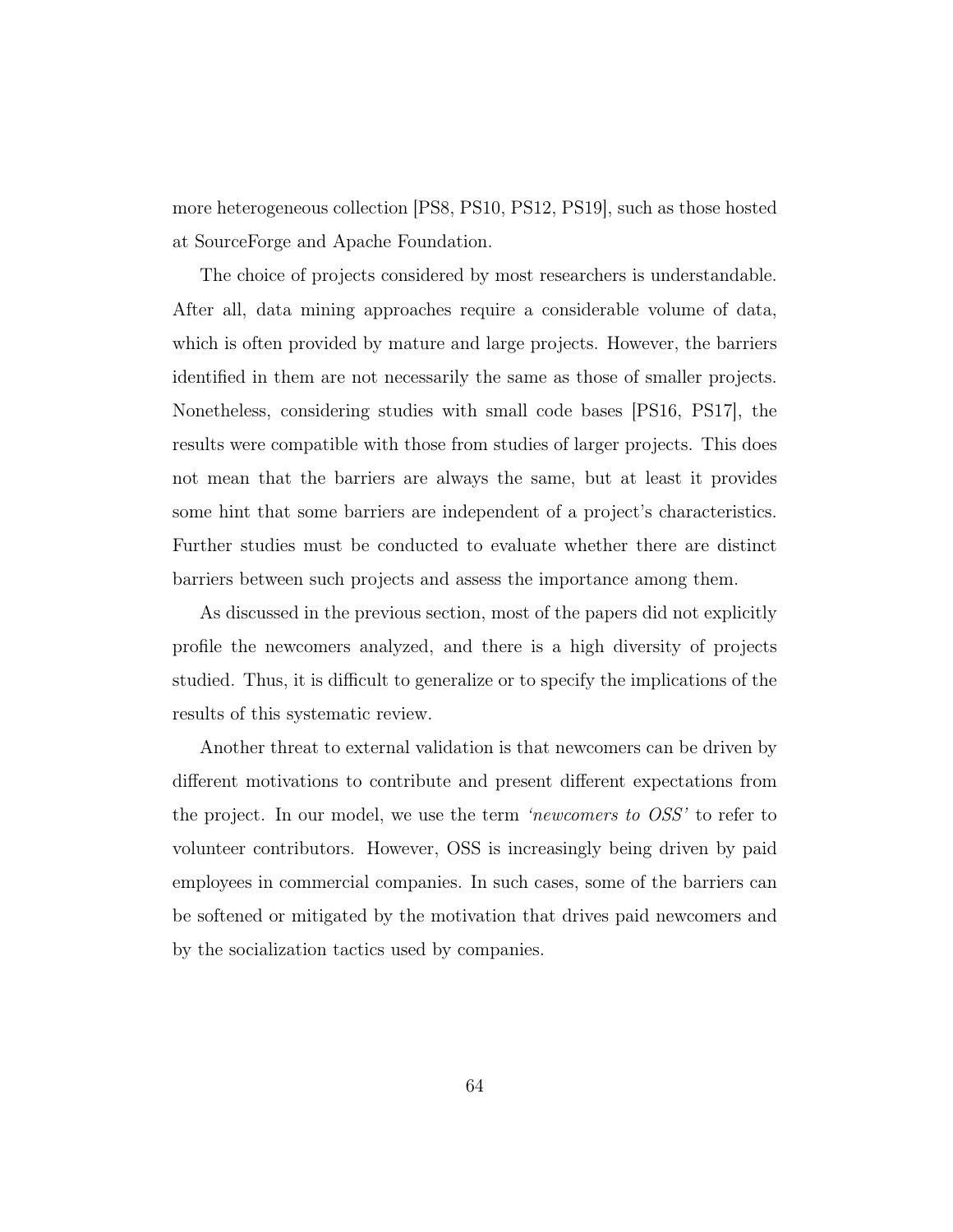### 8. Conclusion

In this study, we identified 20 papers that evidence barriers faced by newcomers while making a contribution to an OSS project. We aggregated the barriers evidenced across the related literature in a single place. By using a coding approach inspired by Grounded Theory procedures to organize the barriers, we proposed a model composed of five categories: social interactions, newcomers' previous knowledge, finding a way to start, documentation, and technical hurdles. The model extracted from the literature (presented in Fig. 7 and discussed in Section 4) is the main contribution of this systematic review, as it brought to light the barriers that were already evidenced in the literature as barriers for newcomers to contribute to OSS projects. This classification provides a baseline for further research related to contribution barriers faced by newcomers to OSS projects. We also classified the problems regarding their origin: newcomers, community, or product. Such classification can be used to provide a quick reference for researchers and OSS practitioners willing to investigate or implement tools and mechanisms to support newcomers.

Considering the most studied barriers, we found that the most evidenced are (1) lack of social interaction with project members; (2) not receiving a (timely) answer, both from Social Interaction category; and (3) newcomers' previous technical experience, from Newcomers' Previous Knowledge category. It is important to notice that although the social interaction issues were the most evidenced barriers, we found a lack of evidence of the causal relationship between these barriers and newcomer success. We also highlight that, overall, barriers related to technical issues, which include code issues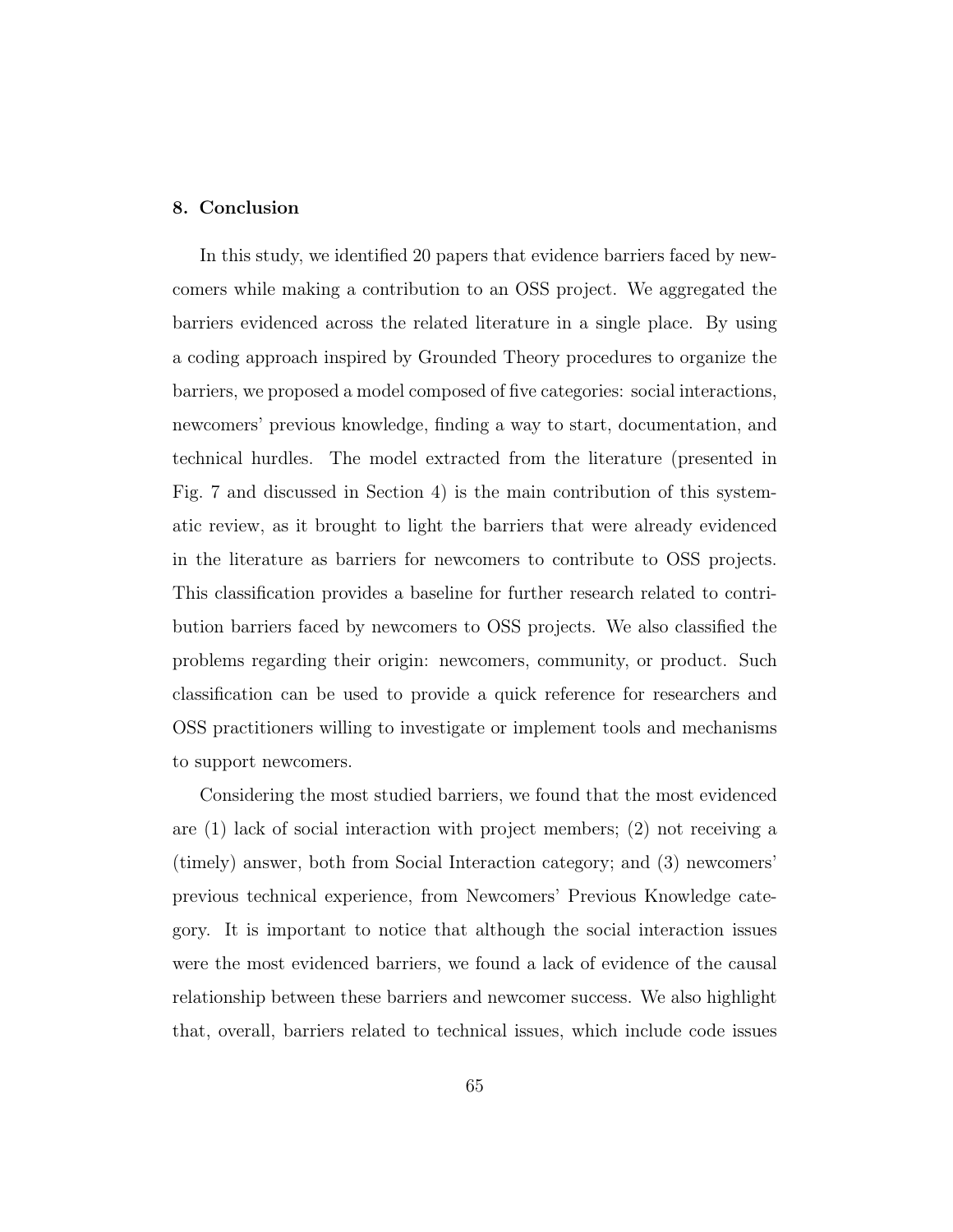and difficulty to find a way to start, are individually backed by less evidence.

We noticed a high diversity of projects studied. Most of the authors looked for mature, well-established projects to conduct their studies. In addition, 66.67% of the projects studied were products used during the development cycle (Application Servers, Frameworks, IDE, etc.). The higher focus on established, large projects that deliver products used during the development cycle can introduce a bias in the results of the studies analyzed.

Most of the studies analyzed rely on the results of quantitative case studies using historical data gathered from software repositories. Historical data can highlight the real obstacles and problems faced by newcomers, but conducting experiments with newcomers, like [32, 11], and gathering information from the project members and newcomers by means of interviews and surveys can reveal the real problems and needs of the newcomers.

Based on the analysis conducted, we can conclude that newcomers that wish to contribute must have a blend of domain knowledge, technical skills, and social interaction, which can increase the odds of a successful joining. The interactions are driven by artifacts that reflect the technical and domain expertise. It is the result of these interactions that will allow both newcomers and developers to perceive the level and possibly lack of background that hinders effective contributions to the project.

It is also important to highlight that improvements in community receptivity and more appropriate collaborative environments for OSS development can result in better support for newcomers. Improper reception can result in losing valuable resources. Moreover, community members need to think of their product in terms of newcomers in case they want to receive more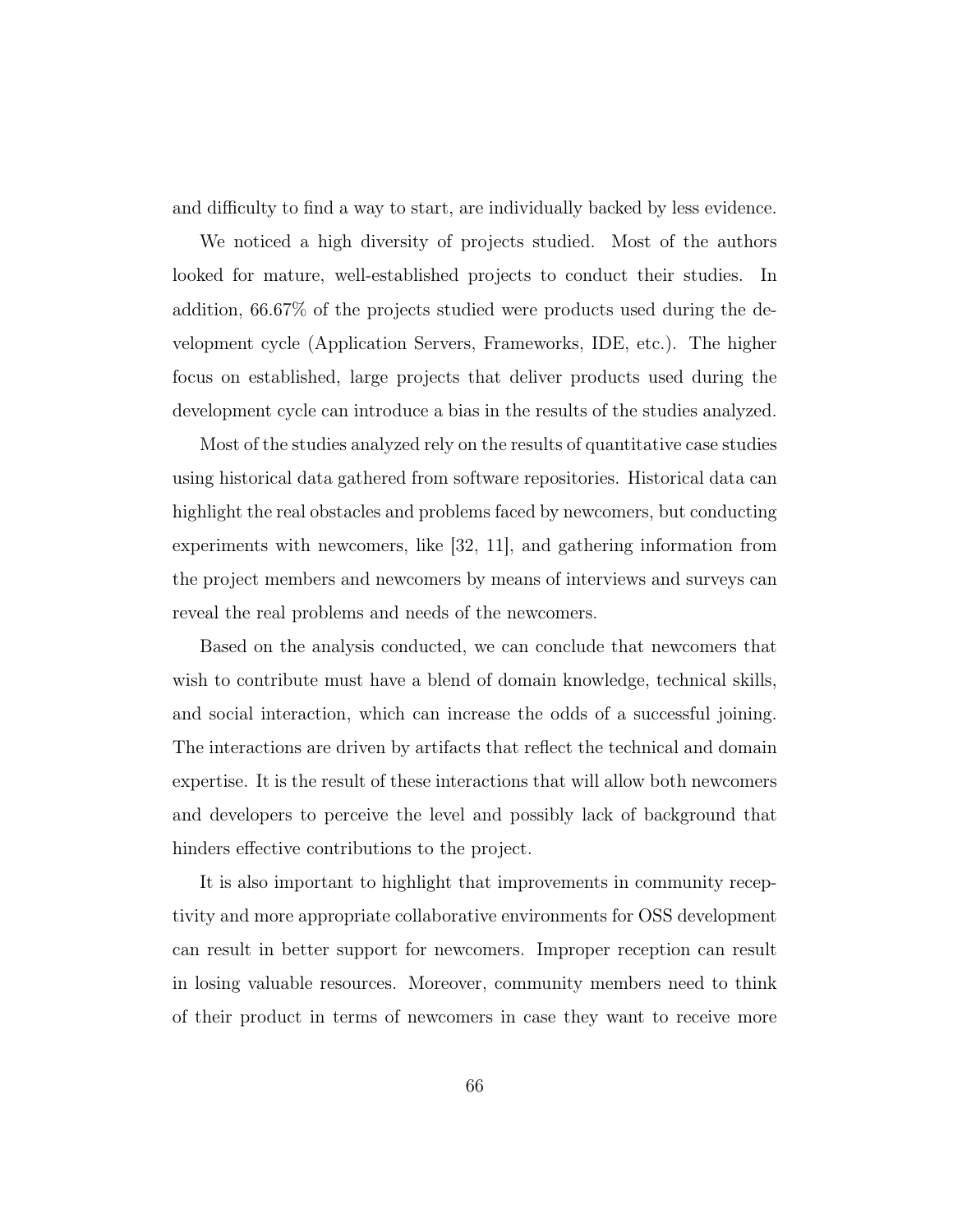contributions. Keeping the code simple and the documentation organized and up-to-date could potentially increase the odds of receiving contributions from newcomers.

Identifying the barriers evidenced by the literature (Section 4) and providing some guidelines (Section 5) for community members and newcomers were the initial steps towards better orienting newcomers' first steps. OSS projects can benefit from additional contributions if they offer the right support specific for newcomers who are trying to contribute to the project. A smooth first contribution may increase the total number of successful contributions made by single contributors and, hopefully, the number of long-term contributors.

In the future, we aim to conduct some qualitative studies to confirm the problems evidenced by the literature. We are conducting some interviews with experienced OSS developers and newcomers to verify the main problems faced by newcomers from their perspective. We also plan to refine the classification model based on the results of the interview analysis. Additionally, based on the model, it is possible to propose awareness mechanisms and tools to offer better support for newcomers.

## Acknowledgements

The authors would like to thank UTFPR, Fundação Araucária, CNPq (proc. 477831/2013-3), NAPSoL-PRP-USP, NAWEB, and FAPESP for their financial support. Igor Steinmacher received grants from CAPES (BEX 2038- 13-7).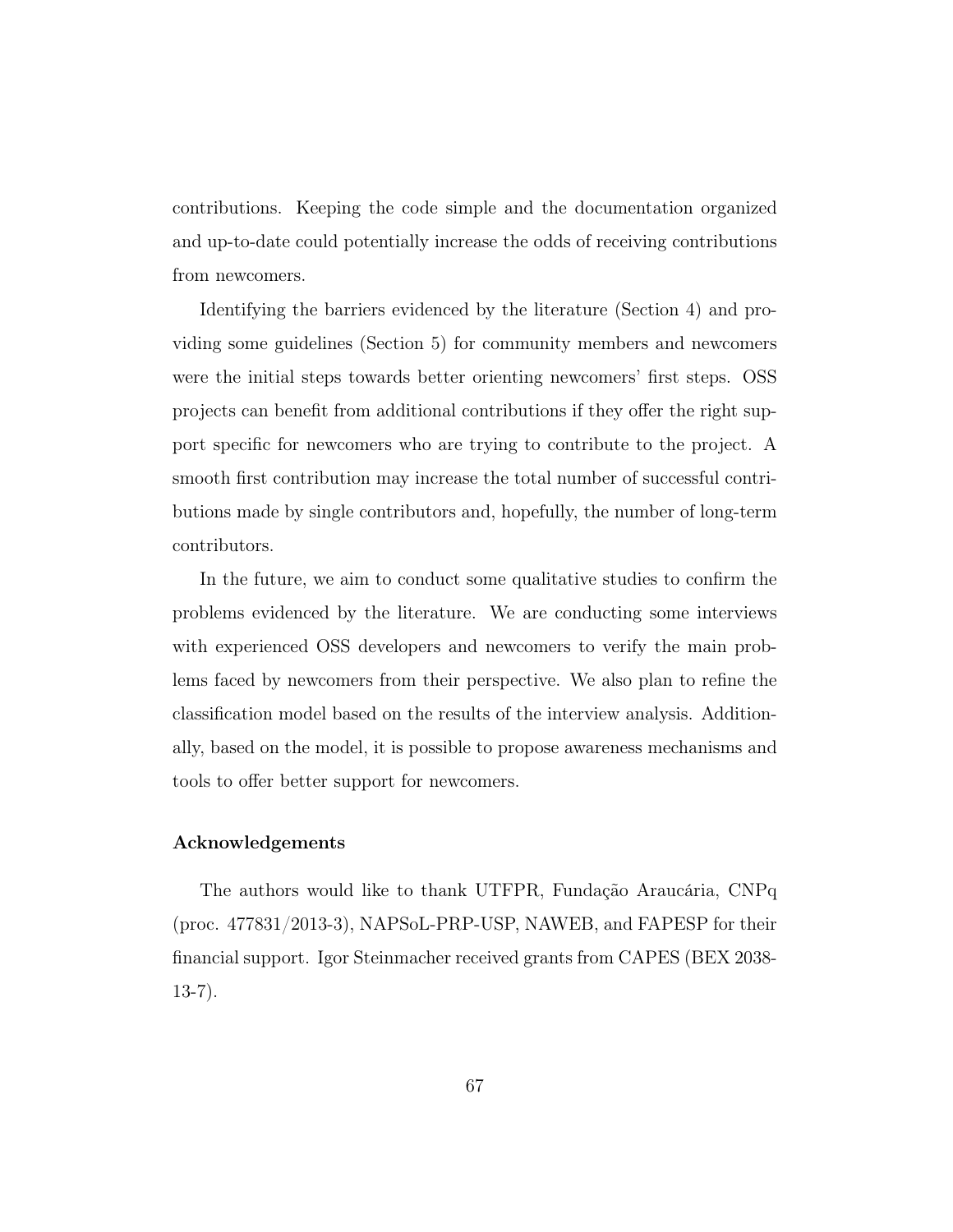## References

- [1] Begel, A., Simon, B., 2008. Novice software developers, all over again. In: Proceedings of the Fourth International Workshop on Computing Education Research. ICER '08. ACM, New York, NY, USA, pp. 3–14.
- [2] Ben, X., Beijun, S., Weicheng, Y., 2013. Mining developer contribution in open source software using visualization techniques. In: Proceedings of the 2013 Third International Conference on Intelligent System Design and Engineering Applications. ISDEA '13. IEEE, Hong Kong, pp. 934– 937.
- [3] Biolchini, J., Mian, P. G., Natali, A. C. C., Travassos, G. H., May 2005. Systematic review in software engineering. Technical Report RT-ES 679/05, COPPE/UFRJ, Rio de Janeiro, RJ, Brazil. URL http://www.cin.ufpe.br/~in1037/leitura/ systematicReviewSE-COPPE.pdf
- [4] Bird, C., 2011. Sociotechnical coordination and collaboration in open source software. In: Proceedings of the 2011 27th IEEE International Conference on Software Maintenance. ICSM '11. IEEE, Washington, DC, USA, pp. 568–573.
- [5] Bird, C., Gourley, A., Devanbu, P., Swaminathan, A., Hsu, G., 2007. Open borders? immigration in open source projects. In: Proceedings of the Fourth International Workshop on Mining Software Repositories. MSR '07. IEEE, Washington, DC, USA, pp. 1–8.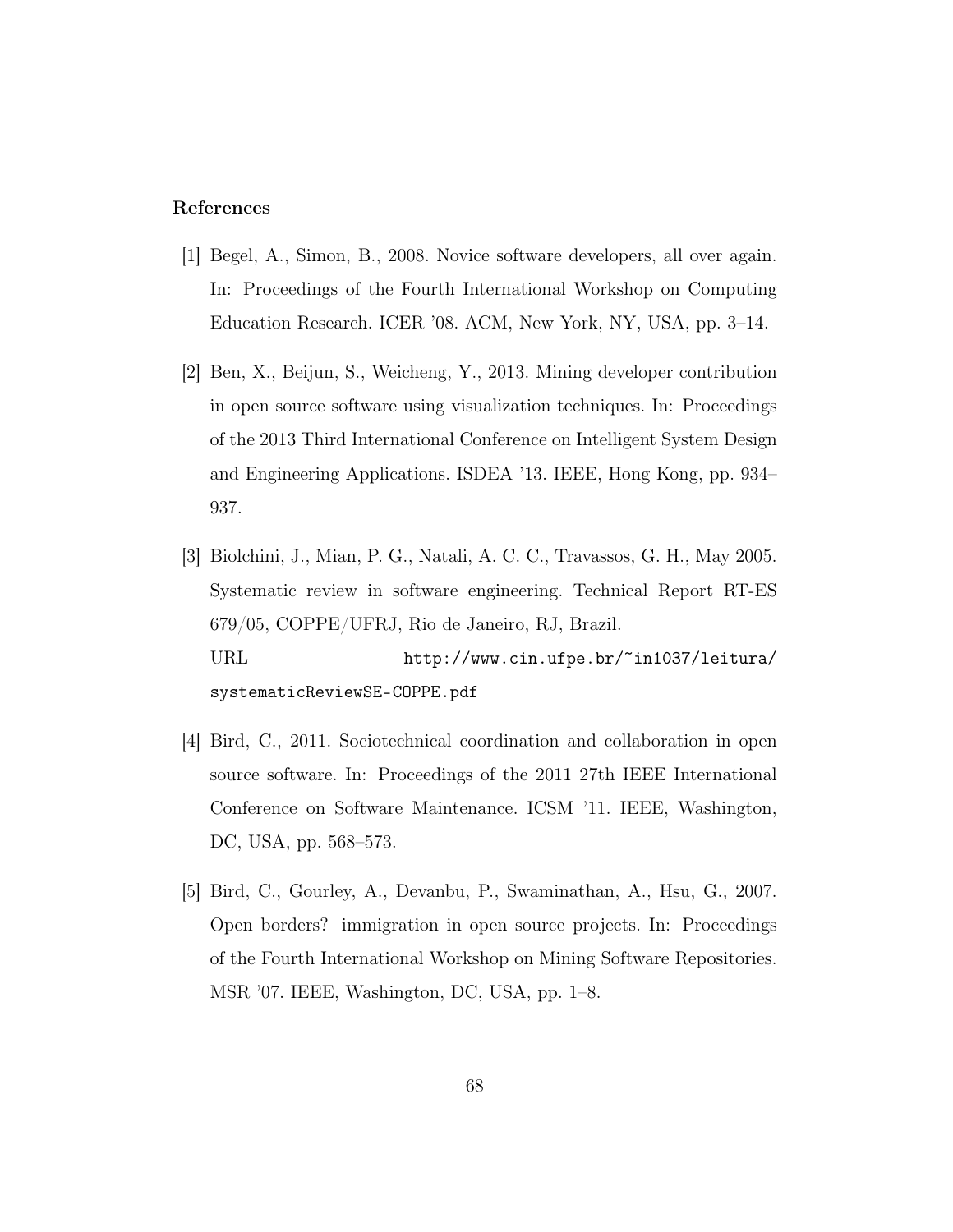[6] Canfora, G., Di Penta, M., Oliveto, R., Panichella, S., 2012. Who is going to mentor newcomers in open source projects? In: Proceedings of the ACM SIGSOFT 20th International Symposium on the Foundations of Software Engineering. FSE '12. ACM, New York, NY, USA, pp. 44:1– 44:11.

URL http://doi.acm.org/10.1145/2393596.2393647

- [7] Capiluppi, A., Michlmayr, M., 2007. From the cathedral to the bazaar: An empirical study of the lifecycle of volunteer community projects. In: Feller, J., Fitzgerald, B., Scacchi, W., Sillitti, A. (Eds.), Open Source Development, Adoption and Innovation. Vol. 234 of IFIP – International Federation for Information Processing. Springer US, Limerick, Ireland, pp. 31–44. URL http://dx.doi.org/10.1007/978-0-387-72486-7\_3
- [8] Capra, E., Wasserman, A. I., 2008. A framework for evaluating managerial styles in open source projects. In: Russo, B., Damiani, E., Hissam, S., Lundell, B., Succi, G. (Eds.), Open Source Development, Communities and Quality. Vol. 275 of IFIP – The International Federation for Information Processing. Springer US, pp. 1–14. URL http://dx.doi.org/10.1007/978-0-387-09684-1\_1
- [9] Corbin, J. M., Strauss, A., 2008. Basics of Qualitative Research: Techniques and Procedures for Developing Grounded Theory, 3rd Edition. SAGE Publications.
- [10] Cubranic, D., Murphy, G. C., 2003. Hipikat: recommending pertinent software development artifacts. In: Proceedings of the 25th International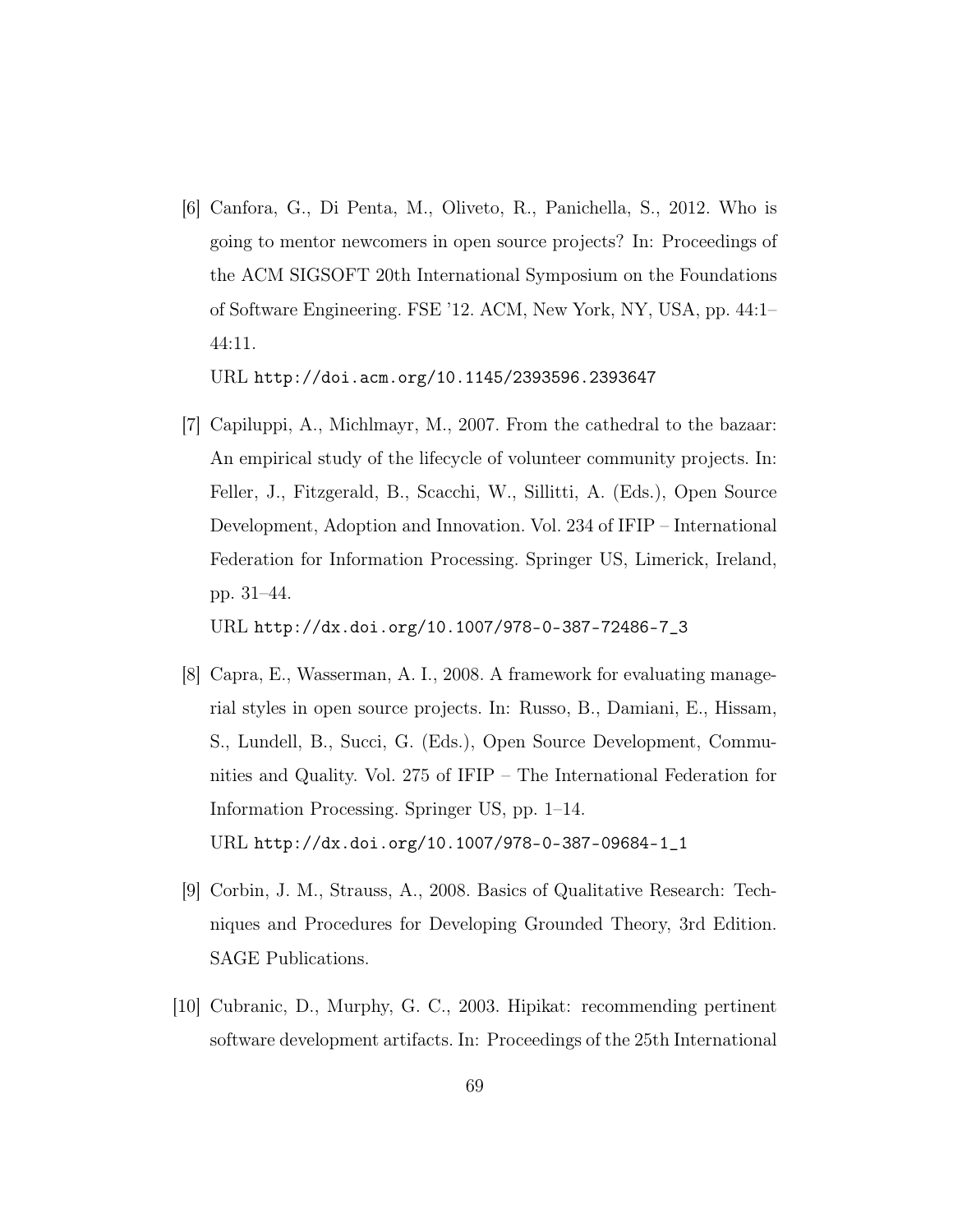Conference on Software Engineering. ICSE 2003. IEEE, Washington, DC, USA, pp. 408–418.

- [11] Cubranic, D., Murphy, G. C., Singer, J., Booth, K. S., Jun. 2005. Hipikat: a project memory for software development. IEEE Transactions on Software Engineering 31 (6), 446–465.
- [12] Dagenais, B., Ossher, H., Bellamy, R. K. E., Robillard, M. P., de Vries, J. P., 2010. Moving into a new software project landscape. In: Proceedings of the ACM/IEEE 32nd International Conference on Software Engineering. Vol. 1. ACM, New York, NY, USA, pp. 275–284.
- [13] Ducheneaut, N., Aug 2005. Socialization in an open source software community: A socio-technical analysis. Computer Supported Cooperative Work 14 (4), 323–368.
- [14] Farzan, R., Kraut, R. E., 2013. Wikipedia Classroom Experiment: Bidirectional benefits of students' engagement in online production communities. In: Proceedings of the SIGCHI Conference on Human Factors in Computing Systems. CHI '13. ACM, New York, NY, USA, pp. 783–792. URL http://doi.acm.org/10.1145/2470654.2470765
- [15] Faulkner, R., Walling, S., Pinchuk, M., 2012. Etiquette in wikipedia: Weening new editors into productive ones. In: Proceedings of the Eighth Annual International Symposium on Wikis and Open Collaboration. WikiSym '12. ACM, New York, NY, USA, pp. 5:1–5:4. URL http://doi.acm.org/10.1145/2462932.2462939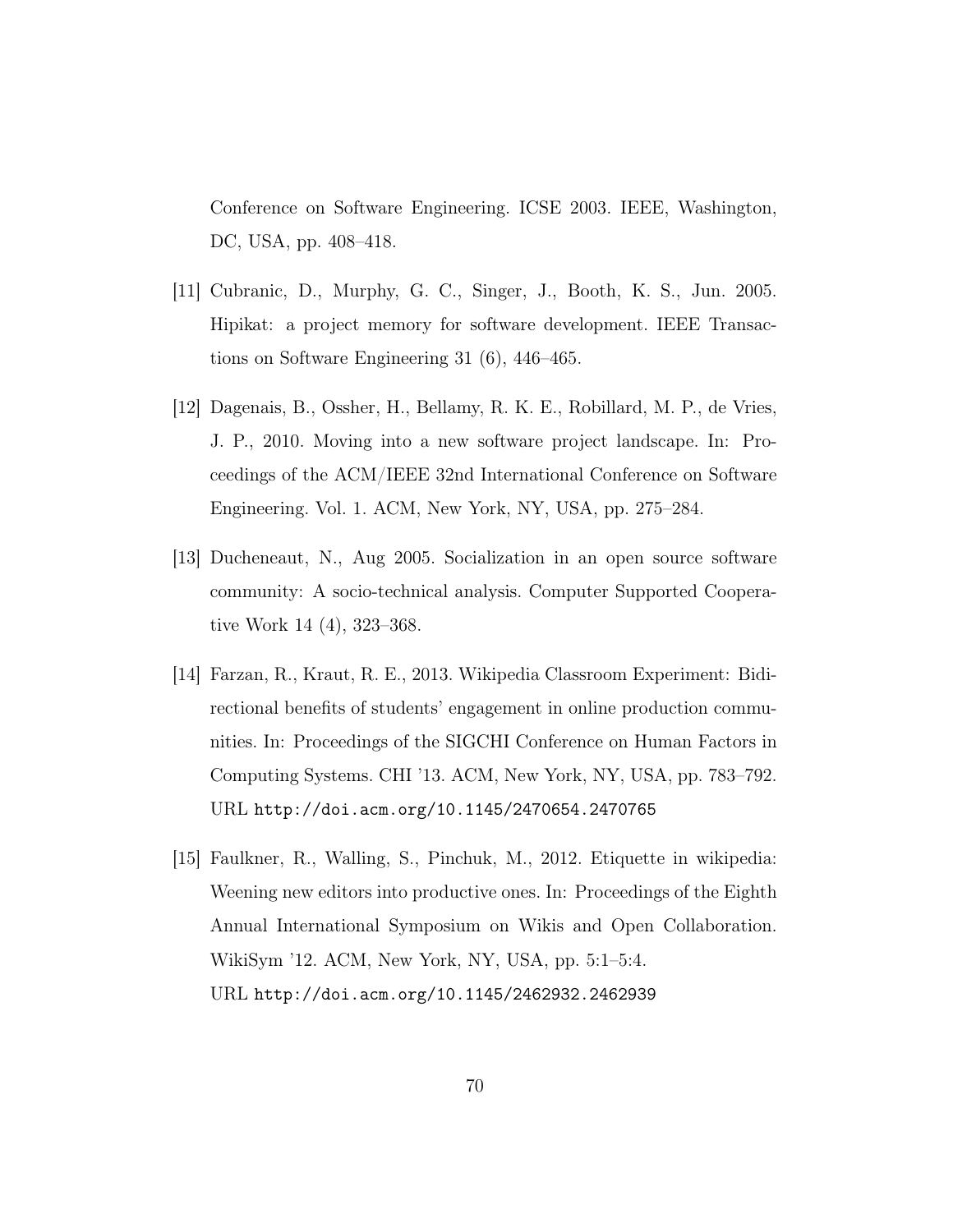- [16] Fogel, K., 2013. Producing Open Source Software: How to Run a Successful Free Software Project, 1st Edition. O'Reilly Media. URL http://www.producingoss.com/
- [17] Forte, A., Lampe, C., 2013. Defining, understanding, and supporting open collaboration: Lessons from the literature. American Behavioral Scientist 57 (5), 535–547. URL http://abs.sagepub.com/content/57/5/535.abstract
- [18] Gacek, C., Arief, B., Jan 2004. The many meanings of open source. IEEE Software 21 (1), 34–40.
- [19] Halfaker, A., Geiger, R. S., Morgan, J., Riedl, J., 2013. The rise and decline of an open collaboration system: How wikipedia's reaction to sudden popularity is causing its decline. American Behavioral Scientist 57.

URL http://abs.sagepub.com/content/57/5/664

- [20] Halfaker, A., Kittur, A., Riedl, J., 2011. Don't bite the newbies: How reverts affect the quantity and quality of Wikipedia work. In: Proceedings of the 7th International Symposium on Wikis and Open Collaboration. WikiSym '11. ACM, New York, NY, USA, pp. 163–172. URL http://doi.acm.org/10.1145/2038558.2038585
- [21] He, P., Li, B., Huang, Y., 2012. Applying centrality measures to the behavior analysis of developers in open source software community. In: 2012 Second International Conference on Cloud and Green Computing. CGC. IEEE, Washington, DC, USA, pp. 418–423.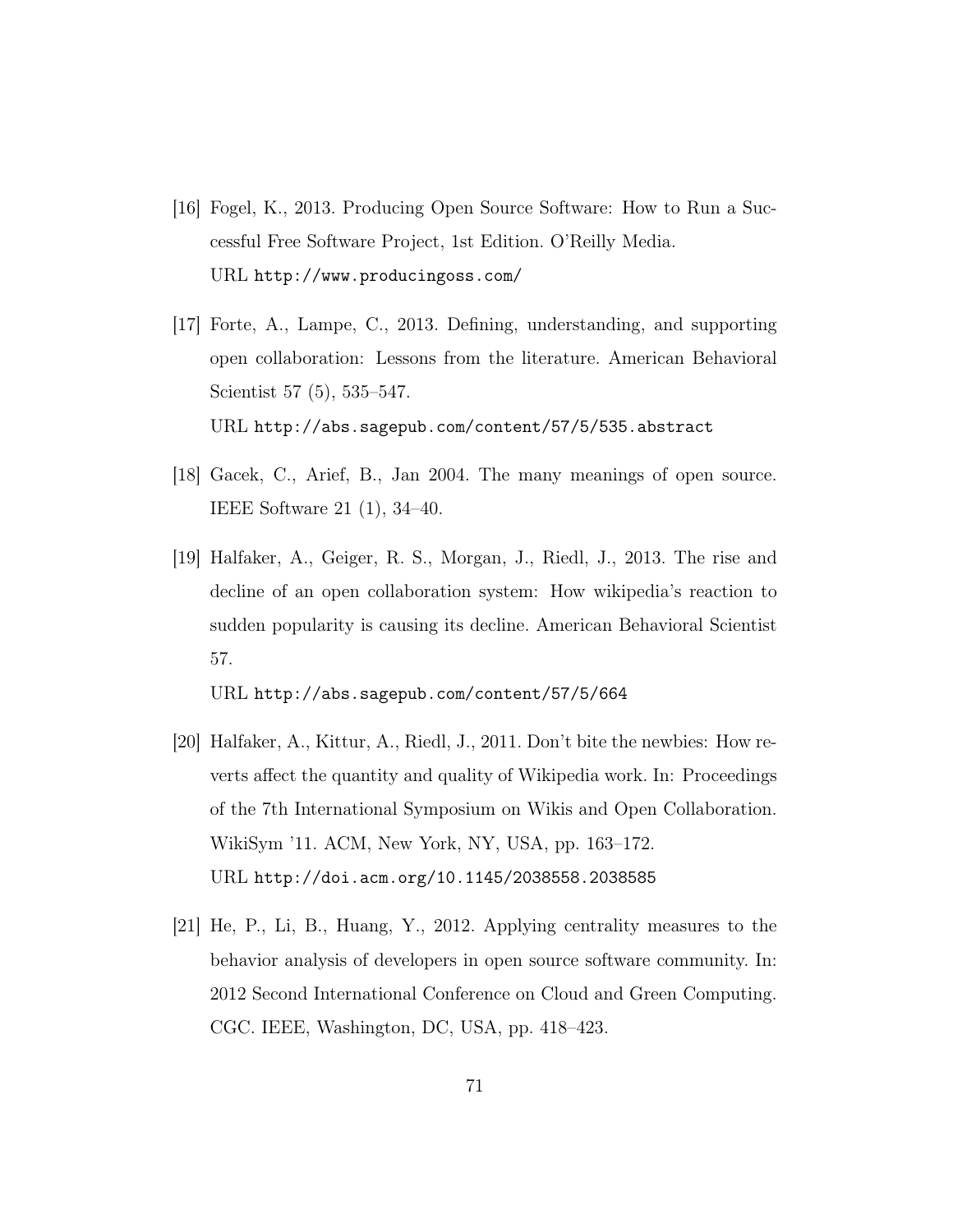- [22] Jalali, S., Wohlin, C., 2012. Systematic literature studies: Database searches vs. backward snowballing. In: Proceedings of the ACM-IEEE International Symposium on Empirical Software Engineering and Measurement. ESEM '12. ACM, New York, NY, USA, pp. 29–38. URL http://doi.acm.org/10.1145/2372251.2372257
- [23] Jensen, C., King, S., Kuechler, V., 2011. Joining free/open source software communities: An analysis of newbies' first interactions on project mailing lists. In: 44th Hawaii International Conference on System Sciences. HICSS. IEEE, Kauai, HI, USA, pp. 1–10.
- [24] Joyce, E., Kraut, R. E., 2006. Predicting continued participation in newsgroups. Journal of Computer-Mediated Communication 11, 2006.
- [25] Kitchenham, B., Jul 2004. Procedures for performing systematic reviews. Tech. Rep. TR/SE-0401, Department of Computer Science, Keele University, Keele, UK.
- [26] Kitchenham, B., Brereton, P., Dec 2013. A systematic review of systematic review process research in software engineering. Information and Software Technology 55 (12), 2049–2075.
- [27] Kitchenham, B., Charters, S., 2007. Guidelines for performing systematic literature reviews in software engineering. Joint Report EBSE 2007- 001, Keele University and Durham University.
- [28] Lampe, C., Johnston, E., 2005. Follow the (Slash) Dot: Effects of Feedback on New Members in an Online Community. In: Proceedings of the 2005 International ACM SIGGROUP Conference on Supporting Group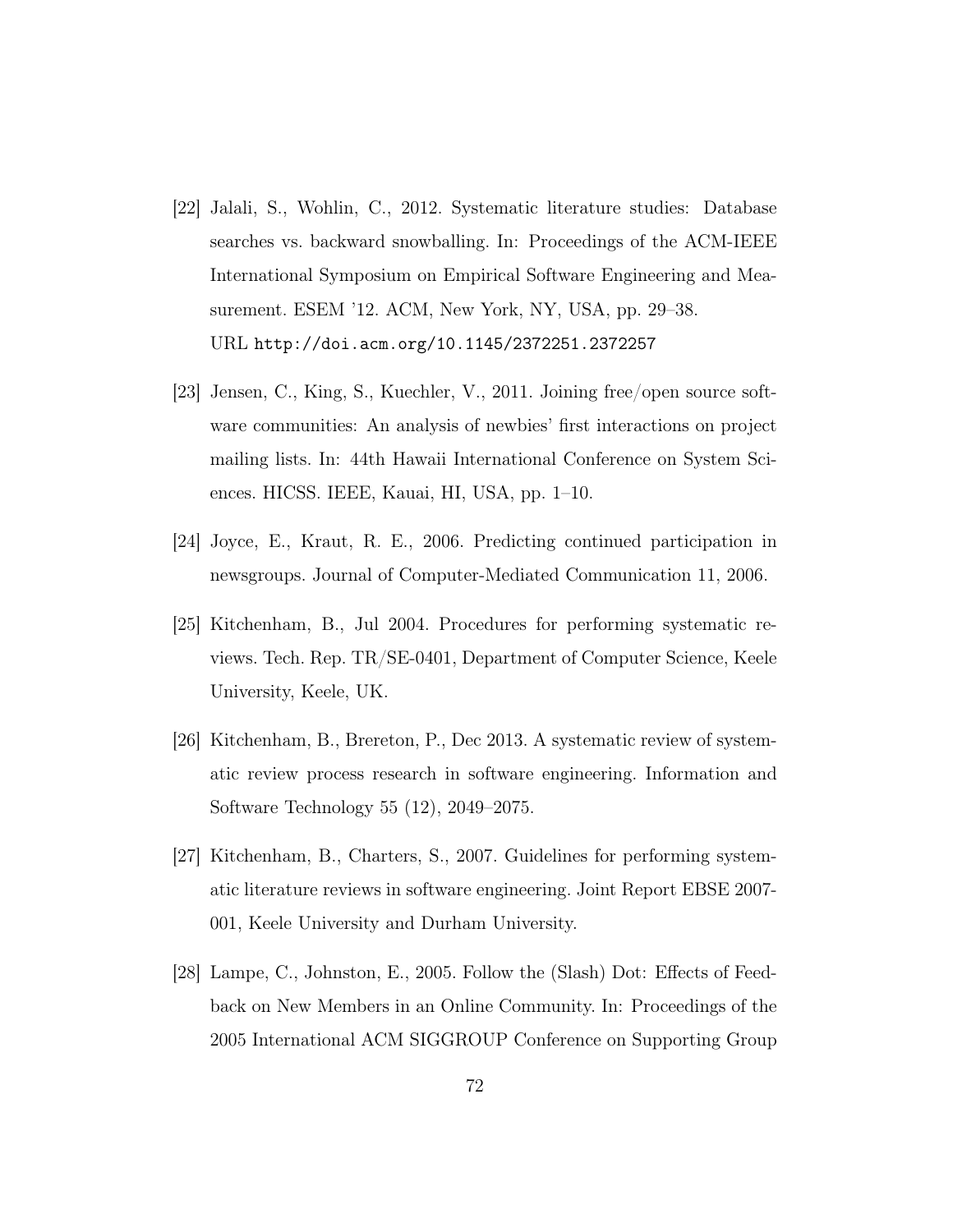Work. GROUP '05. ACM, New York, NY, USA, pp. 11–20. URL http://doi.acm.org/10.1145/1099203.1099206

- [29] Midha, V., Palvia, P., Singh, R., Kshetri, N., 2010. Improving open source software maintenance. Journal of Computer Information Systems 50 (3), 81–90.
- [30] Morgan, J. T., Bouterse, S., Walls, H., Stierch, S., 2013. Tea and sympathy: Crafting positive new user experiences on wikipedia. In: Proceedings of the 2013 Conference on Computer Supported Cooperative Work. CSCW '13. ACM, New York, NY, USA, pp. 839–848. URL http://doi.acm.org/10.1145/2441776.2441871
- [31] Nagappan, M., Zimmermann, T., Bird, C., 2013. Diversity in software engineering research. In: Proceedings of the 2013 9th Joint Meeting on Foundations of Software Engineering. ESEC/FSE 2013. ACM, New York, NY, USA, pp. 466–476. URL http://doi.acm.org/10.1145/2491411.2491415
- [32] Park, Y., Jensen, C., 2009. Beyond pretty pictures: Examining the benefits of code visualization for open source newcomers. In: Proceedings of the 5th IEEE International Workshop on Visualizing Software for Understanding and Analysis. IEEE, Washington, DC, USA, pp. 3–10.
- [33] Qureshi, I., Fang, Y., 2011. Socialization in open source software projects: A growth mixture modeling approach. Organizational Research Methods 14 (1), 208–238. URL http://orm.sagepub.com/content/14/1/208.abstract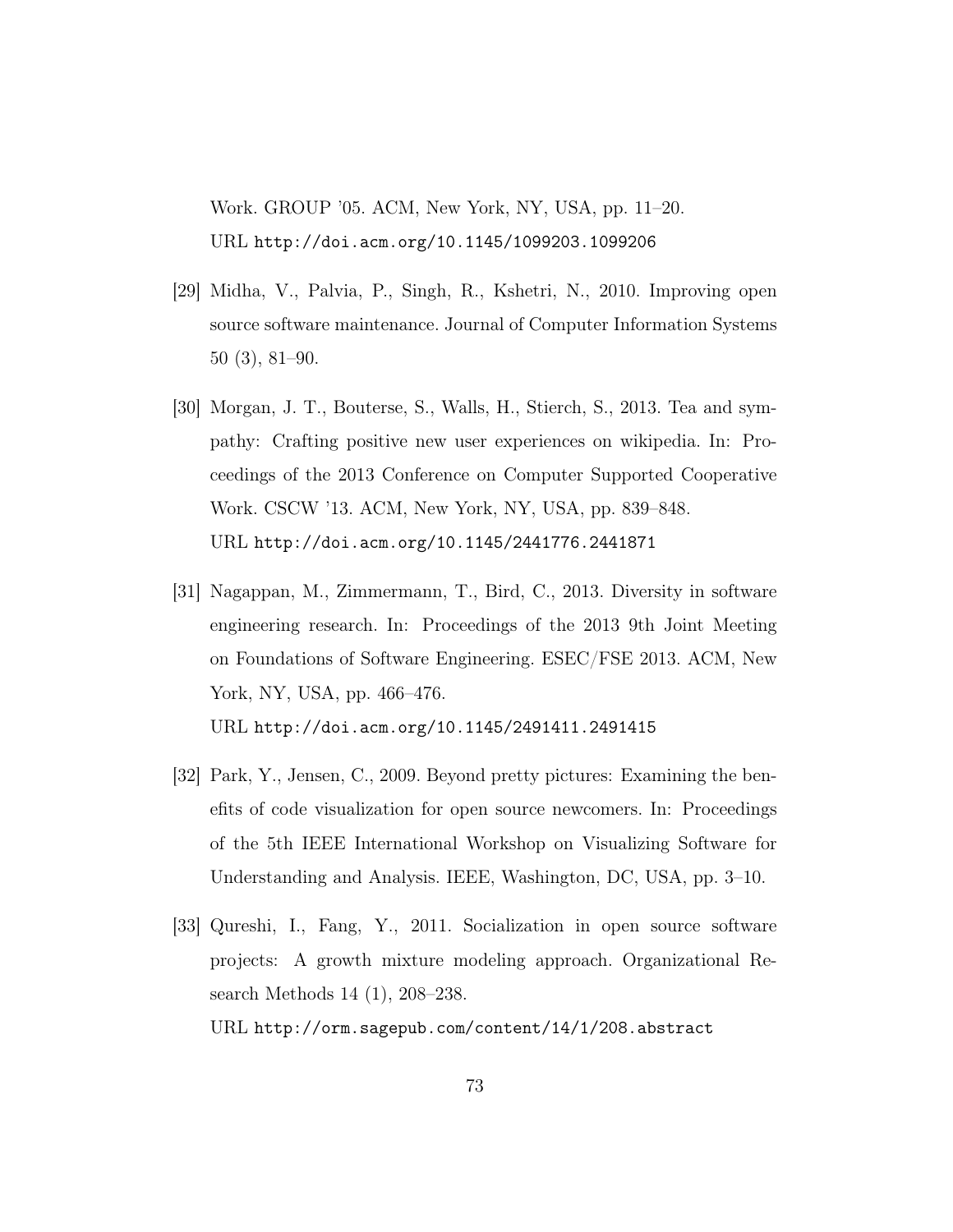- [34] Scacchi, W., Feb 2002. Understanding the requirements for developing open source software systems. IEE Proceedings Software 149 (1), 24–39. URL http://digital-library.theiet.org/content/journals/10. 1049/ip-sen\_20020202
- [35] Schilling, A., Laumer, S., Weitzel, T., 2012. Who will remain? an evaluation of actual person-job and person-team fit to predict developer retention in FLOSS projects. In: 45th Hawaii International Conference on System Sciences. IEEE, Washington, DC, USA, pp. 3446–3455.
- [36] Schmidt, F. L., Hunter, J. E., Sep. 1998. The validity and utility of selection methods in personnel psychology: Practical and theoretical implications of 85 years of research findings. Psychological Bulletin 124 (2), 262–274.
- [37] Steinmacher, I., Gerosa, M. A., Redmiles, D., 2014. Attracting, onboarding, and retaining newcomer developers in open source software projects. In: Workshop on Global Software Development in a CSCW Perspective held in conjunction with the 17th ACM Conference on Computer Supported Cooperative Work & Social Computing (CSCW'14). URL http://143.107.45.80/public/papers/15705/NEXGSD.pdf
- [38] Steinmacher, I., Wiese, I., Chaves, A. P., Gerosa, M. A., 2013. Why do newcomers abandon open source software projects? In: 6th International Workshop on Cooperative and Human Aspects of Software Engineering. CHASE'13. IEEE, Washington, DC, USA, pp. 25–32.
- [39] Steinmacher, I., Wiese, I. S., Gerosa, M. A., 2012. Recommending men-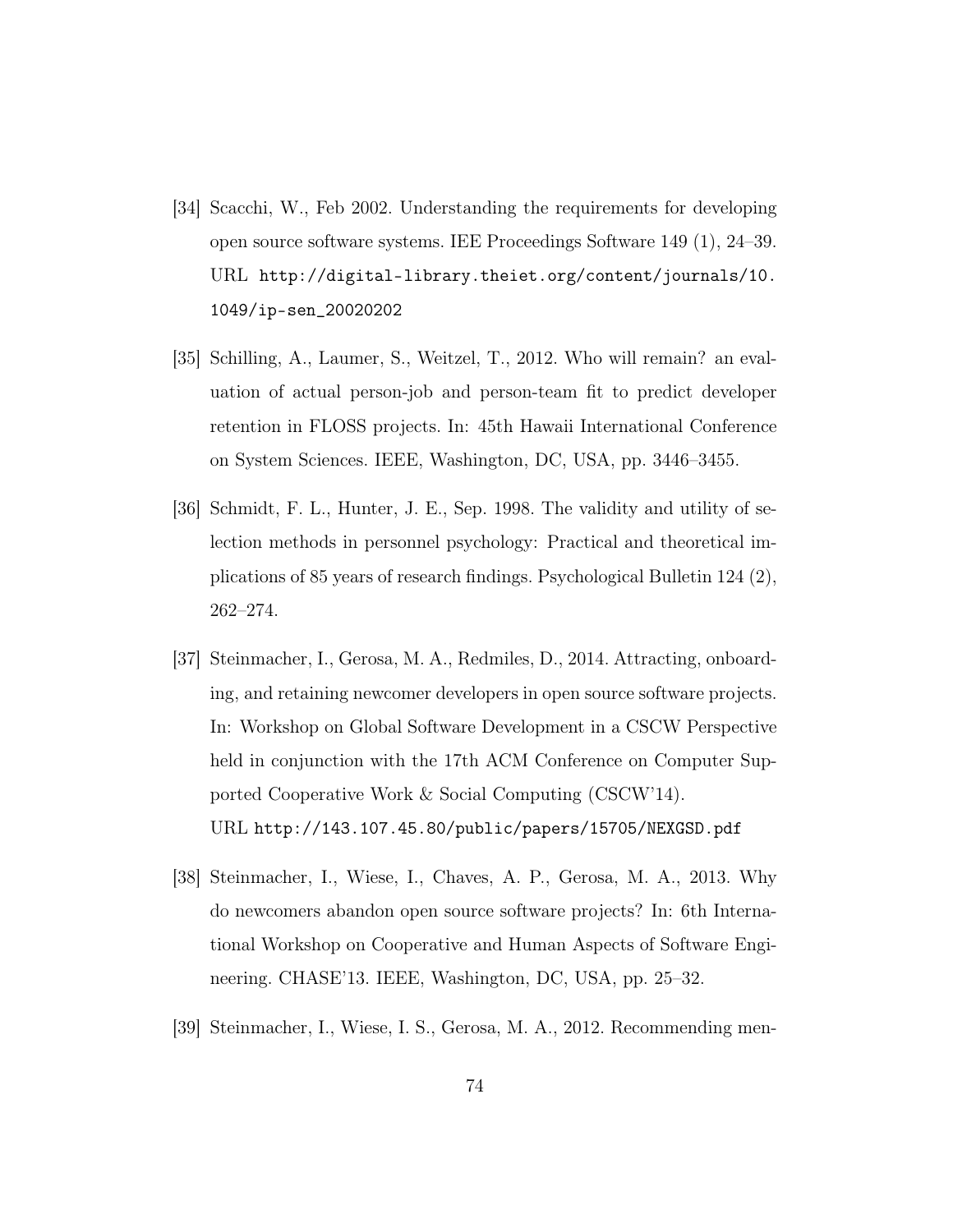tors to software project newcomers. In: 3rd International Workshop on Recommendation Systems for Software Engineering. IEEE, Washington, DC, USA, pp. 63–67.

- [40] Stol, K.-J., Avgeriou, P., Ali Babar, M., 2010. Identifying architectural patterns used in open source software: approaches and challenges. In: Proceedings of the 14th International Conference on Evaluation and Assessment in Software Engineering. EASE'10. British Computer Society, Swinton, UK, UK, pp. 91–100. URL http://dl.acm.org/citation.cfm?id=2227057.2227069
- [41] Suh, B., Convertino, G., Chi, E. H., Pirolli, P., 2009. The singularity is not near: Slowing growth of Wikipedia. In: Proceedings of the 5th International Symposium on Wikis and Open Collaboration. WikiSym '09. ACM, New York, NY, USA, pp. 8:1–8:10. URL http://doi.acm.org/10.1145/1641309.1641322
- [42] Von Krogh, G., Spaeth, S., Lakhani, K., 2003. Community, joining, and specialization in open source software innovation: A case study. Research Policy 32 (7), 1217–1241. URL http://www.sciencedirect.com/science/article/pii/ S0048733303000507
- [43] Wang, J., Sarma, A., 2011. Which bug should I fix: Helping new developers onboard a new project. In: Proceedings of the 4th International Workshop on Cooperative and Human Aspects of Software Engineering. CHASE '11. ACM, New York, NY, USA, pp. 76–79. URL http://doi.acm.org/10.1145/1984642.1984661